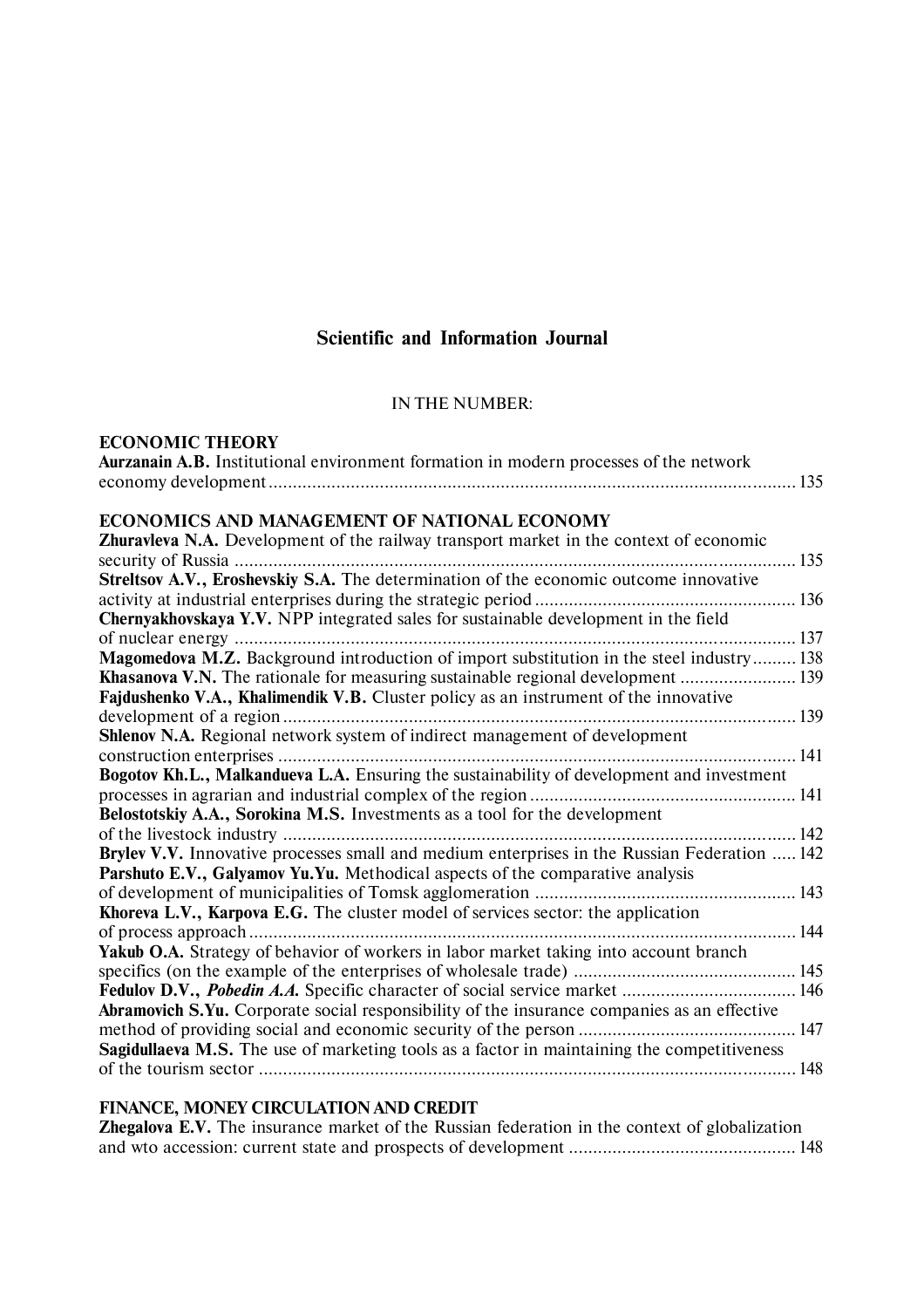| 134 English Version  | Economic<br><b>Sciences</b>                                                                       | 11(132)<br>2015 |
|----------------------|---------------------------------------------------------------------------------------------------|-----------------|
|                      | <b>Marsagishvili T.G.</b> The role of capital to ensure financial stability of the business units |                 |
|                      |                                                                                                   |                 |
|                      | Kopelev I.B. The influence of external factors on the risk of financial failure  149              |                 |
|                      | Tokaev N.H., Basnukaev M.Sh., Bamataliev A.-V.B. Tax experience and its attractiveness:           |                 |
|                      |                                                                                                   |                 |
|                      | <b>Koneva O.V.</b> Problems of formation and realization of tax policy in small business          |                 |
| <b>WORLD ECONOMY</b> |                                                                                                   |                 |
|                      |                                                                                                   |                 |
|                      | Gusarova S.A. Trade and investment cooperation of BRICS countries and development                 |                 |
|                      |                                                                                                   |                 |
|                      | Silvestrov S.N., Wen-Chieh Wang, Tsung-Che Chan. Measures taken by Taiwan                         |                 |
|                      |                                                                                                   |                 |
|                      |                                                                                                   |                 |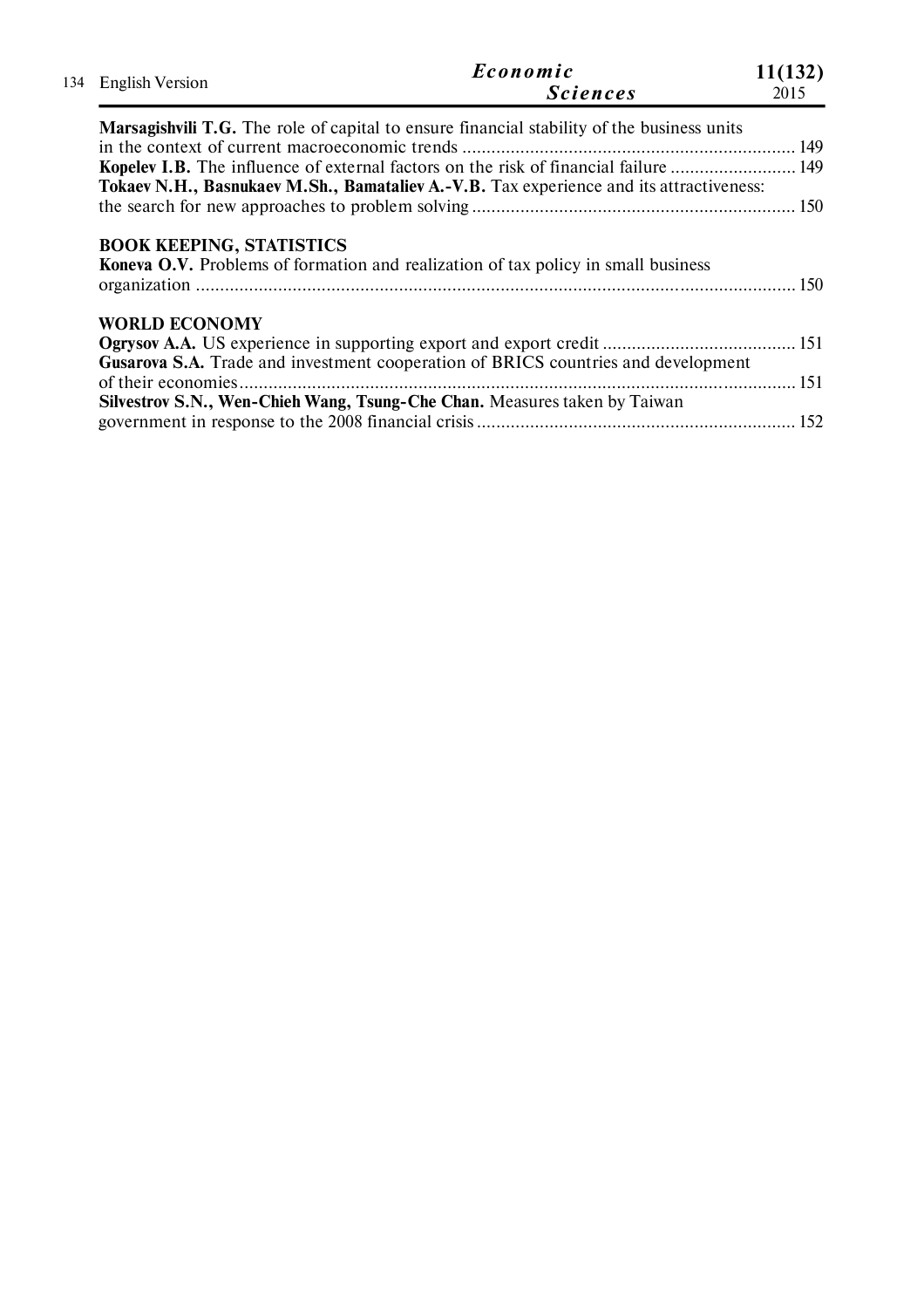# **ECONOMIC THEORY**

### **INSTITUTIONAL ENVIRONMENT FORMATION IN MODERN PROCESSES OF THE NETWORK ECONOMY DEVELOPMENT**

© 2015 Aurzanain Aur Biliktoevich East-Siberian State University of Technology and Management Klyuchevsky str., 40V, b. 1, Ulan-Ude, Republic of Buryatia, Russia, 670013 E-mail: ecsn@sciex.ru

The article is devoted to the formation of a network structure in the modern economy in the rapid development of globalization and the global economic crisis. The article analyzes the network interactions of economic agents and presents a model of the institutional environment formation in the context of network interactions development in the economy.

*Key words:* institutions, institutional environment, institutional changes, network economy.

# **ECONOMICS AND MANAGEMENT OF NATIONAL ECONOMY**

# **DEVELOPMENT OF THE RAILWAY TRANSPORT MARKET IN THE CONTEXT OF ECONOMIC SECURITY OF RUSSIA**

© 2015 Zhuravleva Natalia Aleхandrovna Doctor of Economics, Professor Petersburg State Transport University of Imperator Alexander I Moskovsky prospect, 9, St. Petersburg, Russia, 190031 E-mail: zhuravleva\_na@mail.ru

The paper justifies and shows the influence of railway service market to the economic security of Russia. There were formalized key criteria of effective high speed transport using vector coefficient of intensive displacement. The investigation determines threshold levels and parameters for transport system model of economic security in general.

*Key words:* economic security, railway transport market, threshold levels and parameters for transport system model of economic security.

### *References*

1. *César Calderуn, Luis Servén.* Infrastructure, Growth, and Inequality World Bank Group /An Overview Development Research Group Macroeconomics and Growth Team September 2014 WPS7034.

2. *Zhuravleva N.A., Kostyilev A.V.* Otsenka porogovyih znacheniy ekonomicheskoy bezopasnosti kompaniy infrastrukturnogo kompleksa // Etap: ekonomicheskaya teoriya, analiz, praktika. 2010. № 1.

3. *Zhuravleva N.A.* Infrastruktura v sisteme ekonomicheskoy bezopasnosti Rossii. Sankt-Peterburg, 2009.

4. *Pesotskiy A.A.* Bezopasnost ekonomicheskogo prostranstva Rossii v ramkah regionalnyih, otraslevyih i sotsialnyih podprostranstv // Ekonomicheskie nauki. 2015. № 5 (126).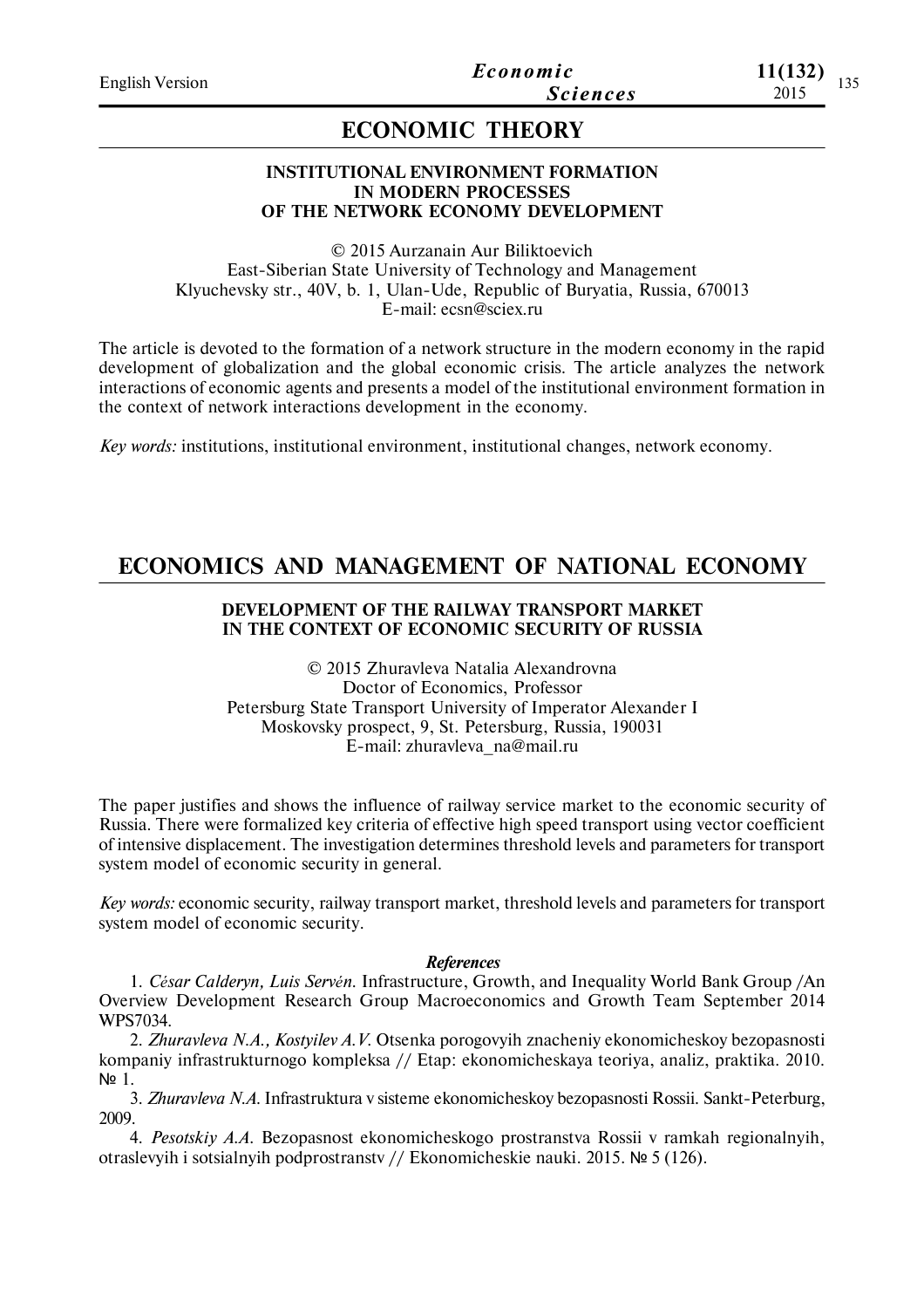|                     | Economic        | 11(132) |
|---------------------|-----------------|---------|
| 136 English Version | <i>Sciences</i> | 2015    |

5. WHITE PAPER Roadmap to a Single European Transport Area - Towards a competitive and resource efficient transport system /\* COM/2011/0144 final. URL: http://eur-lex.europa.eu/ legal-content/EN/ALL/?uri=CELEX:52011DC0144.

*6. Dmitriev M.* Razvitie infrastrukturyi kak yadro novoy modeli ekonomicheskogo rosta Doklad v Economy Times 26 октября 2015. URL: http://economytimes.ru/kurs-rulya/infrastruktura-rosta.

7. Transportnaya strategiya Rossiyskoy Federatsii na period do 2030 : utverzdena rasporazenem Pravitelstva Rossiyskoy Federazii ot 22 nojbra 2008 goda □ 1734-p. URL: http://www.mintrans.ru/ documents/detail.php?ELEMENT\_ID=13008. - С.41.

*8. Zhuravleva N.A.* Finansovo-ekonomicheskaya bezopasnost transportnoy sistemyi i gorodskoy infrastrukturyi. Moskva, 2010.

9. *Zhuravleva N.A.* Vliyanie skorostnogo rezhima perevozok na velichinu zheleznodorozhnogo tarifa // ETAP: Ekonomicheskaya Teoriya, Analiz, Praktika. 2014. 4.

10. *Shavshukov V.M.* Inostrannyie investitsii v globalnoy ekonomike skvoz prizmu teoriy ekonomicheskogo tsikla // Ekonomicheskie nauki. 2014.  $\Box$  8 (116).

## **THE DETERMINATION OF THE ECONOMIC OUTCOME IN NOVATIVE ACTIVITY AT INDUSTRIAL ENTERPRISES DURING THE STRATEGIC PERIOD**

© 2015 Streltsov Alexey Victorovich Doctor of Economics, Professor © 2015 Eroshevskiy Sergei Aleхandrovich PhD in Economics, Associate Professor Samara State University of Economics Soviet Army str., 141, Samara, Russia, 443090 E-mail: oisrpp@mail.ru

This paper considers the estimation of efficiency in innovative activity, the advantages and disadvantages of the discounting methods usage to determine the algorithm to calculate the economic outcome and evaluate its effectiveness.

*Key words:* innovation, enterprise, investment, economic results, discounting.

Improvement of the innovation activities is critical for the Russian industrial enterprises. Evaluation of the effectiveness during its implementation is one of the main elements in this process. Currently, the definition of efficiency in innovative activity is realized mainly on the evaluation methods in investment efficiency. These methods allow to take into account many critical factors, including the effect of the time factor, however, not fully characterize all possible outcomes of innovative activity. Reliable assessment is proposed to define a specific indicator - economic outcome of innovative activity.

### *References*

1. *Birman G., Shmidt S.* Economic analysis of investment projects. Moscow, 1997.

2. *Mikhailov A.M.* Institutional relations, interests and legal norms // Economics and Law Issues. 2010. No. 5.

3. *Bromwich M.* The Analysis of economic efficiency in capital investments. Moscow, 1996.

4. *Bleh Y., W*. Goetz Investment calculations. Kaliningrad, 1997.

5. *Eroshevskaya S.A., Tokar A.E.* Financial stability of the organization: evaluation and management // Economic Science. 2013. No. 6 (103). Р. 34-38.

6. *Hotinskaya G. I., Kharitonova T. V.* Analysis of economic activity in the enterprise. Moscow, 2007.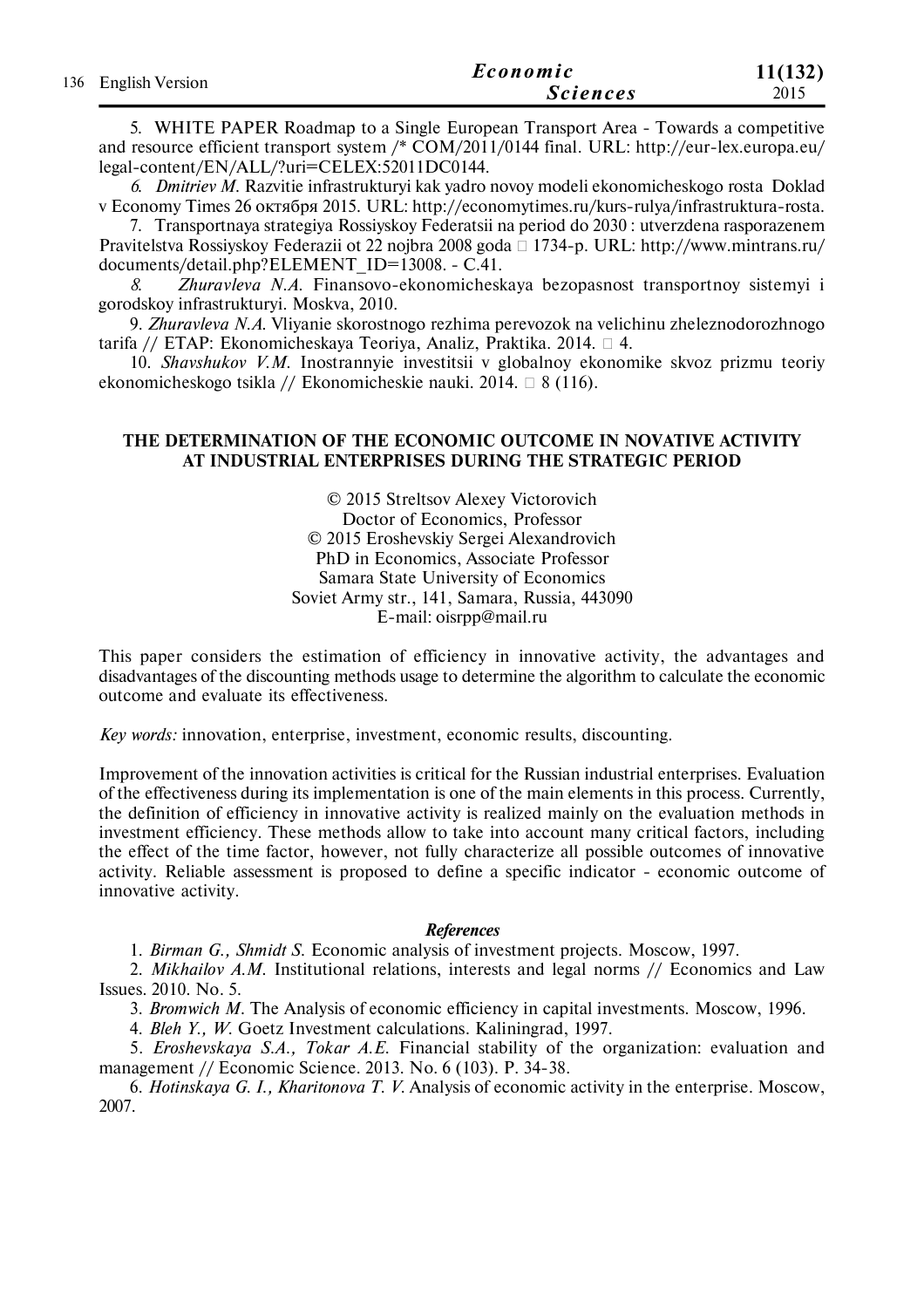| <b>English Version</b> | Economic        | 11(132)<br>1.27 |
|------------------------|-----------------|-----------------|
|                        | <i>Sciences</i> | 2015            |

# **NPP INTEGRATED SALES FOR SUSTAINABLE DEVELOPMENT IN THE FIELD OF NUCLEAR ENERGY**

© 2015 Chernyakhovskaya Yulia Valentinovna PhD in Economics, Associate Professor National Research Nuclear University (MIFI) Kashirskoe highway, 31, Moscow, Russia, 115409 E-mail: 5267708@mail.ru

The article presents a concept of integrated sales of nuclear power plants which are implemented with due consideration of IAEA methodology in the field of nuclear infrastructure and UN approach to sustainable development.

*Key words:* sustainable development, nuclear power, nuclear infrastructure, integrated sales, NPP, partnering strategy.

In December 2015 representatives of more than 190 governments vill meet in Paris at the  $21<sup>st</sup>$ Conference of the Parties to the UN Framework Convention on Climate Change (COP21) to launch a new ambitious international agreement to decrease CO2 emissions up to 80 % by 2050 which is challenging in terms of balancing economic and technological development.

International nuclear community is convinced that energy sustainability coupled with climate preservation goals is to be achieved only with nuclear power being a part of global energy-mix. For that reason Nuclear for Climate initiative is launched in 2015. Nuclear power provides 11 % of global electricity production, 27 % of Europe's electricity and 53 % of its carbon-free electricity. According to the latest World Energy Outlook by the IEA, it has avoided the release of 56 Gt of CO2 since 1971 [7].

"Nuclear power clubmen" enjoy power, economic, technological and ecological advantages. Countries with mature nuclear power sector are well aware of NPP fleet benefits while new-comers show more and more interest in launching nuclear power program. IAEA plays significant role in facilitation all member states through guidance and capacity building [8]. IAEA holistic approach encompasses 19 elements of Nuclear infrastructure (NI) which are to be elaborated.

IAEA methodology on sustainable nuclear power development was customized by Russian NPP vendor through concept of Integrated sales which comprise the following components: turnkey NPP supply (optionally with desalination, research reactor, etc.), nuclear fuel cycle services, O&M, NI and HR development, localization and technology transfer (for local industry involvement), financing (equity and debt).

The core of any Integrated sales is NPP and its configuration which is to suit Customer's needs both technologically and commercially. Great attention is paid to capital costs which are influenced by financing and technological partnering strategy. Thus unique commercial and technological configuration of an NPP project is developed with three principles in mind: 1) market defines financing sources and forms; 2) Customer's requirements and financing mechanism influence the technological cooperation; 3) Market peculiarities, financing and technological partners stipulate particular Integrated sales terms and components.

Such iterative tuning for the customer's needs allows implementing sustainable nuclear power development in the country of NPP recipient.

#### *References*

1. URL:www.cop21paris.org.

2. URL:www.foratom.org/facts-and-figures/nuclear-for-climate.html.

3. Milestones in the Development of a National Infrastructure for Nuclear Power. IAEA NUCLEAR ENERGY SERIES No. NG-G-3.1, 2007, etc.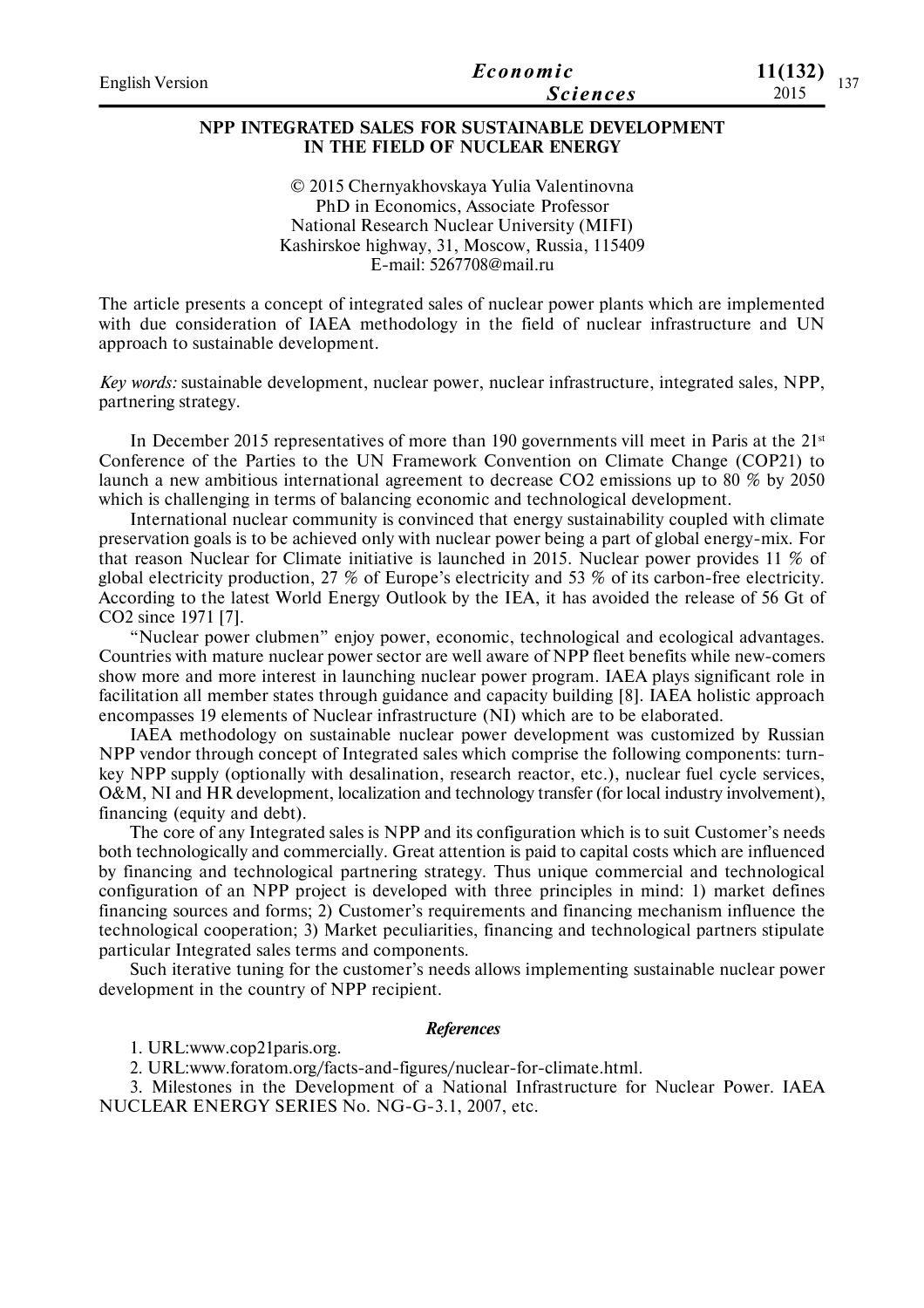| 138 English Version | Economic | 11(132)         |      |
|---------------------|----------|-----------------|------|
|                     |          | <b>Sciences</b> | 2015 |

### **BACKGROUND INTRODUCTION OF IMPORT SUBSTITUTION IN THE STEEL INDUSTRY**

© 2015 Magomedova Maria Zayirbegovna PhD in Economics, senior vice president of Natural Resources, Chemicals, Infrastructure and Energy Division of Corporate Banking and Corporate Finance Directorate JSC "Raiffeisenbank" Troitskaya str., 17, building 1, Moscow, Russia, 129090 E-mail: maria.z.magomedova@gmail.com

The article deals with current imports of steel products from the perspective of the selected state policy orientation to import substitution. This article discusses the possible reasons for the current situation, in which despite the existing import duties, as well as the weakening of the national currency, there is no significant reduction in imports of steel products in the Russian Federation. We consider the external factors that create incentives for innovation and technological development in the world.

*Key words:* import substitution, ferrous metallurgy, modernization of production, advanced development, innovative development.

The article discusses the current state of the import of steel products from the perspective of the selected state policy orientation to import substitution. The possible reasons for the current situation, in which in spite of the existing import duties, as well as the weakening of the national currency, there is no significant reduction in imports of steel products in the Russian Federation.

Depending on various factors of innovative development company builds a particular innovation strategy. In most cases, innovation strategy centers around one of the factors of innovative development and focuses on a group of related factors.

Currently, the industry appeared all the prerequisites mentioned above, to create incentives for the development of innovative technologies and their implementation in the domestic steel industry to higher levels of redistribution. It is also important to note that the steel industry is considered one of the branches of specialization of Russia in the modern international division of labor. Branch has all the necessary natural resources, including the chief - a powerful mineral resources base of iron ore. Soon to be launched new plants (for example, UMMC-Steel Tyumen, JSC "Severstal" Balakovo, Saratov region, NLMK's Kaluga region, etc.) For the production of end products. Additional production volumes would have to create pressure on the market, as the growth in production volumes significantly higher than the rate of growth of real domestic consumption of metal, however, the program of import substitution just could solve these problems.

### *References*

1. *Jacobsen J.* Organizational and Individual Innovation Diffusion, Цит. по: IBM Global Innovation Outlook. 2004. URL: http://domino.watson.ibm.com/comm/www\_innovate.nsf/images/ gio/\$FILE/IBM\_GIO\_2004.pdf.

2. Expanding the Innovation Horizon, The Global CEO Study 2006. URL: http://www-935.ibm.com/services/uk/bcs/pdf/g510-6259-01-the-global-ceo-study-2006.pdf.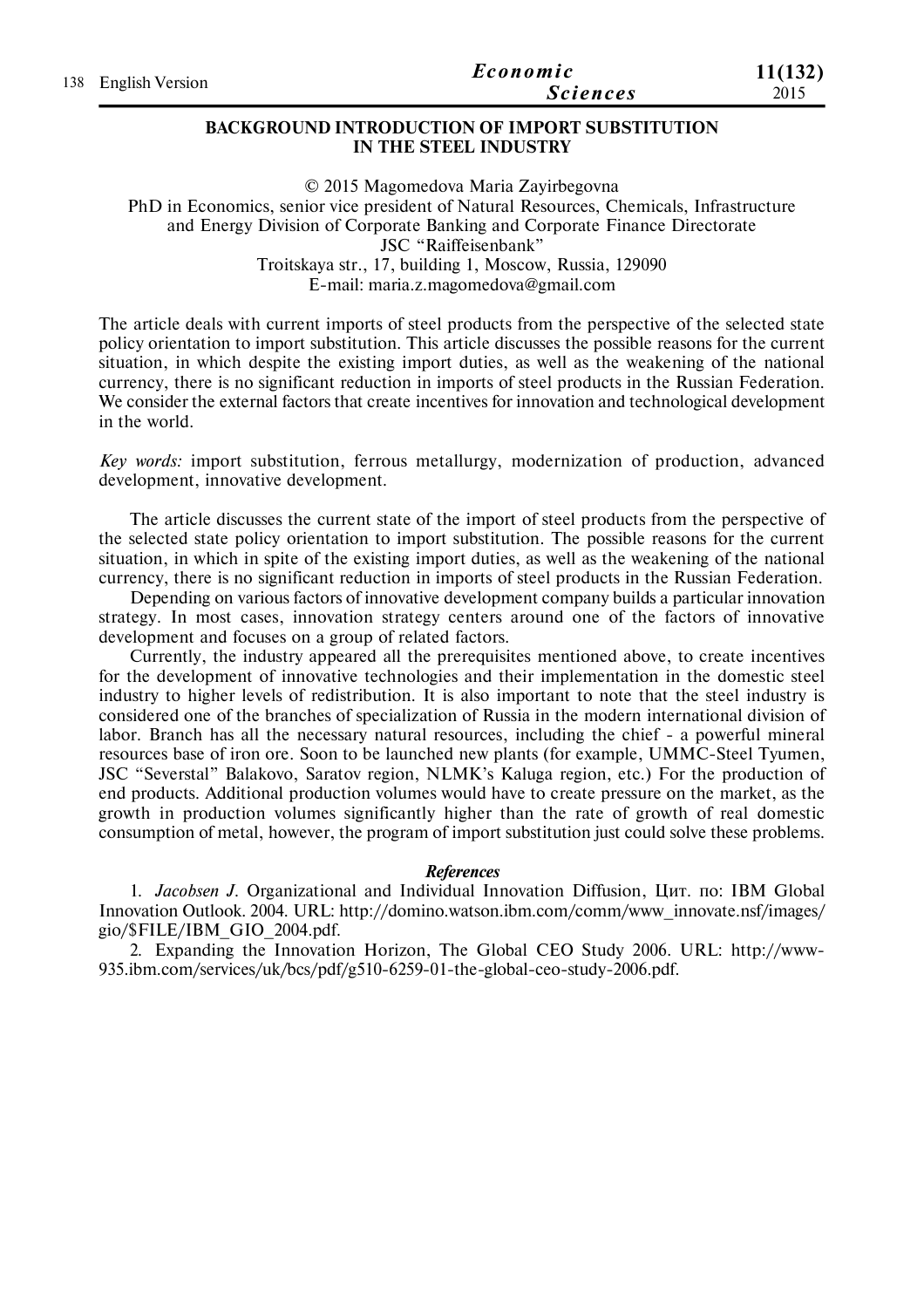| <b>English Version</b> | Economic<br><b>Sciences</b>                                             | 11(132)<br>2015 | 139 |
|------------------------|-------------------------------------------------------------------------|-----------------|-----|
|                        | THE RATIONALE FOR MEASURING SUSTAINABLE<br><b>REGIONAL DEVELOPMENT*</b> |                 |     |
|                        | © 2015 Khasanova Venera Nurullovna                                      |                 |     |

PhD in Economics, Associate Professor Bashkir State University Zaki Validi str., 32, Ufa, Republic of Bashkortostan, Russia, 450076 E-mail: ven 60@mail.ru

The expediency of using modern concepts for modeling of sustainable development indicators. The basic principles methods of calculation of the index of adjusted net savings the world Bank and UNDP's human development, which in addition to traditional macroeconomic indicators GRP fully reflect the sustainable development of the region.

*Key words:* sustainable development, integral index, indicators of sustainable development, "the Millennium development Goals, sustainable development Goals", human development index, adjusted net savings.

\* The study was financially supported by the Russian Foundation for Humanities on the theme "Modelling indicators of sustainable development of region on an example of Republic Bashkortostan". Project No. 15-02-00445.

## **CLUSTER POLICY AS AN INSTRUMENT OF THE INNOVATIVE DEVELOPMENT OF A REGION**

© 2015 Fajdushenko Vera Aleхeevna PhD in Economics, Associate Professor Moscow University for Industry and Finance "Sinergy" Meshyanskaya str., 9/14, Moscow, Russia, 129090 © 2015 Khalimendik Viсtoriya Borisovna PhD in Economics Head of Department innovation infrastructure Ministry of Investment and Innovations Stroiteley str., 1, Krasnogorsk, Moscow, Russia, 143407 E-mail: faydek@yandex.ru, fajviktoriya@yandex.ru

The given article assesses realization of the cluster policy as one of the instrument to implement the innovative policy of the Russian Federation regions. Authors has analyzed a regulatory and legal support of the cluster policy realization on the Federal level. Possibilities of the effective realization of the cluster policy through instruments of the governmental support of innovative territorial clusters and industrial clusters have been identified.

*Key words:* cluster policy of a region, territorial cluster, innovative territorial cluster, industrial cluster, governmental support of territorial clusters, innovative industrial complex.

In implementing scenario of the innovative development of the regional economy, the most relevant is to use instruments of the cluster policy in order to improve management efficiency of the innovative industrial complex of a region.

Priorities for the use of the cluster policy instruments are defined in the strategic legal documents of the Russian Federation.

At the federal level, several mechanisms are created to provide a creative financing for the development of a regional clusters.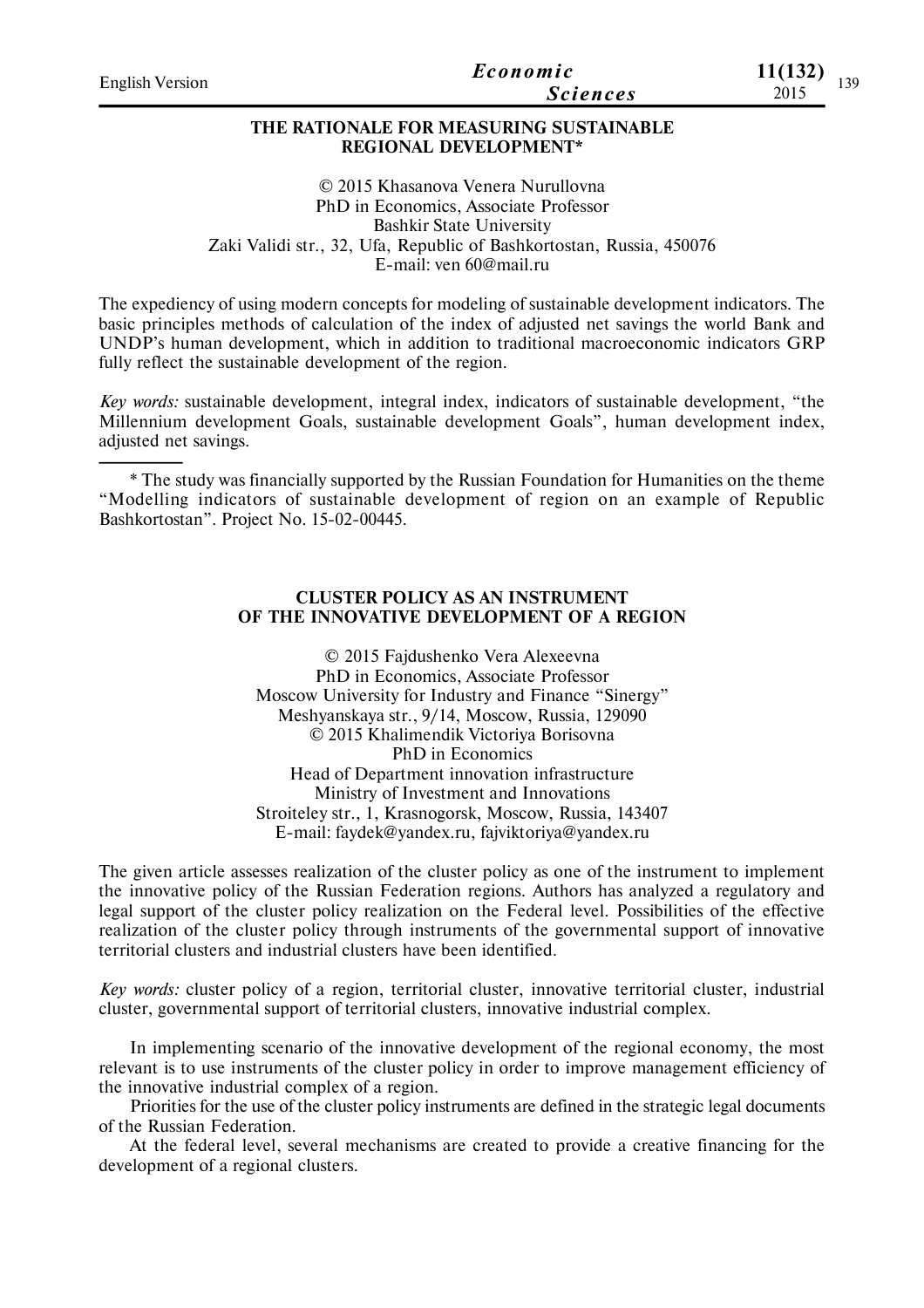| 140 English Version | Economic | 11(132)         |      |
|---------------------|----------|-----------------|------|
|                     |          | <b>Sciences</b> | 2015 |

Based on the developed regulatory and legal framework of the cluster policy implementation in the Russian Federation, the main characteristics were defined to make it possible to identify clusters according to following types: innovative regional cluster and industrial cluster.

Analysis of the terminology doesn't allow to identify distinctive features of an innovative regional cluster and an industrial cluster. Therefore, for this article we will use the term "*innovative regional cluster"* considering integrated organizations implementing joint realization of the innovative process from the research activities to the batch production of high-tech industrial products and their further modifications.

That is, joint implementation of the process connected with development of technologies and their commercialization by participants of a cluster is the distinctive feature of the innovative regional cluster.

In *an industrial cluster*, production of high-tech products are carry out on the basis of already existed technologies which were bought for further improvements.

The main idea for the formation a regional cluster is to create conditions for implementation of all stages of the production process in the framework of a cluster.

Therefore, implementation of the cluster policy instruments is more effective for such regions of the Russian Federation, which have a strong technocal and scientific potential.

To improve efficiency of an innovative industrial complex in a region there is a need to use instruments of the governmental support which can be used for both an innovative cluster and industrial cluster. Formation of industrial clusters in regions with regional innovative clusters will result in multiplier effects due to expansion and complementaries; their implementation is enable to provide development of regional industrial complexes and, consequently, to increase economic growth.

Thus, effective implementation of the cluster policy in a region will provide achievement of strategic aims of the economic development, which were highlighted in a decree of the President of the Russian Federation  $\Box$  596, including:

- creating and modernizing high-performance jobs;

- increasing proportion of products generated by highly knowledge-intensive enterprises in the Gross Regional Product;

- productivity increase.

#### *References*

1. *Zubarev A.E., Khalimendik V.B., Leonova Yu.A.* Vozmozhnosty formirovaniya innovatsionnykh promyshlennykh kompleksov s ispol'zovaniem klasternykh tekhnologiy na terrytorii Khabarovskogo kraya // Economicheskie nauki. 2011.  $\Box$  3 (76). S. 255-259.

2. Kontseptsiya dolgosrochnogo sotsial'no-ekonomicheskogo razvitiya Rossiyskoy Federatsii na period do 2020 goda : [utverzhdena rasporyazhe-niem Pravitel'stva Rossiyskoy Federatsii ot 17.11.2008 goda 1662-r]. URL: http://base.consultant.ru.

3. Strategiya innovatsionnogo razvitiya Rossiyskoy Federatsii na period do 2020 goda : [utverzhdena rasporyazheniem Pravitel'stva Rossiyskoy Federatsii ot 8.12.2011 г. 2227-r]. URL: http://base.consultant.ru.

4. Osnovnie napravleniya deyate l'nosty Pravitel'stva Rossiyskoy Federatsii na period do 2018 goda : [utverzhdeny Predsedatelem Pravitel'stva Rossiyskoy Federatsii ot 31.01.2013 goda]. URL: http://base.consultant.ru.

5. Poryadok formirovaniya perechnya pilotnikh program razvitiya innovatsionnykh territorial'nikh klasterov : [odobren resheniem rabochey gruppy po razvitiyu chastno-gosudarstvennogo partnerstva v innovatsionnoy sfere pri Pravitel'stvennoy komissii po visokim tekhnologiyam I innovatsiyam ot 22 favralya 2012 g., protocol  $\Box$  6-AK]. URL: http://base.consultant.ru.

6. Trebovaniya k promishlennim klasteram I spetsializirovannim organizatsiyam promishlennikh klasterov v tselyah primeneniya k nim mer stimulirovaniya deyatel'nosty v sfere promishlennosty : [utverzhdeni postanovieniem Pravitel'stva Rossiyskoy Federatsii ot 31 iulya 2015 goda N 779 "O promishlennikh klasterakh i spetsializirovannikh organizatsiyakh promishlennikh klasterov"]. URL: http://base.consultant.ru.

7. Formi vzaimodejstviya nauchikh organizatsiy, vuzov i promishiennikh predpriyatiy / Khalimendik V.B. [et al.] // Economicheskie nauki. 2013.  $\Box$  7 (104). S. 115-120.

8. Rossiyskaya klasternaya observatoriya. URL: http://cluster.hse.ru/about/termins.php.

9. Ukaz Prezidenta Rossiyskoy Federatsii "O dolgosrochnoy gosudarstvennoy economicheskoy politike" ot 7.05.2012 g.  $\Box$  596. URL: http://base.consultant.ru.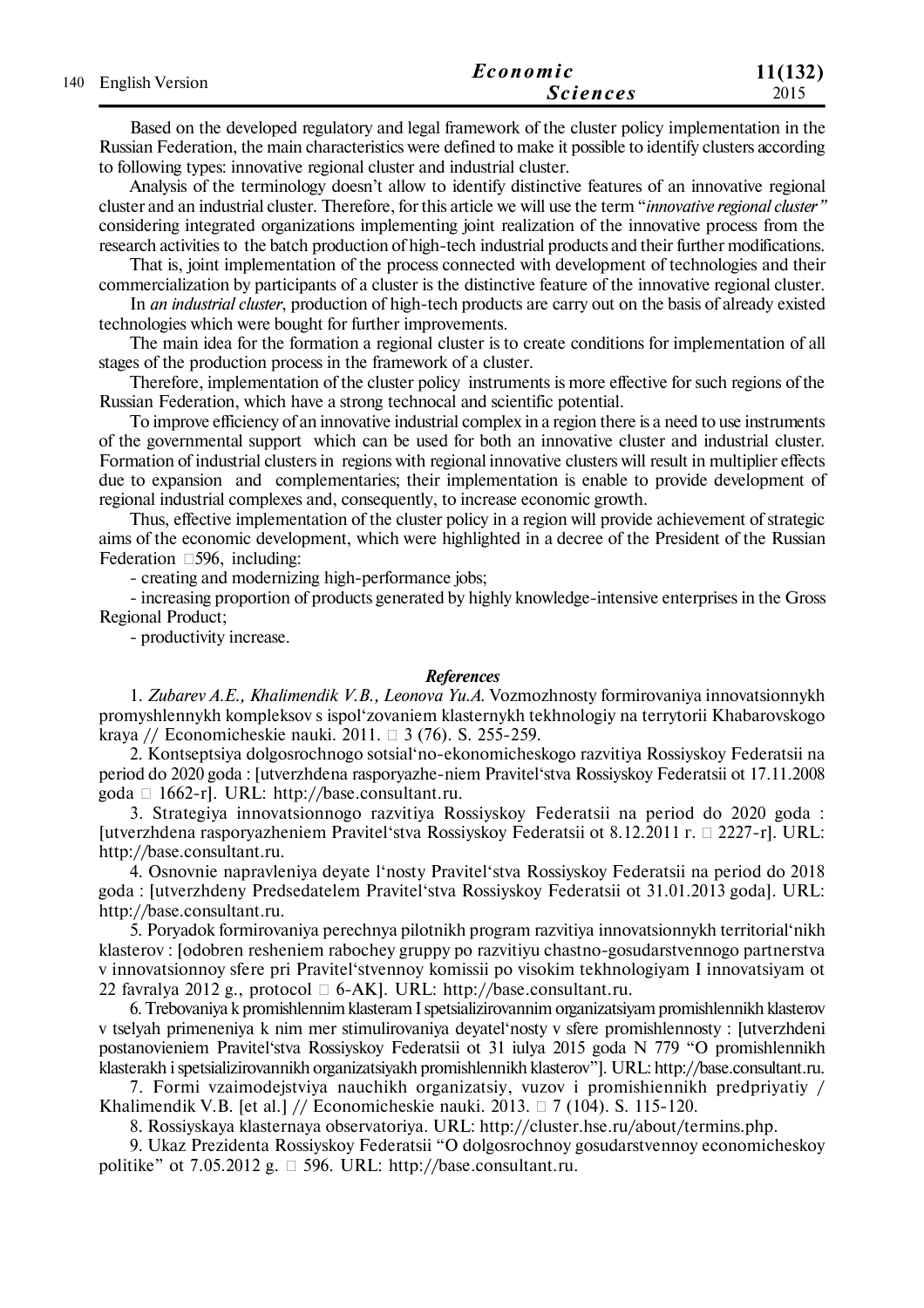| <b>English Version</b> | Economic        | 11(132) |
|------------------------|-----------------|---------|
|                        | <b>Sciences</b> | 2015    |

# **REGIONAL NETWORK SYSTEM OF INDIRECT MANAGEMENT OF DEVELOPMENT CONSTRUCTION ENTERPRISES**

© 2015 Shlenov Nikolay Alexandrovich The Nizhny Novgorod State University of Architecture and Civil Engineering Iljinskaya str., 65б, Nizhny Novgorod, Russia, 603950 E-mail: nikolay.ax76@yandex.ru

It is defined the main tasks of development of the construction complexes of regions. For integration direction of development of construction enterprises it is updated prerequisites, it is analyzed constraining factors and compensatory steps. It is proposed regional network management system and mechanisms of development.

*Key words:* region, building complex, construction companies, development, management system, enterprise network.

### *References*

1. *Mannapov R.G.* Organizatsionno-economicheskij mexanizm upravleniya regionom: formirovanie, functsionirovanie, razvitie : monografiya [Organizational-economic mechanism of management of region: formation, functioning, development : monograph]. Moscow, 2008.

2. *Zaguskin N.N.* Osnovnye napravleniya razvitiya investitsionno-stroitelnoj deyatelnosti v Rossii [The main directions of development of investment and construction activities in Russia] // Economicheskoe vozrozhdenie Rossii. 2012.  $\Box$  4 (34). S. 135-140.

3. *Adizes I.K.* Upravlenie v epoxu krizisa. Kak soxranit kluchevyx ludej i kompaniyu : perev. s angl. [How to manage in times of crisis. How to retain the key people and the company]. Moscow, 2015.

4. *Asaul A.N., Skumatov E.G., Lokteeva G.E.* Predprinimatelskie seti v stroitelstve [Entrepreneurial network in construction]. St. Petersburg, 2005.

5. *Shlenov N.A.* Sovershenstvovanie organizatsinno-ekonomicheskogo mexanizma upravleniya razvitiem stroitelnyx predpriyatij regiona [Improvement of organizational and economic mechanism of management of development of construction companies in the region] // Ekonomika stroitelstva. 2015.  $\Box$  5 (35). S. 68-78.

# **ENSURING THE SUSTAINABILITY OF DEVELOPMENT AND INVESTMENT PROCESSES IN AGRARIAN AND INDUSTRIAL COMPLEX OF THE REGION**

© 2015 Bogоtov Khamidbi Lebedovich Doctor of Economics, Professor © 2015 Malkandueva Lyubov' Akhmatovna PhD in Economics, Associate Professor Kabardino-Balkarian State Agrarian University named after V.M. Kokov Lenin Avenue, 1v, Nalchik, Kabardino-Balkar Republic, Russia, 360030 E-mail:bogotov-h@ mail.ru

Discusses the mechanisms to ensure the sustainability of agricultural development in region based on overcoming the investment deficit-based optimization of unit investment ka-fed and state regulation of investment processes in agrarian sector of economy.

*Key words:* investments, investment management, sustainability of agricultural development, investment climate, public investment policy.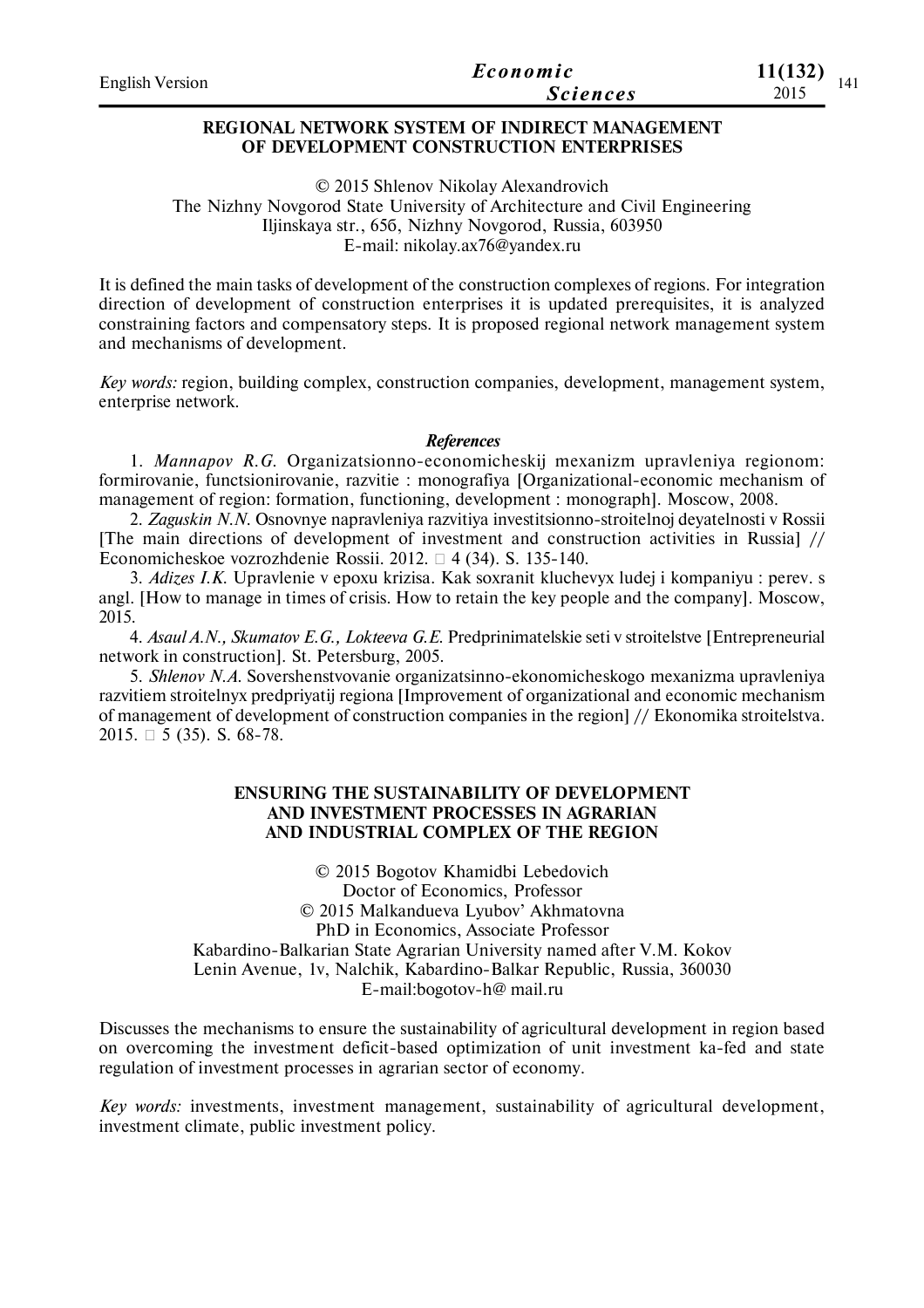|                     | Economic        | 11(132) |
|---------------------|-----------------|---------|
| 142 English Version | <b>Sciences</b> | 2015    |

# **INVESTMENTS AS A TOOL FOR THE DEVELOPMENT OF THE LIVESTOCK INDUSTRY**

© 2015 Belostotskiy Alexey Alexandrovitch PhD in Economics, Associate Professor © 2015 Sorokina Marina Sergeevna PhD in Economics South-Western State University 50 October str., 94, Kursk, Russia, 305040 Е-mail: a.a.belostotskiy@gmail.com, mari9332@yandex.ru

Discusses the problems of investment attractiveness of the agro-industrial complex and the livestock industry, in particular, studied the investment policy of the region, analyzed the financing of investment projects in rural areas and suggested measures to attract investment in the livestock sector for the implementation of major infrastructure projects and development of the region.

*Key words:* investment, farming, agriculture, economic sanctions, import substitution.

# **INNOVATIVE PROCESSES SMALL AND MEDIUM ENTERPRISES IN THE RUSSIAN FEDERATION**

© 2015 Brylev Vsevolod Viсtorovich Moscow State University named after M.V. Lomonosov Lenin Hills, 1, Moscow, Russia, 119991 E-mail: OET2004@yandex.ru

This paper presents the structural forms of innovation. It was found that each of the small and medium-sized businesses have innovation potential, and can act as a market participant innovation. At the same time the introduction of innovative processes in the practical activities has the character of a non-permanent form. It was found that the interest of small and medium enterprises in innovation is quite low and is not an institutional factor of economic development of the country. The paper identifies possible ways of development of the situation on the integration of innovative processes, an assessment of measures for their implementation and identify potential economic effect.

*Key words:* small business, economic development, the process of innovation, entrepreneurship, integration.

## *References*

1. Federal'nyj zakon ot 24.07.2007 N 209-FZ (red. ot 29.06.2015) "O razvitii malogo i srednego predprinimatel'stva v Rossijskoj Federacii" // Sobranie zakonodatel'stva RF. 2007. 30.07 (N 31). St. 4006.

2. Rasporjazhenie Pravitel'stva RF ot 17.11.2008 N 1662-r (red. ot 08.08.2009) "O Koncepcii dolgosrochnogo social'no-jekonomicheskogo razvitija Rossijskoj Federacii na period do 2020 goda" (vmeste s "Koncepciej dolgosrochnogo social'no-jekonomicheskogo razvitija Rossijskoj Federacii na period do 2020 goda") // Sobranie zakonodatel'stva RF. 2008. 24.11 (N 47). St. 5489.

3. *Astaf'ev E.V.* Rol' predprinimatel'skih struktur v innovacionnom razvitii nacional'noj jekonomiki // Intellekt. Innovacii. Investicii. 2015. 2. S. 4-10.

4. *Bobrova O.S., Kovaleva A.S.* Kak delat'? Rossijskie predprinimateli o biznese: schast'e i otvetstvennost', innovacionnaja dejatel'nost' // Rossijskoe predprinimatel'stvo. 2015. T. 16, □ 16. S. 2599-2618.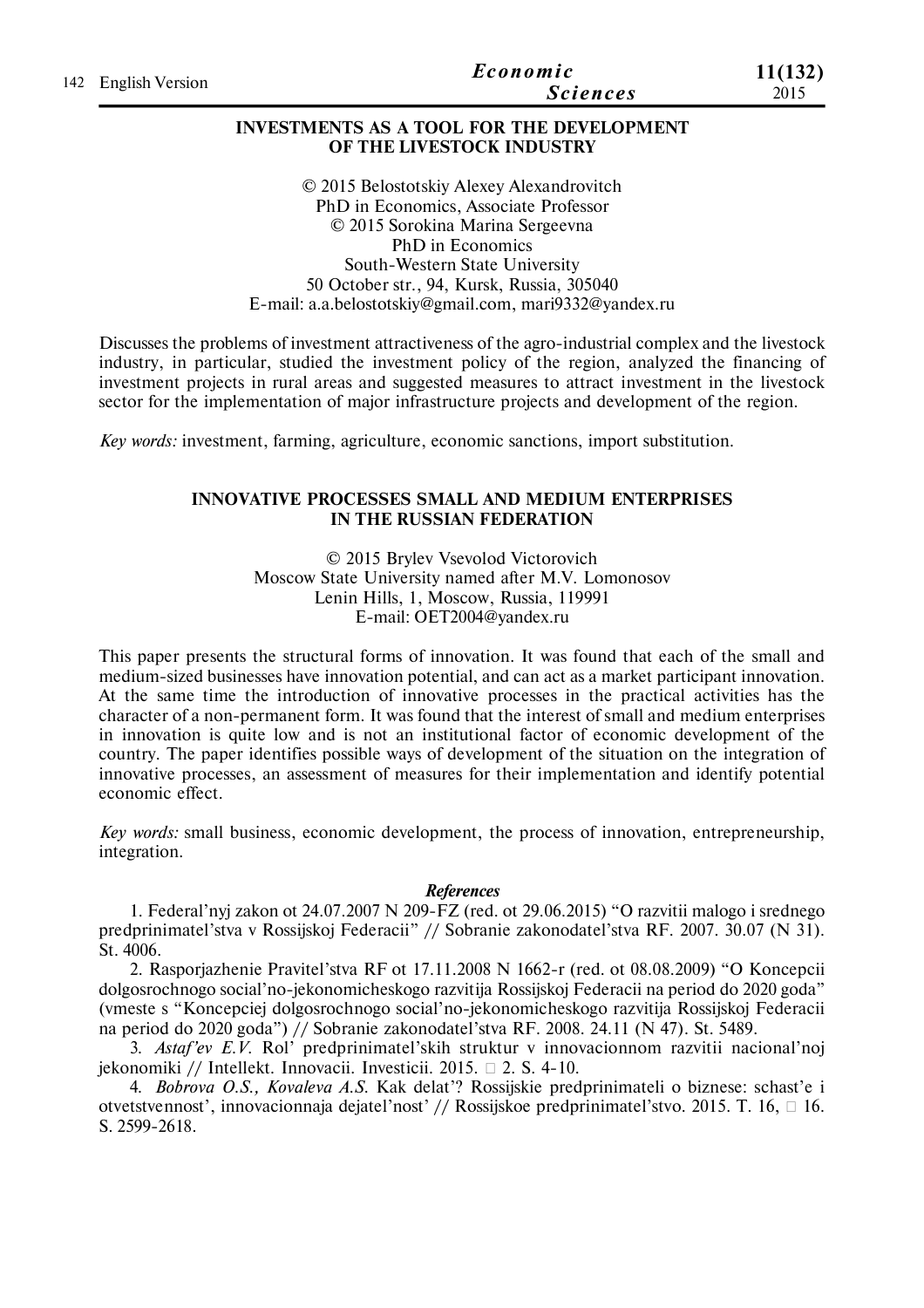| <b>English Version</b> | Economic        | 11(132)<br>143 |
|------------------------|-----------------|----------------|
|                        | <i>Sciences</i> | 2015           |

5. *Gil'manova R.I.* Innovacionnaja aktivnost' malyh i srednih predprijatij: regional'nye aspekty // Vestnik Belgorodskogo universiteta kooperacii, jekonomiki i prava. 2015.  $\Box$  3 (55). S. 276-279.

6. *Gur'janov P.A.* Strategicheskoe razvitie regional'nogo jekonomicheskogo prostranstva v Rossijskoj Federacii // Sovremennye nauchnye issledovanija i innovacii. 2015.  $\Box$  8-1 (52). S. 149-154.

7. *Dolgova I.V.* Marketingovye problemy innovacionnogo malogo i srednego predprinimatel'stva i puti ih reshenija // Jekonomika, predprinimatel'stvo i pravo. 2015. T. 5.  $\Box$  1. S. 39-50.

8. *Ivanova L.N., Terskaja G.A.* Tochki rosta i drajvery rosta: k voprosu o soderzhanii ponjatij // Journal of Institutional Studies. 2015. T. 7,  $\Box$  2. S. 120-133.

9. *Ignatova I.V., Ljubimova E.A.* Innovacionnyj potencial predprinimatel'stva v regione // Internet-zhurnal Naukovedenie. 2015. T. 7,  $\Box$  2 (27). S. 30.

10. *Il'ina I.E., Sergeeva O.L., Trachuk O.V.* Innovacionnyj vaucher kak instrument strategicheskogo planirovanija razvitija malogo i srednego biznesa: zarubezhnyj opyt // Nauchnotehnicheskie vedomosti Sankt-Peterburgskogo gosudarstvennogo politehnicheskogo universiteta. Jekonomicheskie nauki. 2015.  $\Box$  4 (223). S. 38-48.

11. *Kaminchan A.V.* Innovacionnaja aktivnost' malogo i srednego biznesa v Ukraine // Naukovij ogljad. 2015.  $\Box$  2 (12). S. 33-39.

12. *Mel'nik T.O.* Derzhavna p⊡dtrimka malogo □ seredn'ogo p□dpri□mnictva v Ukra $\Box$ n□ // V□snik Zhitomirs'kogo derzhavnogo tehnolog⊡chnogo un□versitetu. Ser□ja: Ekonom□chn□ nauki. 2015. □ 1 (71). S. 102-109.

13. *Romicyna G.A.* K voprosu sozdanija innovacionnoj infrastruktury v regione // Nauchnometodicheskij jelektronnyj zhurnal Koncept. 2015.  $\Box$  09. S. 71-75.

14. *Stepanova V.M., Nasibulin A.V., Butyrin D.V.* Analiz razvitija predprinimatel'stva v Rossii / / Novaja industrializacija i umnaja jekonomika: vyzovy i vozmozhnosti. Materialy Permskogo kongressa uchenyh-jekonomistov. Federal'noe gosudarstvennoe bjudzhetnoe obrazovatel'noe uchrezhdenie vysshego professional'nogo obrazovanija "Permskij gosudarstvennyj nacional'nyj issledovatel'skij universitet". Perm', 2015. S. 94-98.

15. *Tubalec A.A., Lisovskaja R.N., Tolmachev A.V.* Retrospektiva razvitija i regulirovanija malyh form proizvodstva // Politematicheskij setevoj jelektronnyj nauchnyj zhurnal Kubanskogo gosudarstvennogo agrarnogo universiteta. 2015.  $\Box$  108. S. 654-668.

### **METHODICAL ASPECTS OF THE COMPARATIVE ANALYSIS OF DEVELOPMENT OF MUNICIPALITIES OF TOMSK AGGLOMERATION**

© 2015 Parshuto Eugeniy Valeryanovich © 2015 Galyamov Yusup Yunusovich Doctor of Economics, Professor Tomsk State University of Architecture and Building Solyanaya area, 2, Tomsk, Russia, 634003 Е-mail: parshuto.evgenij@yandex.ru, u.galyamov@mail.ru

The technique of carrying out the comparative analysis of rates of social and economic development of municipalities of Tomsk agglomeration is presented in article, the main priorities of strategic development of the studied municipalities are opened.

*Key words:* agglomeration, comparative analysis, social and economic development, Tomsk agglomeration.

In article methodical aspects of the comparative analysis of rates of social and economic development of municipalities of Tomsk agglomeration are considered.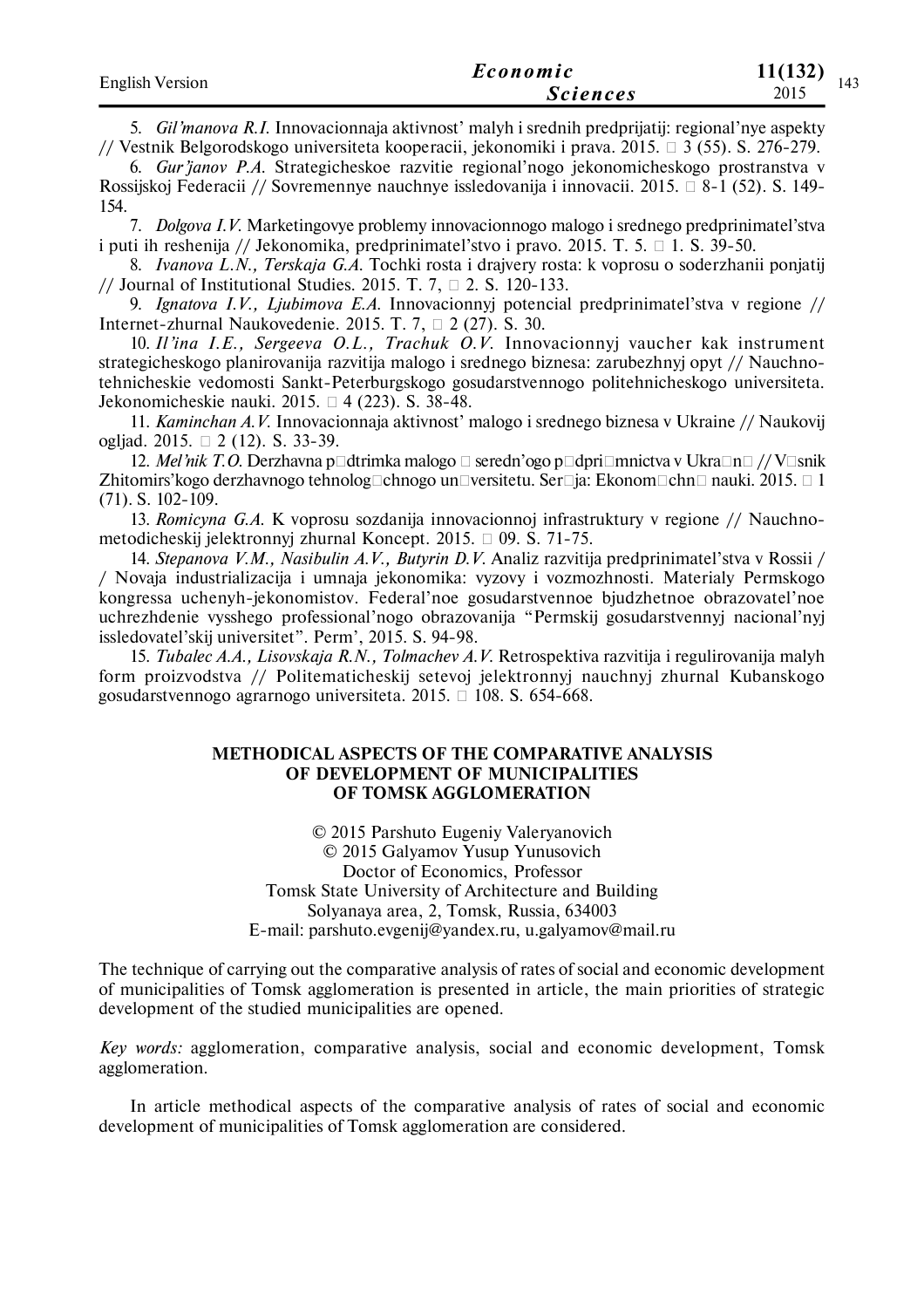| 144 English Version | Economic | 11(132)         |      |
|---------------------|----------|-----------------|------|
|                     |          | <b>Sciences</b> | 2015 |

The author's technique of carrying out the comparative analysis of rates of social and economic development of municipalities of Tomsk agglomeration is presented. For a reasonable assessment of tendencies and prospects of development of municipalities as a part of Tomsk agglomeration in a technique it is offered to calculate an integrated indicator of social and economic development of the studied municipalities on the basis of rated values of growth rates of socio-economic indexes. For interpretation of results it is offered to use the principle of the majority on the basis of which the area of coherent development of the studied municipalities is defined.

The offered methodical approach has universal character and can be used in the course of the comparative analysis of development of the Russian agglomerations.

In the conclusion the main priorities of strategic development of the studied municipalities of Tomsk agglomeration are opened.

#### *References*

1. *Parshuto E.V., Galyamov Yu.Yu.* Tomskaya aglomeraciya: predposylki formirovaniya i razvitiya // Mezhdunarodnaya nauchno-prakticheskaya konferenciya "Issledovanie tradicionnyh i novyh tendencij, zakonomernostej, faktorov i uslovij funkcionirovaniya i razvitiya v ehkonomike, proektnom menedzhmente, obrazovanii, yurisprudencii, yazykoznanii, kul'turologii, ehkologii, zoologii, himii, biologii, medicine, psihologii, politologii, filologii, filosofii, sociologii, gradostroitel'stve, informatike, tekhnike, matematike, fizike, istorii, rastenievodstve". Sankt-Peterburg, 2014. S. 121-123. [*Parshuto E.V., Galyamov Yu.Yu.* Tomskaya agglomeration: prerequisites of formation and development // International scientific and practical conference "Research of Traditional and New Tendencies, Regularities, Factors and Operating Conditions and Development in Economy, Design Management, Education, Law, Linguistics, Cultural Science, Ecology, Zoology, Chemistry, Biology, Medicine, Psychology, Political Science, Philology, Philosophy, Sociology, Town Planning, Informatics, Equipment, Mathematics, Physics, History, Plant Growing". St. Petersburg, 2014. P. 121-123.]

2. *Parshuto E.V.* Sravnitel'nyj analiz social'no-ehkonomicheskogo polozheniya municipal'nyh obrazovanij Tomskoj aglomeracii // Problemy sovremennoj ehkonomiki. 2014. № 4 (52). S. 223- 225. [*Parshuto E.V.* Comparative analysis of economic and social situation of municipalities of Tomsk agglomeration of // Problems of modern economy. 2014. No. 4 (52). P. 223-225.]

3. Strategiya social'no-ehkonomicheskogo razvitiya Tomskoj oblasti do 2030 goda URL: http:/ /old.duma.tomsk.ru/page/29000. [Strategy of social and economic development of the Tomsk region till 2030 URL: http://old .duma.tomsk.ru/page/29000.]

### **THE CLUSTER MODEL OF SERVICES SECTOR: THE APPLICATION OF PROCESS APPROACH**

© 2015 Khoreva Lyubov' Victorovna Doctor of Economics, Professor © 2015 Karpova Elena Gennadievna PhD in Economics St. Petersburg State University of Economics Sadovaya str., 21, St. Petersburg, Russia, 191023 E-mail: luhor@inbox.ru, elenakarpova02@ya.ru

Considered the Genesis of the formation of the cluster concept, highlights the distinctive features of industrial-territorial complexes and clusters, the possibility and necessity of using the cluster approach in the service sector, and proposed a structural model of a cluster of sphere of services based on the use of the principles of the process approach.

*Key words:* services, cluster concept, process approach, business processes.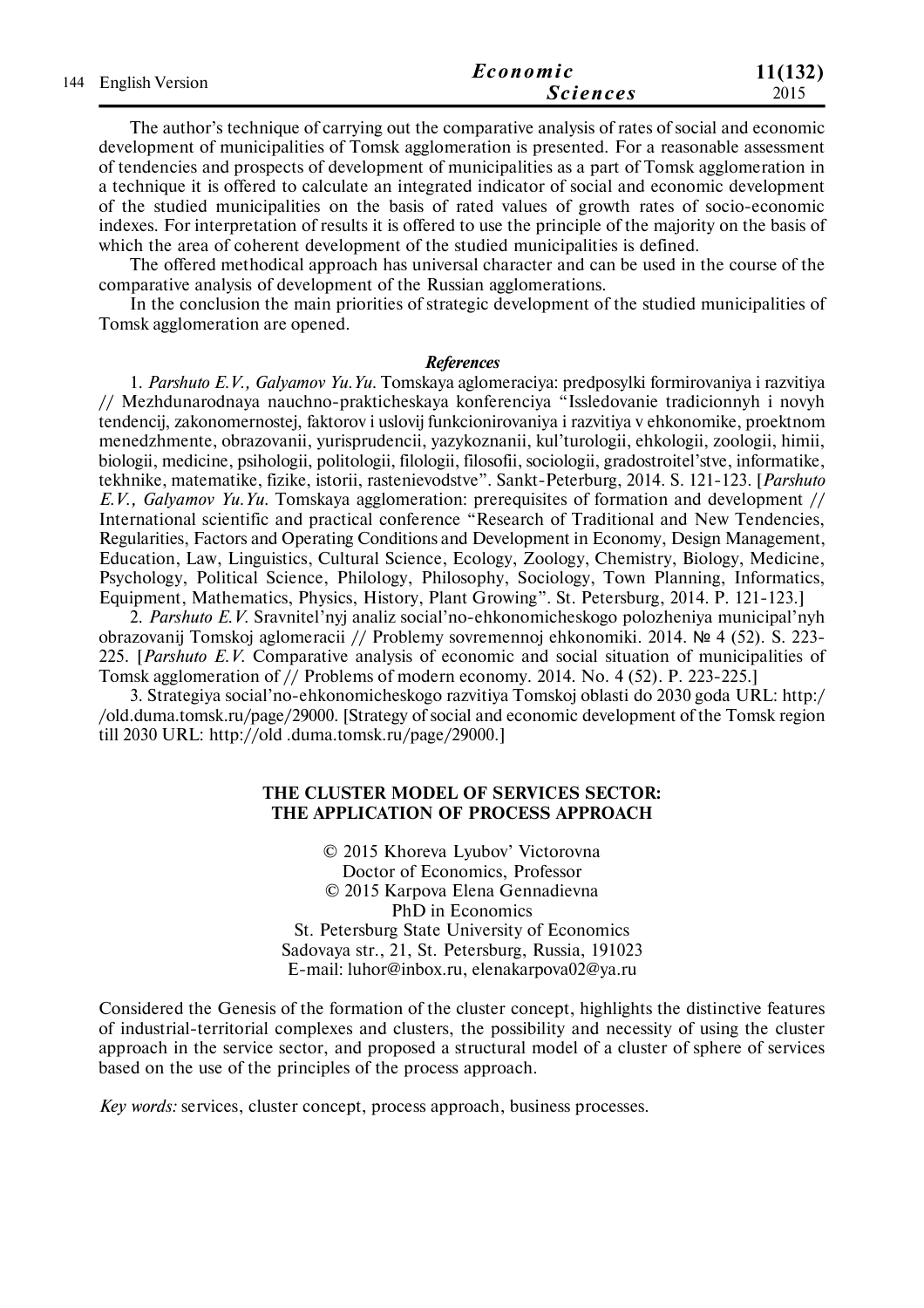| <b>English Version</b> | Economic        | 11(132)<br>145 |
|------------------------|-----------------|----------------|
|                        | <i>Sciences</i> | 2015           |

#### *References*

1. *Enrig M.J.* Why Clusters are the Way to Win the Game? // World Link. 1995. July-August  $(\Box 5)$ . P. 24-25.

2. *Gorkin A.P., Smirnyagin L.V.* A structural approach to industrial systems in different social and economic environments // Spatial analysis, industry and the industrial environment. Industrial systems. 1979. Vol. I. P. 25-36.

3. *Rosenfeld S.A.* Bringing Business Clusters into the Mainstream of Economic Development // European Planning Studies. 1997.  $\Box$  5.

## **STRATEGY OF BEHAVIOR OF WORKERS IN LABOR MARKET TAKING INTO ACCOUNT BRANCH SPECIFICS (ON THE EXAMPLE OF THE ENTERPRISES OF WHOLESALE TRADE)**

© 2015 Yakub Oxana Alexeevna Omsk State University named after F.M. Dostoyevsky Prospekt Mira, 55A, Omsk, Russia, 644077 E-mail: lvls@mail.ru

In article the author defines characteristic strategy of behavior of workers for branch of wholesale trade in labor market, through imposing of features of employment in branch on the theory of the strategy of behavior considered in economic science.

*Key words:* employment in wholesale trade, strategy of behavior of workers in labor market, labor market, motivation of work.

Competition for talent in today's labor market is characterized by a high degree of activity, which is usually manifested in the creation of strong brands Hr-offering to potential workers and the employed certain set of benefits that would be allowed to attract, engage and retain them. At the same set of goods for each industry will be specific. Specificity is this, on the one hand, determined by the specifics of the industry in which it operates, the company and, therefore, imposes certain features of the nature and content of the work, and therefore the peculiarities of employment of workers of the industry, on the other, - the strategies of behavior of workers in general , which in turn form the characteristic behavior of a strategy for the industry workers in the sector in the labor market. The article deals with the concept of the characteristic strategies of workers involved in the wholesale trade sector. For this the analysis of authoritative sources, including:Representatives of behavioral economics; The universally recognized and respected scientists in the study of labor market and human resource management - Odegov Yu, S. Kartashov, Pavlenko VV .; The data of sociological research. As well as the analysis of employment in the sector of trade, namely, its advantages and disadvantages.

As a result, we conclude that the dominant strategy of conduct for employees in this sector will be - the average income with a minimum of labor, for the most part this is due to the poor quality of the labor force, which is characterized by the industry because of its features. Let us explain: the motivation of the majority of employees of wholesale trade industries, the basis of the above advantages and disadvantages, based primarily on the basic needs - wages and security. The amount of wages in the industry average, but the security can be assessed as below average. A large number of employees in wholesale simple tech work with the absence of high skill requirements also talks about the predominant mechanism of stereotypes and beliefs among workers that, according to behavioral psychology also affects the strategy of behavior. And in this case - it will be to talk about the tendency of the majority of employees of wholesale enterprises to take trivial decisions and follow accepted patterns in society. Speaking about the research, employees of wholesale businesses also form a significant body of people who in choosing the place of work is primarily governed by the amount of wages. In turn, the strategy of behavior have an impact on productivity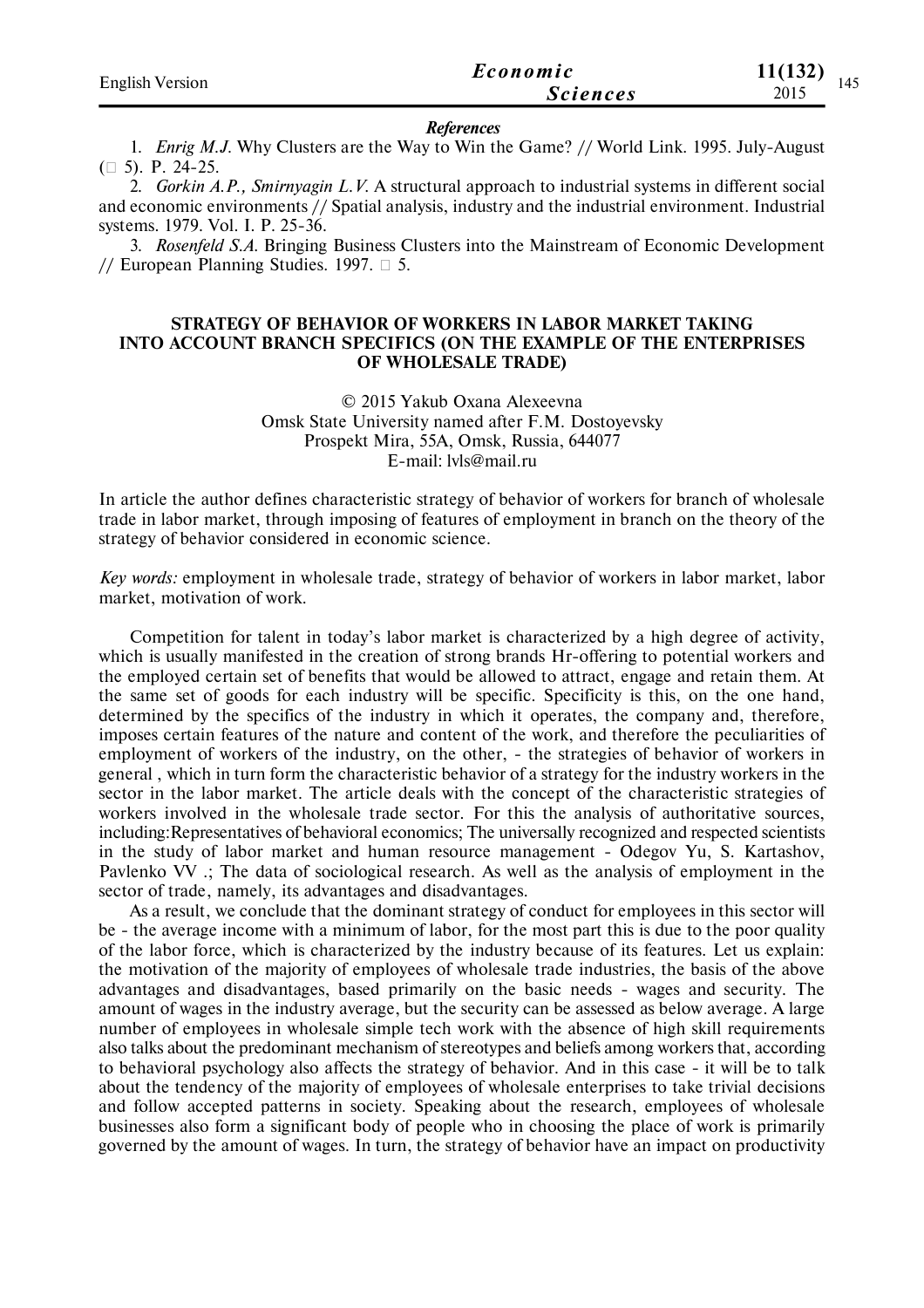| 146 English Version | Economic        | 11(132) |
|---------------------|-----------------|---------|
|                     | <i>Sciences</i> | 2015    |

in the industry, and it is logical, then, is that the industry of wholesale trade is one of those industries, the development of which is constrained by human resources, as a strategy of behavior in the long run - a key factor in performance workers. But that's a topic for a separate discussion.

### *References*

1. Cultural values and models of economic behavior: monograph / ed. N.M. Lebedeva, A.N. Tatarko. Moscow, 2011.

2. *Kartashov S.A., Odegov Y.G., Kokorev I.A.* Employment: job. Moscow, 2002.

3. *Elkina O.S.* Management strategies of economic behavior in the labor market. Omsk, 2010.

4. *Rzhanitsina L.* Portrait of working Russians // Man and Labor. 2013. № 7.

5. *Skripko L.* Learning preferences of workers and their relations to employers // Personnel. No. 2. 2012. P. 96-104.

6. *Koshkin S.N.* Employment and labor mobility in trade during the reform of the Russian economy : monograph. Omsk, 2010.

7. *Erokhina L.I.* Business Economics (in the field of commodity circulation). Moscow, 2007.

8. *Arzumanova T.I., Machabeli M.Sh.* Economics and planning at the enterprises of trade and catering. Moscow, 2007.

9. *Bezborodova T.M., Dyuzheva M.B.* Management of trading enterprises. Omsk, 2013.

10. Labor and Employment in Rossii.2011 : stat. sb. / Rosstat. Moscow, 2011.

# **SPECIFIC CHARACTER OF SOCIAL SERVICE MARKET**

© 2015 Fedulov Dmitriy Vladimirivich PhD in Economics South Ural State University, branch in Ozyorsk Bazhov st., 14, Ozyorsk, Chelyabinsk region, Russia, 456780 © 2015 Pobedin Aleхander Aleхandrovich PhD in Economics, Associate Professor Ural Institute of Management - branch of Russian Presidential Academy of National Economy and Public Administration (Russia) 8 Marta str., 66, Ekaterinburg, Russia, 620990

At present the concept of social marketing is an integral part of the marketing theory and practice. The analysis of this problem authors' researches shows that social marketing originates in the 50ths of the XXth century, i.e. in the period of consumer-oriented concepts of marketing.

*Key words*: social service market, chargeable services, infrastructure, sphere of services.

Last decade social sevice market development was characterised with stable growth tendency of provided to population volume of chargeable services. Thus, the study of the processes occuring on the market of chargeable social services is an important aspect in determining the consequences of economy reforming and specific characteristics and tendencies of servicies concuming capacity as well.

The objectives of social service market research are following:

to present the current state of social service market in basic indicators;

- to study the basic tendencies of chargeable social service market supply development;
- to research the demand for chargeable sevices and its inter-temporal changes.

There have occurred cardinal changes on the social service market in the time of transition from economy administrative management to market economy in the 90<sup>th</sup>-s of the XXth century. The transformations which have taken place in social sphere in the period of transition to market conditions of management were carried out on the basis of provided to population chargeable sevice sector expanding.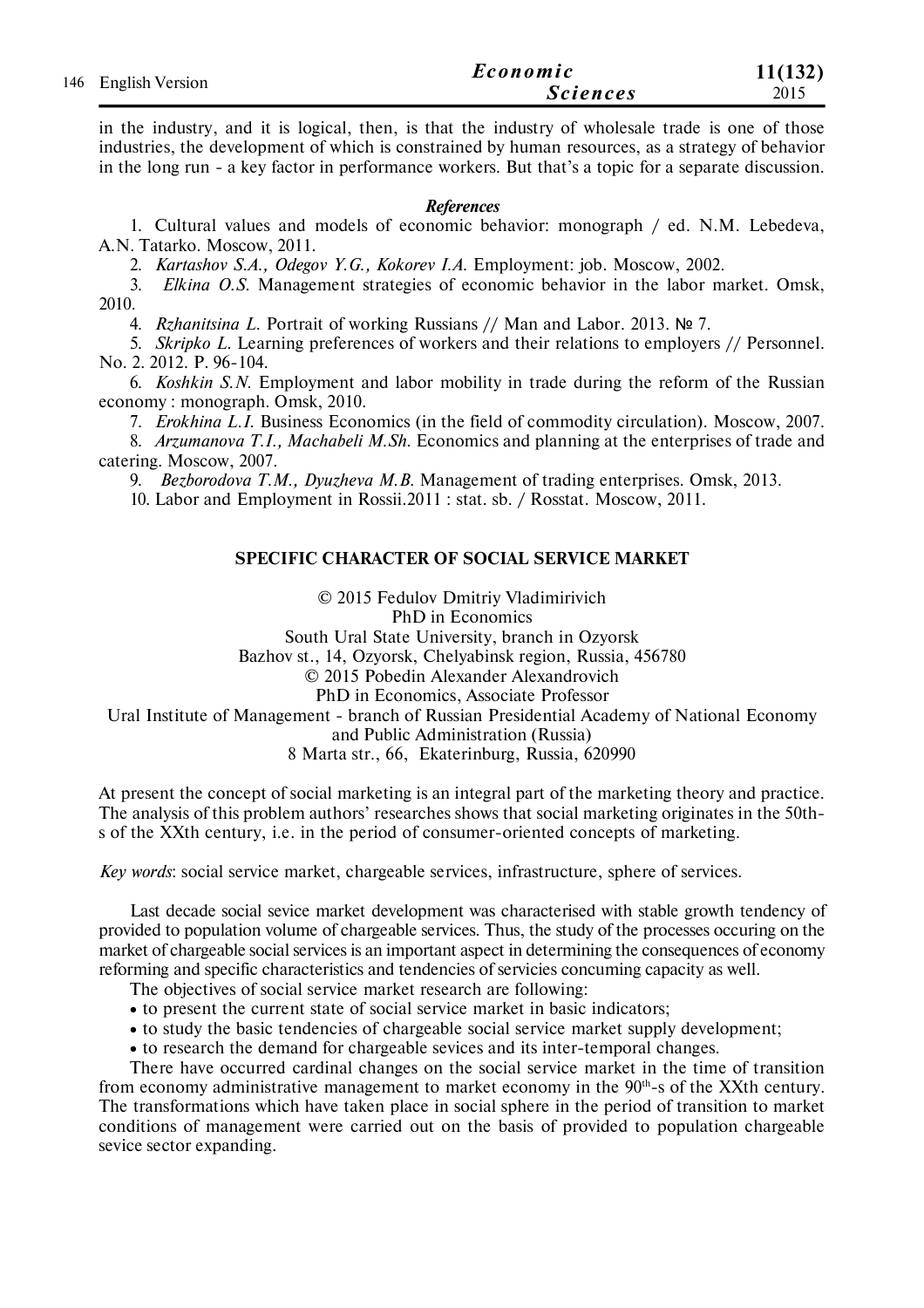| <b>English Version</b> | Economic        | 11(132)<br>147 |
|------------------------|-----------------|----------------|
|                        | <i>Sciences</i> | 2015           |

#### *References*

1. Ob obshhih principah organizacii mestnogo samoupravlenija v Rossijskoj Federacii: Federal'nyj zakon ot 06.10.03 №131 FZ (dejstvujushhaja redakcija ot 29.06.2015). URL: http://www.consultant.ru/ popular/selfgovernment. [General principles of local governing organization in Russian Federation: Federal law #131 (law currently in force 29.06.2015).]

2. Institucional'nyj marketing: monografija / I.V. Razorvin [i dr.]. Ekaterinburg, 2012. [Institutional marketing: monograph / / I.V. Razorvin [et al.]. Ekaterinburg, 2012.]

3. *Sycheva F.A., Durandina O.A.* Regional'nye osobennosti razvitija rynka social'nyh uslug v sisteme social'nogo marketinga // Agrarnyj vestnik Urala. 2009. # 5 (59). S. 31-37. [*Sycheva F.A., Durandina O.A.* The regional features evolution of social services market in the social marketing system // Agrarnyj vestnik Urala. 2009. # 5 (59). P. 31-37.]

 4.Dannye Federal'noj sluzhby gosudarstvennoj statistiki. URL: http://www.gks.ru/wps/wcm/ connect/rosstat\_main/rosstat/ru/statistics/accounts. [Federal services of State statistics figures. URL: http://www.gks.ru/wps/wcm/connect/rosstat\_main/rosstat/ru/statistics/accounts.]

5. *Kotler Ph., Zaltman G.* Social Marketing: An Approach to Planned Social Change // Journal of Marketing. 1971. P. 3-12.

### **CORPORATE SOCIAL RESPONSIBILITY OF THE INSURANCE COMPANIES AS AN EFFECTIVE METHOD OF PROVIDING SOCIAL AND ECONOMIC SECURITY OF THE PERSON**

© 2015 Abramovich Sergey Yurievich

Russian Academy of National Economy

and Public Administration under the President of the Russian Federation

Vernadskogo avenue, 82, b. 1, Moscow, Russia, 119571

E-mail: s.y.abramovich@gmail.com

Corporate social responsibility of insurance companies (CSR) opening a range of possibilities for minimizing or optimizing the risks (including the management of environmental and social risks) and implementation of policies and procedures that ensures the correct response to the negative factors affecting the business processes, define a space for synergy and achieve high social and economic results of financial activity.

*Key words:* corporate social responsibility, insurance, risk management, sustainable development, ISO 26000.

### *References*

1. The study "the attitude of Russians to the insurance industry, individual insurance, and insurance companies" / The National Agency for Financial Studies. 02/11/2015. URL: http:// nacfin.ru.

2. *Korobeinikova E., Nehrapova N.* Terms of financial intermediation of Russian insurance companies Management of economic systems // Electronic scientific journal. The "Finance and Credit." Publishing house UEkiS. 2012. URL: http://uecs.ru.

3. *Krylov A.* Korporativnaya social responsibility: economic models - morality - success sustainable development. Icarus Publishing House. 2013.

4. Official site of the Bank of Russia. URL: http://cbr.ru.

5. Order of the Government of the Russian Federation of 07.22.2013  $\Box$  1293-r "On approval" of the development strategy of the insurance activity in the Russian Federation until 2020.

6. The development strategy of the life insurance market in the years 2012-2020 / Association of Life Insurers, together with the Committee of the WBU development of life insurance. 2015. URL: http://aszh.ru.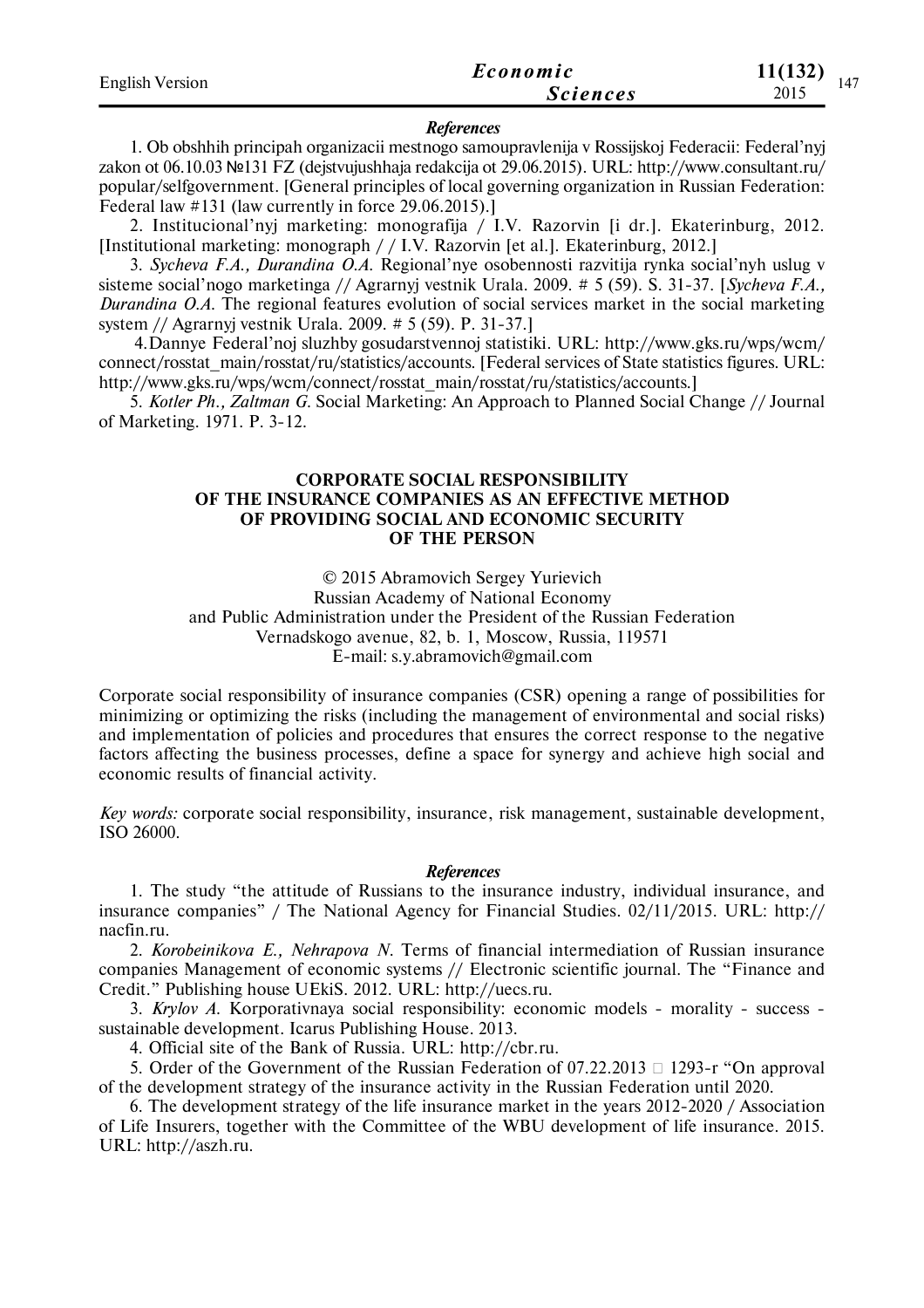| 148 English Version | Economic        | 11(132) |
|---------------------|-----------------|---------|
|                     | <b>Sciences</b> | 2015    |

7. *Strizhov S.* Corporate social responsibility in times of crisis / SA Strizhov // Sociology of power. 2012. № 2.

8. *Jurgens I.* The insurance market in 2014: Challenges and Prospects // Insurance today. 2014. URL: http://www.insur-info.ru.

### **THE USE OF MARKETING TOOLS AS A FACTOR IN MAINTAINING THE COMPETITIVENESS OF THE TOURISM SECTOR**

© 2015 Sagidullaeva Madina Seidullaevna Dagestan State Institute of National Economy Ataeva str., 5, Makhachkala, Republic of Dagestan, Russia, 367008 E-mail: OET2004@yandex.ru

The article substantiates the importance and necessity of using marketing tools in the management process, as a key factor in maintaining competitiveness is, in a volatile and rapidly changing market conditions. Particular attention is paid to the use of communicative marketing tool that plays a leading role in promoting the services of tourist organizations and the formation of consumer loyalty.

*Key words:* marketing, marketing tools, competitiveness, tourism sector, advertising, promotion, personal selling, incentives.

# **FINANCE, MONEY CIRCULATION AND CREDIT**

### **THE INSURANCE MARKET OF THE RUSSIAN FEDERATION IN THE CONTEXT OF GLOBALIZATION AND WTO ACCESSION: CURRENT STATE AND PROSPECTS OF DEVELOPMENT**

© 2015 Zhegalova Elena Valerievna PhD in Economics, Associate Professor Samara State University of Economics Soviet Army str., 141, Samara, Russia, 443090 E-mail: Zhegalova@rambler.ru

The article considers topical issues of functioning and development prospects of the Russian insurance market in the conditions of globalization and WTO accession, the conditions for the opening of the domestic insurance market to foreign insurance companies.

*Key words:* globalization, integration, global insurance market, the world trade organization, the insurance company.

### *References*

1. *Arkhipov A. P.* the Insurance : the textbook. Moscow, 2012. P. 221-223.

2. The Protocol on the accession of the Russian Federation to the Marrakesh agreement establishing the world trade organization. URL: http://www.economy. gov.ru/minec/press/news/ doc20111216-24.

3. The official website of the Central Bank of the Russian Federation. URL: htpp://www.cbr.ru.

4. URL:htpp://www.insur-info.ru.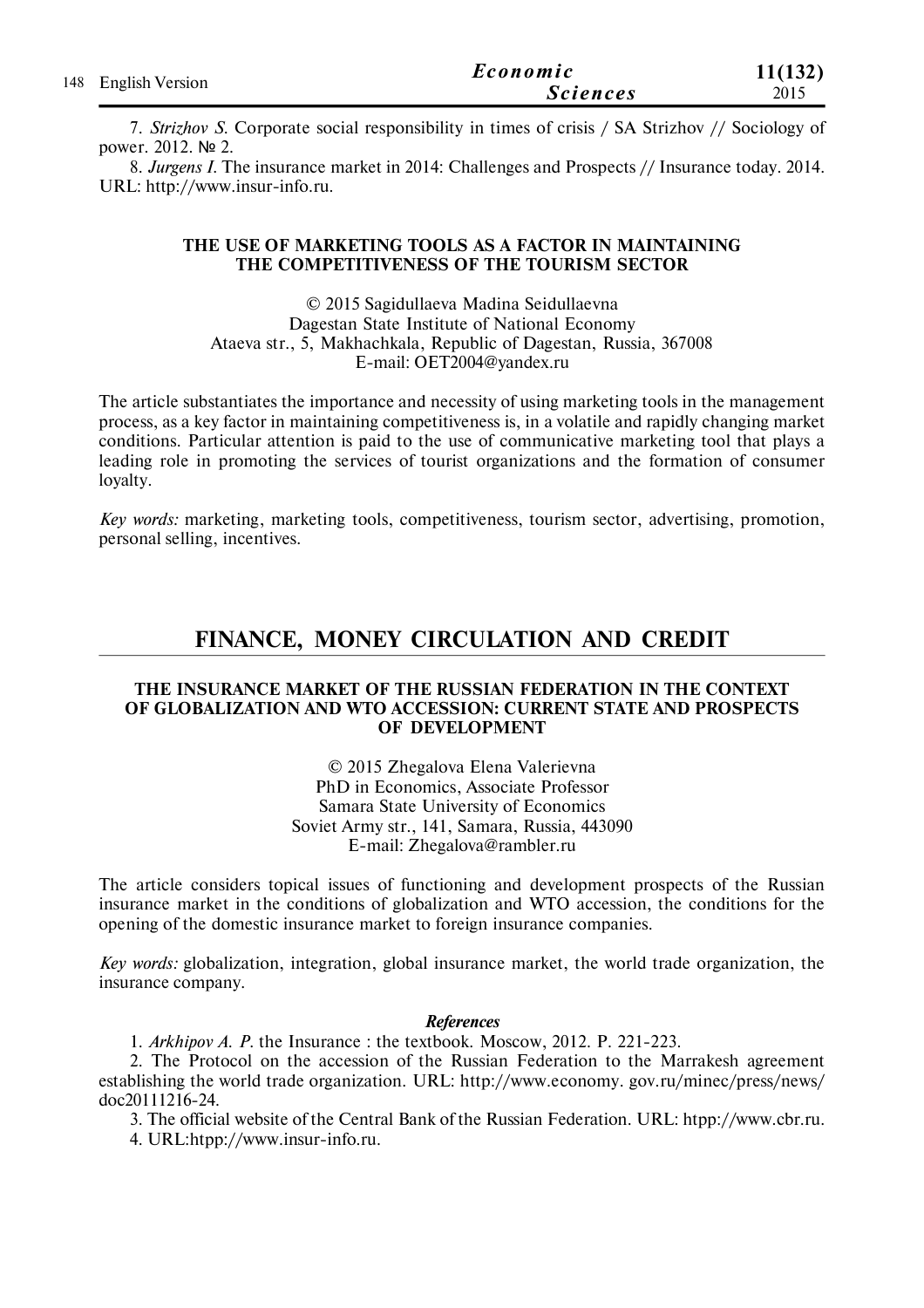| <b>English Version</b> | Economic        | 11(132) |  |
|------------------------|-----------------|---------|--|
|                        | <i>Sciences</i> | 2015    |  |

# **THE ROLE OF CAPITAL TO ENSURE FINANCIAL STABILITY OF THE BUSINESS UNITS IN THE CONTEXT OF CURRENT MACROECONOMIC TRENDS**

© 2015 Marsagishvili Tamara Grigorievna Russian Academy of National Economy and Public Administration under the President of the Russian Federation Vernadskogo avenue, 82, b. 1, Moscow, Russia, 119571 E-mail: t9269621818@gmail.com

The article analyzes the current state of the Russian economy (2008-2014 AD), the results of which emphasize that Russian corporations are excessively under the influence of the global economic situation. It determined that business - is the main potential of the economy (especially small and medium enterprises). Decline of investment became the sequel of wrong capital management of Russian companies. This factor created negative conditions for the national economy. All these findings underscore the priority role of capital in the ensuring of economy strategic development, underlines the importance of this category as the chief object of financial management at the state level and at the level of corporations.

*Key words:* corporate capital, financial stability, net capital inflow/outflow, GDP dynamics, economic growth, investment in fixed assets.

### *References*

1. Federal'noj sluzhba gosudarstvennoj statistiki [Federal state statistics service]. URL: http: //www.gks.ru.

2. Obzor finansovoj stabil'nosti CB za 2008-2014 goda [Financial Stability Review]. URL: http://www.cbr.ru/publ/?PrtId=stability.

3. Obzor finansovoj stabil'nosti CB za 2-3 kvartaly 2014 goda [Financial Stability Review]. URL: http://www.cbr.ru/publ/Stability/fin-stab-2014\_2-3r.pdf.

# **THE INFLUENCE OF EXTERNAL FACTORS ON THE RISK OF FINANCIAL FAILURE**

© 2015 Kopelev Igor' Borisovich Financial University under the Government of Russian Federation Leningradsky avenue, 49, Moscow, Russia, 125993 E-mail: kopelev@yandex.ru mailto:ibulava@mail.ru

The subject of the study, the results of which are presented in the paper is the relationship between indicators of financial insolvency of companies in the real economy and external environmental factors.

The aim of the study was the identification and measurement of external factors, having predictive ability in predicting the risk of financial insolvency of the company. As the object of the study were chosen companies of aviation industry of the Russian Federation.

Theoretical and methodological basis of the study were basics of the corporate finance, macroeconomic theory and statistical analysis.

The study highlighted external factors that have predictive power in forecasting the risk of financial insolvency of the company.

The practical significance of the results comprise the improvement of instruments of financial risks management and developing one of the possible approaches to accounting for market factors in predicting the financial risks of the company.

*Key words:* risk of financial insolvency, external factors, financial condition.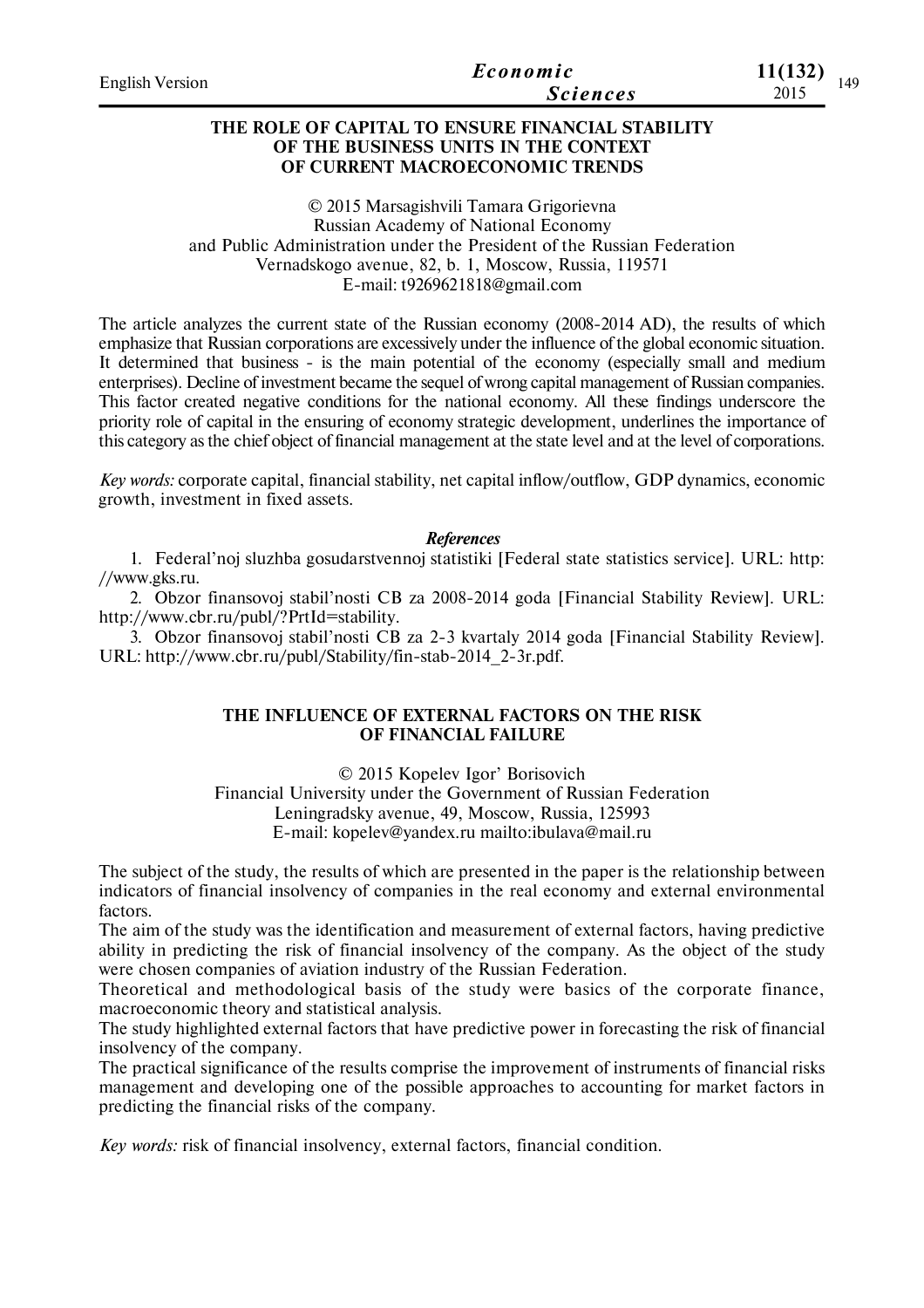| 150 English Version | Economic        | 11(132) |
|---------------------|-----------------|---------|
|                     | <i>Sciences</i> | 2015    |

### *References*

1. *Gavrilova A.N., Popov A.A.* Finance of enterprises. Moscow, 2010.

2. *Hampel F.* Robustness in statistics. An approach based on influence function. / trans. F. Hampel [et al.]. Moscow, 1989.

## **TAX EXPERIENCE AND ITS ATTRACTIVENESS: THE SEARCH FOR NEW APPROACHES TO PROBLEM SOLVING**

© 2015 Tokaev Nokh Khasanbievich Doctor of Economics, Professor North-Ossetian State University named after K.L. Khetagurov Vatutina str., 46, Vladikavkaz, Republic Of North Ossetia - Alania, Russia, 362025 © 2015 Basnukaev Musa Shamsudinovich PhD in Economics, Professor © 2015 Bamataliev Abdul-Vakhit Beteralchemy Chechen State University Kiev str., 33, Grozny, Chechen Republic, Russia, 364051 E-mail:finansikredit@yandex.ru

The subject of research is the study of the current tax experience and the identification of existing problems and the search for new approaches. This topic is of great scientific and practical interest, because it is the system of taxation allows for consideration of all variational possibilities of obtaining the best results.

*Key words:* taxes, taxation, tiscalinet, income, expenses, budget, level of taxation, differentiation of taxation.

# **BOOK KEEPING, STATISTICS**

# **PROBLEMS OF FORMATION AND REALIZATION OF TAX POLICY IN SMALL BUSINESS ORGANIZATION**

© 2015 Koneva Olga Vasilevna PhD in Economics, Associate Professor Siberian Federal University Free avenue, 79/10, Krasnoyarsk, Russia, 660041 E-mail: smorodina77@list.ru

The importance of tax policy and the business due to the growth of the economy, the tasks of strategic development of industries and organizations. The special role is played in the economy of small businesses, that public policy is paid a lot of attention. The article describes the types of tax policies realized at the level of an economic entity shown their characteristics and areas of application. The author presented a model of a single information space of a small business accounting and management functions shown conditionality tax risk and tax burden on the basic functions of business management.

*Key words:* tax policy, types of tax policy, tax burden, accounting, tax accounting, single information space.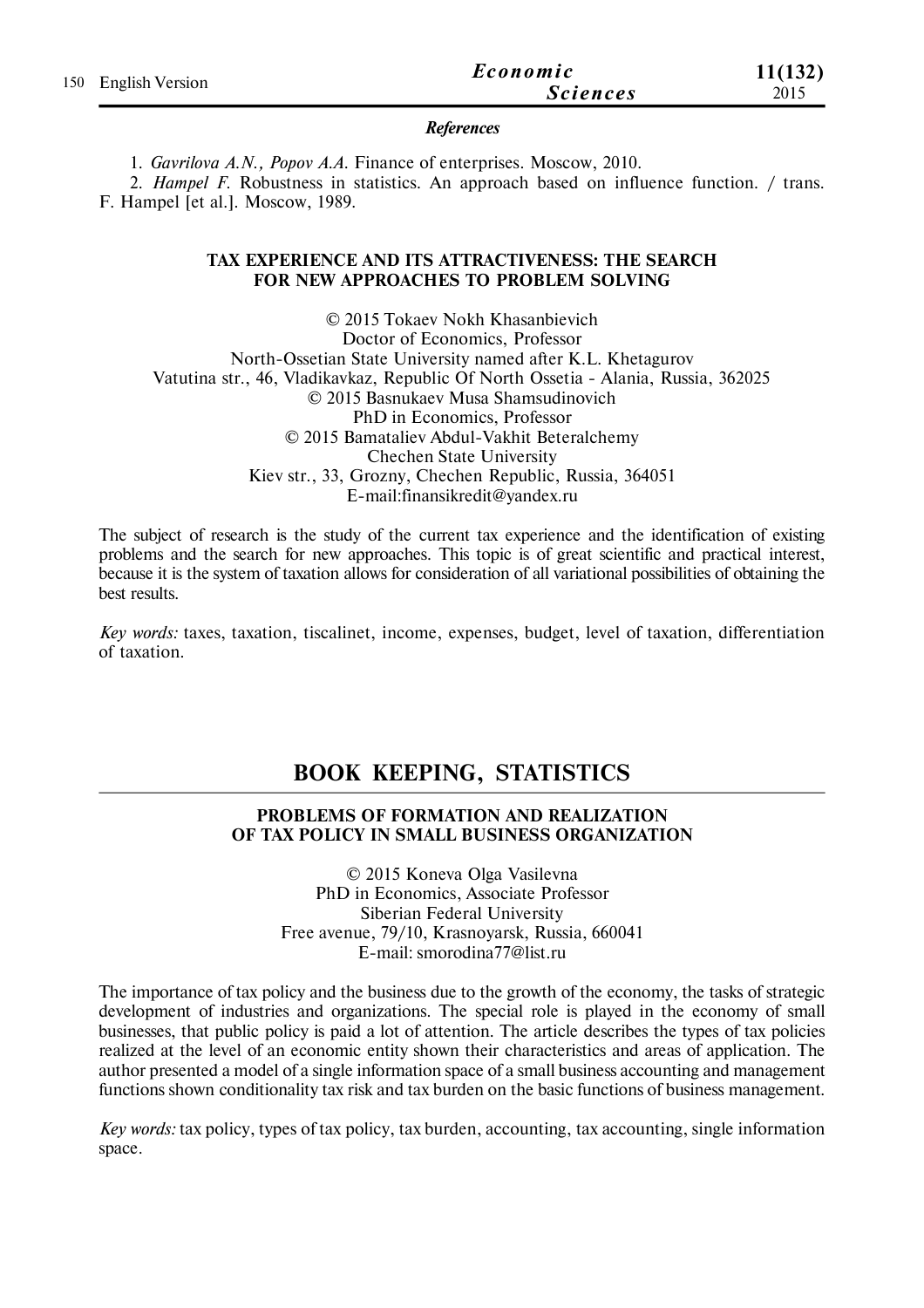# **WORLD ECONOMY**

### **US EXPERIENCE IN SUPPORTING EXPORT AND EXPORT CREDIT**

© 2015 Ogrysov Andrey Alexandrovich Adviser Department of Economy and Finance of the Government of the Russian Federation Krasnopresnenskaya embankment, 2, Moscow, Russia, 103274 E-mail: silvestrsn@gmail.com

The article analyzes the practice of export credits and export maintain in the United States, which is primarily due to under-content of the level of employment in the United States and the need for speeding up the creation of new conditions in the transformation of the global economy; the author analyzes the contradictions between WTO rules and OECD Export Support Arrangement, as well as holding the US strategy in the case-law of the imposition of the system of dispute resolution, and the dominance of WTO rules and disciplines on OECD Export Support Arrangement. Single temporarily author examines the practices of the US Eximbank, which is an important institution of export credit in the United States.

*Key words:* export support, export credits, export credit arrangements (OECD DOEK), WTO.

### **TRADE AND INVESTMENT COOPERATION OF BRICS COUNTRIES AND DEVELOPMENT OF THEIR ECONOMIES**

© 2015 Gusarova Svetlana Anatolievna PhD in Economics, Associate Professor Moscow State University named after M.V. Lomonosov Lenin Hills, 1, building 46, Moscow, Russia, 119991

Relevance of research is connected with development of trade and investment interaction of BRICS countries аs a new paradigm of formation of growth of their economies. This problem is important, but still insufficiently studied. Author suggests to use multiple-factor correlation model for definition of the degree of interrelation of trade and investment cooperation of BRICS countries and growth of their GDP.

*Key words:* BRICS countries, international trade, foreign investments, trade and investment cooperation, model of multiple correlation.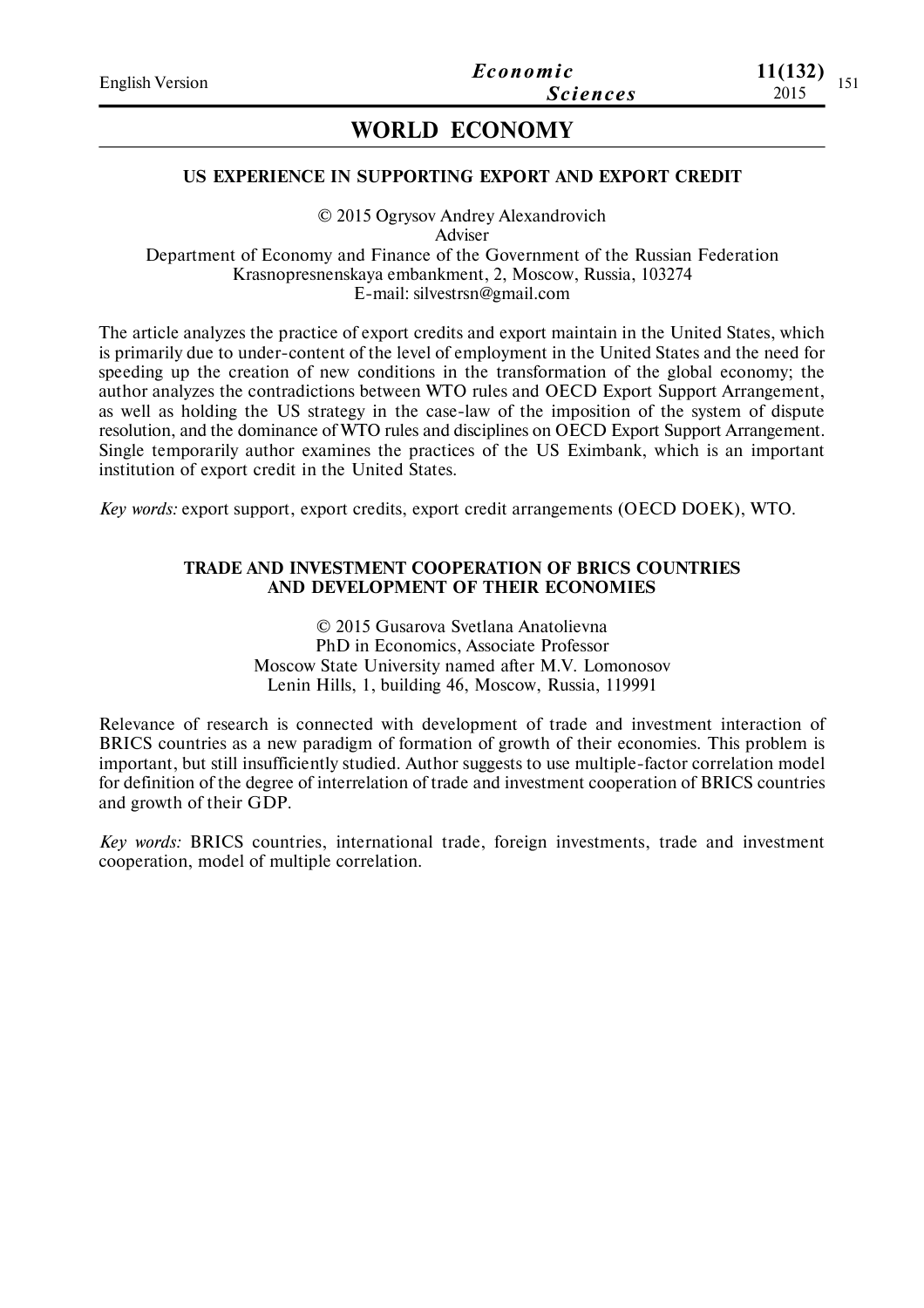|                     | Economic        | 11(132) |
|---------------------|-----------------|---------|
| 152 English Version | <i>Sciences</i> | 2015    |

# **MEASURES TAKEN BY TAIWAN GOVERNMENT IN RESPONSE TO THE 2008 FINANCIAL CRISIS\***

© 2015 Silvestrov Sergey Nikolaevich Doctor of Economics, Professor Honored Economist of the Russian Federation Financial University under the Government of Russian Federation Leningradsky avenue, 49, Moscow, Russia, 125993 © 2015 Wen-Chieh WANG Professor © 2015 Tsung-Che CHAN Professor National Chengchi University (Taiwan) 116 MUCHA P.O.BOX 1-291 TAIPEI, TAIWAN E-mail: silvestrsn@gmail.com

The financial crisis, which emerged in 2007 and reached a peak in 2008, has impacted the world including Taiwan significantly. This article will discuss and analyze the measures that Taiwan Government took for future references. The structure of this article is as follows: Part I introduces the background and the impacts of the financial crisis to Taiwan; Part II summarizes the responses of various countries, as a comparison to Taiwan's responses; Part III details the measures that Taiwan Government took; Part IV analyzes and examines the effects of these measures; Final part provides a summary.

To view it positively, Taiwan government has done all it can to cope with the financial crisis. Negatively, Taiwan government did not analyze pros and cons for each of the measures and simply accepted all prescriptions. This article is for reminding: some policies actually make more harm than good. Learning from the past and we should be more cautious to properly assess the relevant policies when facing this kind of crisis in the future.

*Key words:* anticrisis measures and regulation, financial crisis, Taiwan, China, Taiwan Government.

- I. 2008 Financial Crisis
- 1. US Low Interest Rates

In late 1990s, US internet economy started to heat up with NASDAQ closing at 5048.62 (peaking at 5132.52in intraday trading) on March 20, 2000. To curb the Internet bubble, the US Federal Reserve Board (FED) raised interest rates six times in a row from June 1999 to May 2000 and the benchmark interest rate was from 4.75% to 6.5%. But after the Internet bubble burst, the US economic situation is declining rapidly, instead forced the FED to cut interest rates nine times in less than one year, from January 2001 to December 2001, and the rate was from 6.5% to 2%, and after June 2003 to 1%.

The stock market and the housing market are two major places for funding, but the

Internet bubble caused the investing public to avoid the stock market and turned to the housing market. Low interest rates also provided more conveniences for house purchases. The cost of capital is inversely proportional to the asset prices, and therefore low interest rate environment pushed up the house prices.

2. Housing Policy

President George W. Bush took office in 2001 and pushed hard to expand homeownership. He addressed the importance of lowering the barrier for first-time homebuyers and reiterates goal on homeownership. Afterwards, US federal government funded the Federal National Mortgage Association (FNMA)<sup> $1$ </sup> to help the public on mortgages.

3. Deregulation of the Financial Regulations

(1) Banking Act of 1933

The Banking Act of 1933 enacted on June 16, 1933, often referred to as the Glass-Steagall Act, after its Congressional sponsors, Senator Carter Glass and Representative Henry B.

<sup>\*</sup> The given article is written in the framework of the RGNF grant  $\Box$  14-23-10002 "The comparative analysis of the legislative regulation of the financial-banking sector of Russia and Taiwan".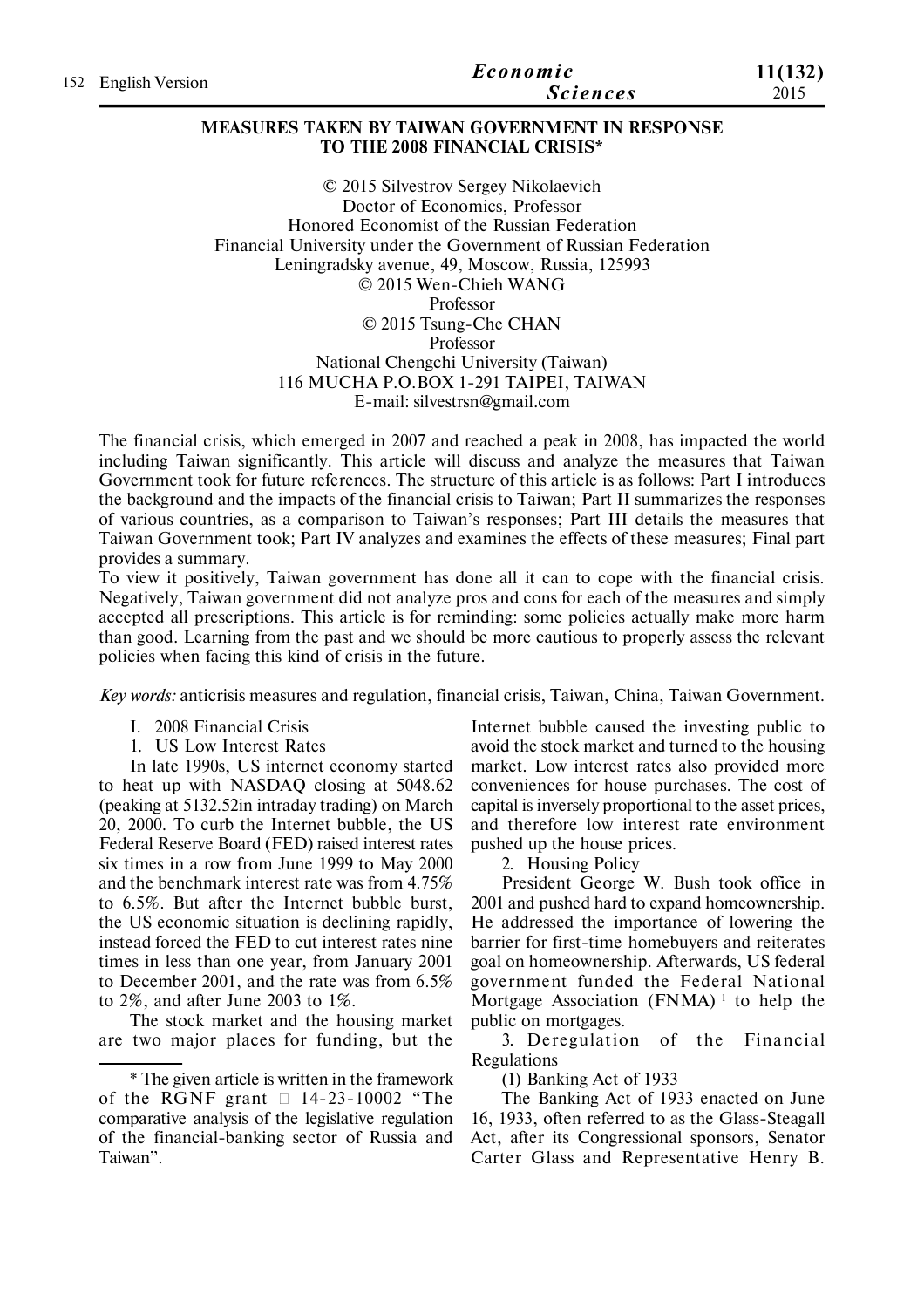|                        | Economic        | 11(132)<br>153 |
|------------------------|-----------------|----------------|
| <b>English Version</b> | <b>Sciences</b> | 1 J J<br>2015  |

Steagall, strictly separated the commercial banks from investment banks. The Act required commercial banks to eliminate their securities affiliates, and prevented securities firms and investment banks from taking deposits. The reasons is the investment banking activities caused a conflict of interest when the granting of credit, lending, and the use of credit / investing, are all by the same entity.

(2) Financial Services Modernization Act of 1999

Commercial banks have long been restricted since the Banking Act of 1933. As the commercial banking services developed, the commercial banks wanted more business in addition to just taking deposits. After a long history of lobbying, the passage of the Financial Services Modernization Act of 1999, also called the Gramm-Leach-Bliley Act, after its Congressional sponsors, Senator Gramm, Representatives Leach and Bliley, repealed part of the Banking Act of 1933, removing barriers in the market among banking companies, securities companies and insurance companies which prohibited any one institution from acting as any combination of an investment bank, a commercial bank, and an insurance company. With the bipartisan passage of the Gramm-Leach-Bliley Act, commercial banks, investment banks, securities firms, and insurance companies were allowed to consolidate.

(3) Commodity Futures Modernization Act of 2000

The Commodity Futures Modernization Act of 2000 (CFMA) clarified the law so that most over-the-counter (OTC) derivatives transactions would not be regulated as "futures" under the CEA or as "securities" under the federal securities laws. Prior to CFMA, the OTC derivatives market was generally understood to be subject to regulation under the Commodity Exchange Act (CEA), because OTC products were a form of futures contracts. Under the CEA, all futures contracts were required to be traded on publicly transparent and fully regulated exchanges such as Chicago Board of Trade. In other words, CFMA removed OTC derivative transactions from all requirements of exchange trading and clearing under the CEA. Therefore, the major dealers of these derivatives, including credit default swap (CDS), would continue to have their dealings in OTC derivatives with less supervision compared to those regulated by CEA and security laws.

a. The Architecture of the Subprime Mortgage Credit Derivatives

1. The architecture of the subprime mortgage credit derivatives is shown as follows:

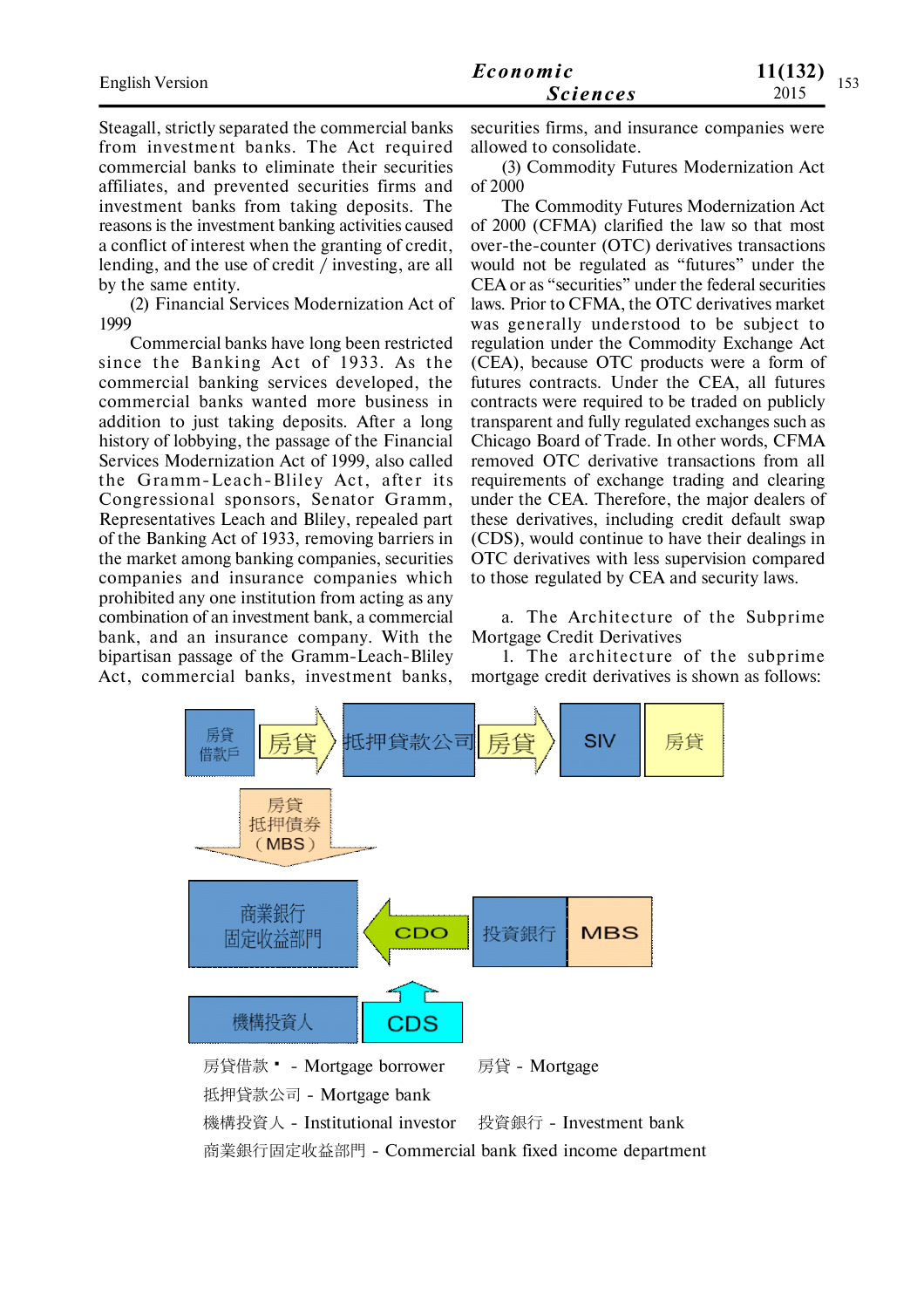# 2. Explanation:

(1) Mortgage borrowers applied for mortgages from mortgage banks<sup>2</sup>.

(2) Mortgage banks packaged and sold the mortgages to structure investment vehicles (SIV) set up by commercial banks or investment banks.

(3) SIV used the mortgages as collateral and issued bonds. It's called mortgage-backed bonds (MBS).

(4) The investment banks then make shortterm financing from the money market funds to buy MBS. MBS is mixed with other loans, such as credit cards, school loans, car loans, and then be layered (tranche) to form a combination of collateralized debt obligation (CDO).

(5) In order to improve the CDO's credit rating, investment banks may purchase CDS from insurance companies or other financial institutions. Because the insurance company or financial institution itself has high credit rating, and it is willing to sponsor the risk of default, so the CDO's credit rating would improve to the level equal to the insurance company or financial institution's credit rating.

(6) The investment banks then sold the stratified CDO to institutional investors or the general investing public according to the level of risk appetite.

## b. Spread

With the mortgage packaged for sale, the original bank or mortgage bank could transfer out the risk of default and recover funds for the next round of loans. Since the original bank/ mortgage bank does not bear the risk of default, it does not really consider the borrower's ability of repayment when lending. Therefore, those homebuyers who once could not get loans now can obtain mortgage (with higher interest rates) because of the loose audit mechanisms. This type of mortgage is risker than prime loans and Alt-A mortgage, and called sub-prime loans. The industry gives it a nickname: NINJA - the borrower has no income, no job and asset.

Subprime mortgages, by the abovementioned "financial engineering" of package, layered, portfolio, insurance, transform into a high-income, low-risk financial dream product. It is popular and welcome by labor retirement funds, insurance companies, hedge funds, asset management companies and other institutional investors, and even the original lending banks have forgotten the prototype of these derivative

financial instruments and investment on it. The subprime mortgage spread out across the world by these financial derivative products.

## c. Outbreak

Commercial banks, mortgage banks, and investment banks usually have aggressive financing behaviors: after accepting public deposits (very short agreed term of period, or demand deposits), the commercial banks lend to borrowers, generally with an agreed term of certain period, such as short-term (1 year), medium term (5-7 years), or long-term (over 7 years). Mortgage banks and investment banks cannot accept public deposits and therefore they often raise funds from the money market where the funds are usually short-term (less than one year) funds. The biggest risk for aggressive financing is a run on the bank. Comme rcial banks have accompanying mechanisms to cope with a run. First, banks must help themselves. The banks must have capital of bank shareholders as the first line buffer to protect depositors. Second, banks can seek rescue from other banks through the interbank call loan to schedule funds. Moreover, banks can seek help from the central bank. Finally, there is deposit insurance. These mechanisms, however, are not available for mortgage banks and investment banks. They are extremely weak when faced with the liquidity risks. Many of the powerful financial institutions fell due to the lack of liquidity - Northern Rock<sup>3</sup>, New Century Financial Corporation<sup>4</sup>, Bear Stern Companies<sup>5</sup>, Merrill Lynch<sup>6</sup>, Lehman Brothers<sup>7</sup>, etc.

d. Impacts to Taiwan

1. Funds Pulled Out, the Stock Market Fell

According to the statistics from the Financial Supervisory Commission (FSC) in Executive Yuan, foreign capital sold over NT\$ 292.6 billion in the Taiwan stock market (about \$ 8.9 billion based on then exchange rate of one US dollar exchanging for NT\$ 32.9). Meanwhile, the stock market fell 9744 points on July 25 to 8090 points on August 17, dropping 17%.

September 15, 2008, financial crisis came to a climax - Lehman Brothers filed for bankruptcy, Bank of America acquired Merrill Lynch, and the US Dow Jones Industrial Average dropped 504 points on that day. Taiwan Stock Exchange Capitalization Weighted Stock Index (TAIEX) dropped 1094 points (6813  $\rightarrow$  5719, 16%) in September 2008, 849 points in October (5719  $\rightarrow$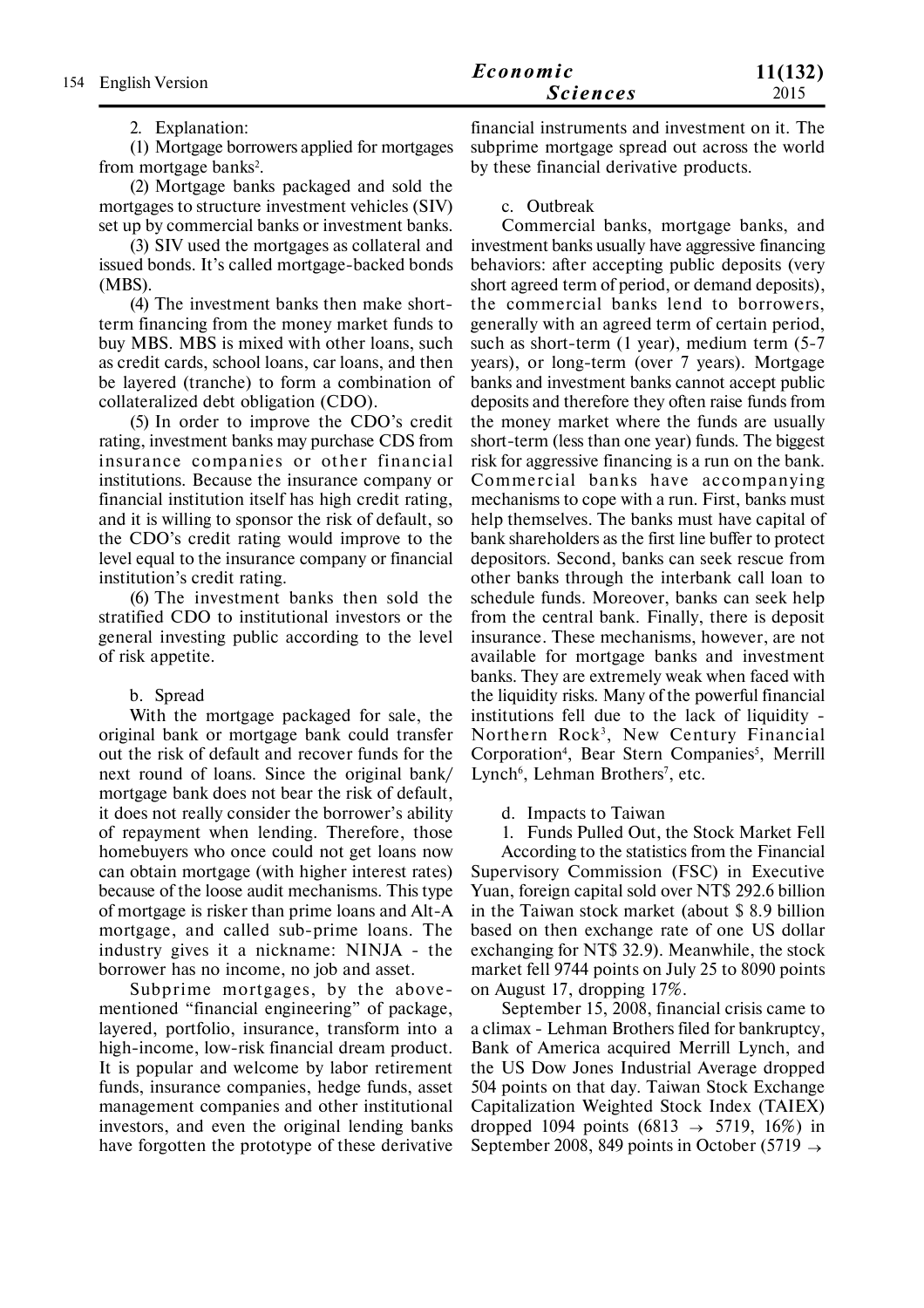| <b>English Version</b> | Economic        | 11(132)<br>$\sim$ $\sim$ $\sim$ |
|------------------------|-----------------|---------------------------------|
|                        | <i>Sciences</i> | 155<br>2015                     |

4870, 14.8%), and then 410 points (4870 4460, 8.4%) in November. In three months, TAIEX had dropped 2353 points, a drop of 34.5%. If compared with TAIEX 9744 points before July 25, 2007 (before the crisis hit Taiwan), the drop of 5284 points was down as much as 54.2%. Within half year from June 2008 to November 2008, foreign capital oversold TAIEX NT\$ 509.6 billion (about 15.5 billion US dollars).

### 2. Export Hardship

The total value of Taiwan's export trade is still positive growth in August 2008, but from September 2008 to September 2009, the annual growth rate<sup>8</sup> of Taiwan's export trade value showed a negative growth:

| 2008 |         | Aug.    | Sep.    | Oct.                      | Nov.    | Dec.    |         |         |         |
|------|---------|---------|---------|---------------------------|---------|---------|---------|---------|---------|
|      |         | 18.2    | $-1.6$  | $\circ$ $\circ$<br>$-0.5$ | $-23.3$ | $-41.9$ |         |         |         |
| 2009 | Jan.    | Feb.    | Mar.    | Apr.                      | May     | June    | July    | Aug.    | Sep.    |
|      | $-44.1$ | $-28.6$ | $-35.8$ | $-34.3$                   | $-31.4$ | $-30.4$ | $-24.5$ | $-24.6$ | $-12.7$ |

### 3. Increased Un-employment Rate

Taiwan's unemployment rate<sup>9</sup> had raised since July 2008:

| 2008       | July | Aug. | Sep. | Oct. | Nov. | Dec. |      |      |      |
|------------|------|------|------|------|------|------|------|------|------|
| Unemployme |      |      |      |      |      |      |      |      |      |
| nt rate    | 3.99 | 4.02 | 4.27 | 4.39 | 4.68 | 5.08 |      |      |      |
| 2009       | Jan. | Feb. | Mar. | Apr. | Mav  | June | July | Aug. | Sep. |
| Unemployme |      |      |      |      |      |      |      |      |      |
| nt Rate    | 5.38 | 5.59 | 5.79 | 5.82 | 5.91 | 5.97 | 6.02 | 6.03 | 6.02 |

### 4. Weak Consumption

From September to December 2008, the annual growth rate<sup>10</sup> for Taiwan's wholesale industry, retail industry, and food services industry almost all showed a negative growth:

|           | Wholesale industry | <b>Retail industry</b> | <b>Food Services industry</b> |
|-----------|--------------------|------------------------|-------------------------------|
| September | 3.70               | $-4.58$                | $-3.93$                       |
| October   | $-3.20$            | $-3.42$                | $-3.68$                       |
| November  | $-13.33$           | $-6.97$                | $-0.51$                       |
| December  | -1931              | -9 96                  | -6 91                         |

5. Derivative Financial Instruments Loss (Financial Institutions, Investors)

According to the FSC press release on January 29, 2008, Taiwan's banking industry had a loss of NT\$ 19.07 billion in the subprime mortgage crisis, the insurance industry NT\$ 4.63 billion, a total of about NT\$ 23.7 billion. Compared to the NT\$ 2 trillion of the total assets of financial institutions, it's only about 1% and would not cause harm. But for general investors, the loss incurred, due to buying financial products linked to the subprime, was about NT\$ 400 million, even higher than the losses suffered by financial institutions themselves.

### II. Responses from Major Countries

This article summarizes the measures that major countries took in response to the financial crisis as follows:

|                                                  | <b>USA</b> | UK | <b>Germany</b> | Japan | China | Taiwan |
|--------------------------------------------------|------------|----|----------------|-------|-------|--------|
| Lower interest rate and deposit reserve ratio    |            |    |                |       |       |        |
| Direct injection of market funds                 |            |    |                |       |       |        |
| Taking over troubled financial institutions      |            |    |                |       |       |        |
| Raised deposit guarantee                         |            |    |                |       |       |        |
| Pause shorting stocks                            |            |    |                |       |       |        |
| Adjusted price limits on stock market volatility |            |    |                |       |       |        |
| Using national fund to stabilize stock market    |            |    |                |       |       |        |
| Lower tax rate                                   |            |    |                |       |       |        |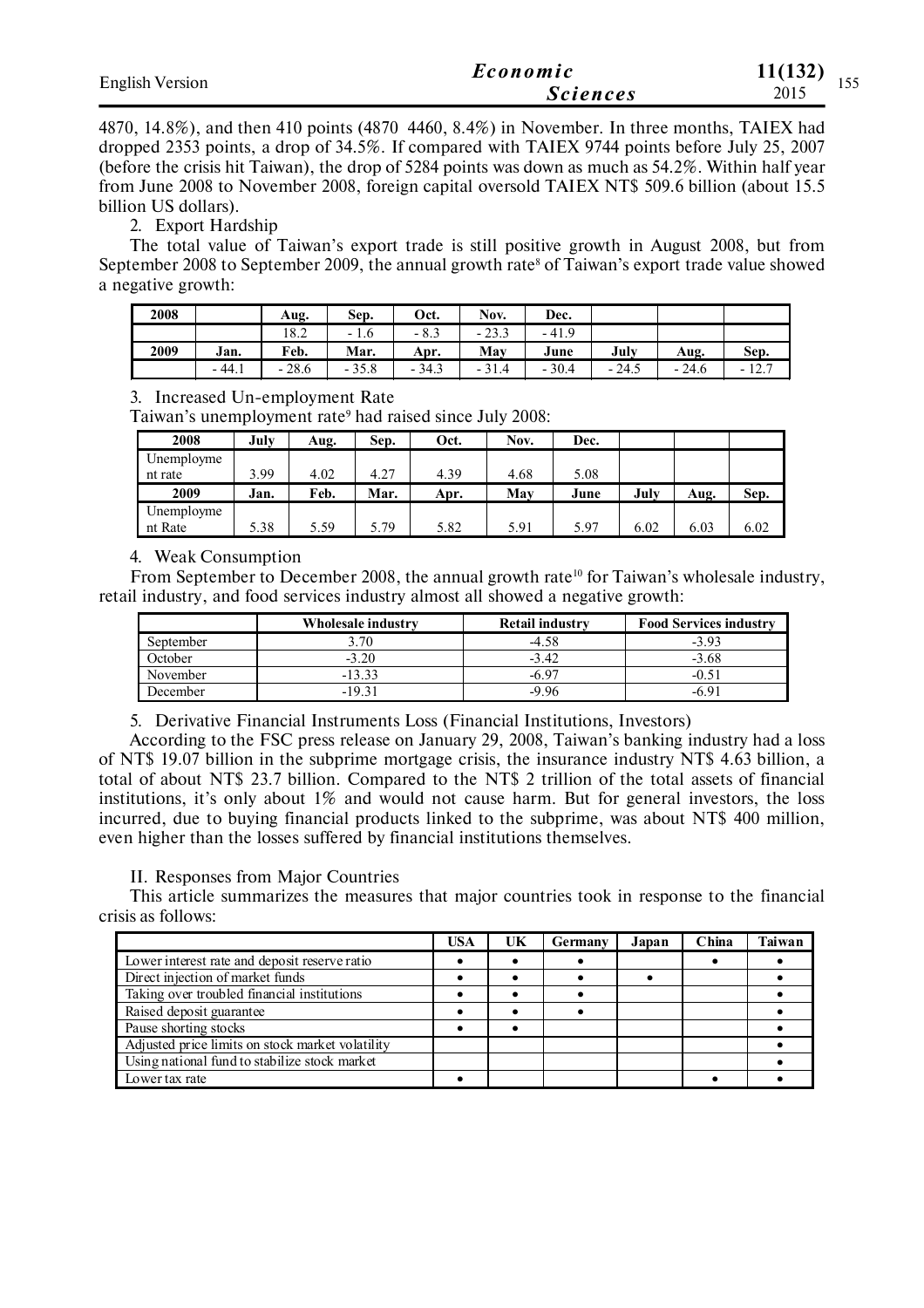All the major countries of the world took some rescue measures in response to the financial tsunami, mainly for financial stability; the measures taken could roughly categorized as: cut interest rates, lower deposit reserve ratio (loose money supply), directly injecting capital in the market, taking over troubled financial institutions, raised deposit guarantee, etc.

The above table shows that Taiwan government has took all kinds of measures, including those other countries did not implement. The pros and cons of such a practice would be analyzed in the later part of this article.

#### III. Taiwan Government's Responses

Taiwan government's responses to the financial crisis can be divided into five parts: First, financial stability - financial sector bears the brunt of the crisis, so it is imperative to stabilize the financial industry; the second is to promote employment - the goal is to avoid higher unemployment rate; the third is to boost domestic demand to make up the gap in export decline; the fourth is to strengthen financial supervision to prevent local type of financial crisis; and last is remedial measures to deal with problems arising from the financial crisis.

### a. Financial Stability

Financial sector bears the brunt of the crisis, so financial stability is the top priority. Funds needed to run the enterprise are either from indirect financing (loans from the public through banks) or direct financing (financing from the

### (1) Government supporting banks

Although the underlying cause of the financial crisis is the loose of loan checks, the proximate cause is the lack of bank liquidity. Commercial banks, mortgage banks, and investment banks all male aggressive financing and the greatest risk is a run. To prevent the illiquidity by a run, the Taiwan government wanted to eliminate the motivation of a bank run by increasing the money supply.

A. Monetary easing policy

Taiwan's Central Bank announced on September 18, 2008 (the third day after Lehman Brothers filed for bankruptcy) to lower various deposit reserve ratio for  $1.25\%$ <sup>11</sup>, releasing approximately NT\$ 200 billion based on the then deposits of NT\$ 13 trillion.

In addition, on September 26, 2008, Taiwan's Central Bank declared " expanding the 'repo operation mechanism' in response to the domestic and international economic and financial situation; the operation target includes banks, bills companies, postal companies, securities firms and insurance companies; the operation is within 180 days, to provide longerterm liquidity in the market" $12$ .

Meanwhile, Taiwan's Central Bank cut interest rates seven times in a row<sup>13</sup>, for a total decrease of 2.375 %, since September 26, 2008. The rediscount rate, rate on accommodations with collateral, and rate on accommodations without collateral decreased from 3.625%, 4%, and 5.875% down to 1.25%, 1.625%, and 3.5% accordingly.

| Date        | Drop    | Rediscount<br>Rate | <b>Rate on Accommodations</b><br>with Collateral | <b>Rate on Accommodations</b><br>without Collateral |
|-------------|---------|--------------------|--------------------------------------------------|-----------------------------------------------------|
| 2008.9.26.  | 0.125%  | 3.5%               | 3.875%                                           | 5.75%                                               |
| 2008.10.9   | 0.25%   | 3.25%              | 3.625%                                           | 5.5%                                                |
| 2008.10.30. | 0.25%   | 3%                 | 3.375%                                           | 5.25%                                               |
| 2008.11.10. | 0.25%   | 2.75%              | 3.125%                                           | $5\%$                                               |
| 2008.12.12. | 0.75%   | 2%                 | 2.375%                                           | 4.25%                                               |
| 2009.1.8.   | $0.5\%$ | 1.5%               | 1.875%                                           | 3.75%                                               |
| 2009.2.19   | 0.25%   | 1.25%              | 1.625%                                           | 3.5%                                                |

public through the stock market). Therefore, in order to stabilize financial industry, the measures can be divided into the stabilizing of financial institutions and the stabilizing of the stock market. The core of financial institution is bank. Taiwan government proposed the "3S policy" as the spindle to stabilize financial institutions and related measures to stabilize the stock market.

1. 3S Policy

The 3S Policy refers to "government supporting banks, banks supporting enterprises and enterprises supporting employees."

## B. Blanket guarantee

The original deposit insurance provided in Taiwan was up to NT\$ 1.5 million. October 8, 2009, in view of the global and domestic economic and financial crisis remains unsolved, to ensure stability of financial market, Taiwan's government announced that the blanket guarantees of all bank deposits are set to run through December 31, 2010.

(2) Banks supporting enterprises

Banks were required to support the enterprise after accepting the supports from the government. The specifics are: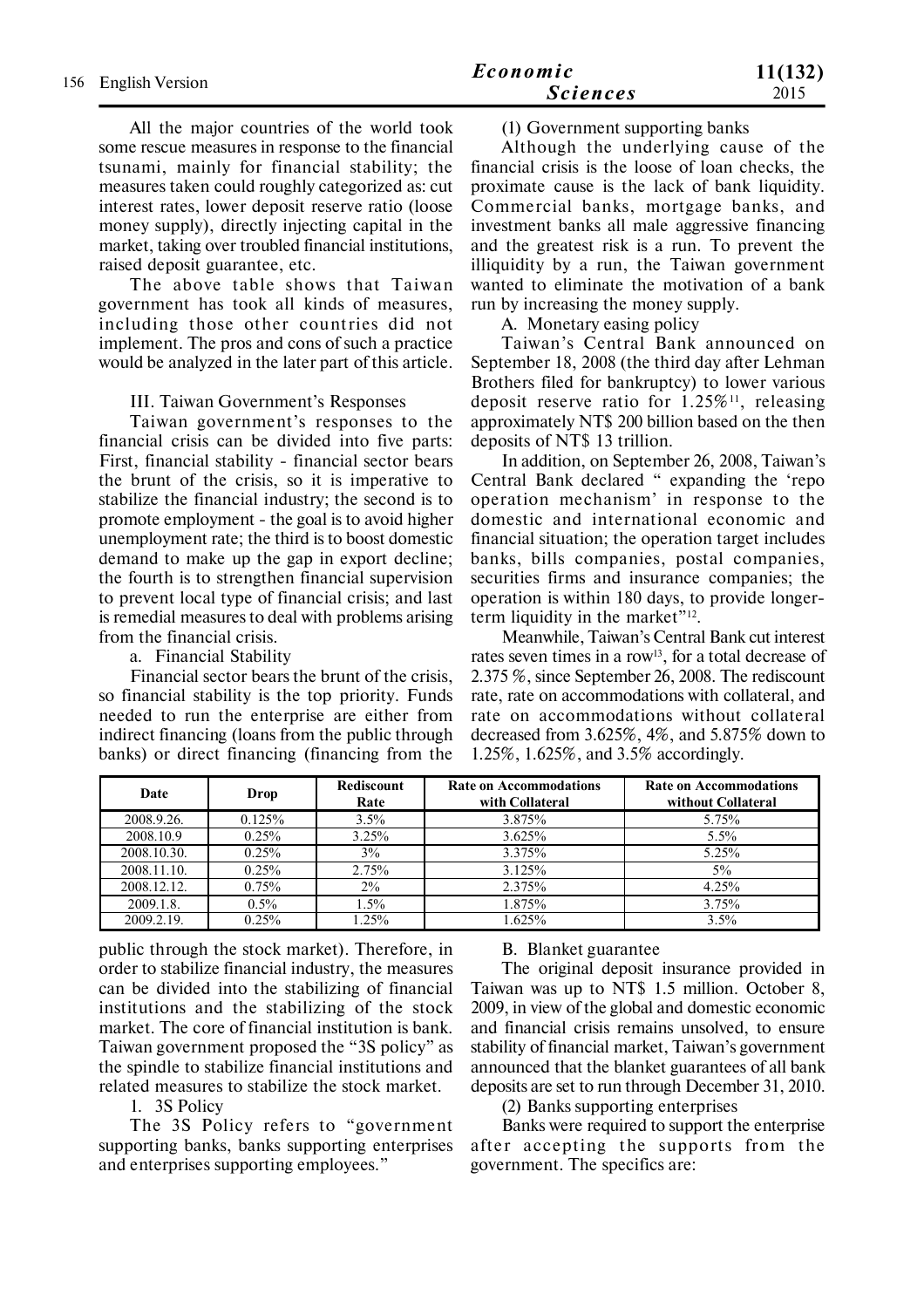| <b>English Version</b> | Economic        | 11(132)<br>157 |  |  |
|------------------------|-----------------|----------------|--|--|
|                        | <b>Sciences</b> | 2015           |  |  |

• October 1, 2008, the Executive Yuan set up a "government assistance for business capitals ad hoc group" responsible for assisting the government to develop policies of stable funding for the enterprise. The group members include the heads from the Ministry of Finance, the Ministry of Economic Affairs, the Central Bank, the Council for Economic Planning and Development, Economic and Financial Supervisory Commission, and the Financial Supervisory Commission. The Minister of Finance was the convener. Those with corporate debts due but operate normally with short-term cash flow problems could apply for extension, 6 month renewal, or other credit and debt negotiation.

Small and Medium Enterprises (SMEs) account for over 98% of the total Taiwanese companies, employing about 80% in the job market. SMEs are in fact the lifeblood of Taiwan's economy. Therefore, the Executive Yuan on October 16, 2008 announced the "domestic banks strengthening the SME lending program" to increase the loan balance of NT\$ 300 billion. Small and Medium Enterprise Credit Guarantee Fund of Taiwan (SMEG) accelerated the claims processes, reduced guarantee fee rate, raised additional 10% for the authorized guarantee (up to 80%), and increased the ceiling of financing guarantee from NT\$ 100 million to 120 million, as incentives for the banks to make loans to SMEs. At the same time, the Central Bank would refuse to accept the bank's negotiable certificates of deposit if the bank's lending to SMEs was found declined.

November 12, 2008, "economic stimulus special loans and credit guarantees for non-SMEs" was announced to provide loans of NT\$ 6000 billion for non-SMEs to apply.

Companies with returned checks could apply for six months grace period of normal credit records; the reporting of dishonored account would be delayed if approved.

"Self-discipline Standards for Members of the Bankers Association of the ROC in Handling Corporate Debt Negotiation Cases"14 was set up. Financial institutions may, upon application, extend 6 months to the enterprises that were in financial need and their principle of loans fell due before December 2009. If further extension was needed, the Ministry of Economics and the creditor bank would decide after assessment to extend, renew, or negotiating settlement. The

Bankers Association also approved the "Provisional Supplementary Principles for Banks Handling Stock Collateral in Line with the Government's Economic Response Program"<sup>15</sup> to change credit conditions by lowering the stock collateral maintenance ratio, extending the repayment period to pay interest, or interestrate cut to those who pay interests normally when the stock market fell and the value of the collaterals decreased.

(3) Enterprises supporting employees

Similarly, the Taiwan government also required companies to assist employees, not hundreds of layoffs. "Caring enterprises" that pledge not to lay off employees are provided loans at reduced interest rates.

2. Package: stabilize the stock market

(1) Prohibit the emptying

FSC announced on September 22, 2008 that stocks of 150 listed companies could not be short sale under unchanged. It further announced on the 30th that margin trading and short selling was temporarily prohibited from October 1, 2008 to the 14th, which was also a ban on day trading.

(2) Reduce the change limit

Following the prohibition of short selling, the FSC announced on October 13, 2008 that change limit of the stock market would be reduced from 7% to 3.5%, and later extending the reduced change limit for another week.

(3) National Financial Stabilization Fund<sup>16</sup> to support the market

September 18, 2008, the Executive Yuan announced that the National Financial Security Fund would enter to support the market for one month. With the US stock market fell and the reduced change limit for Taiwan stock market could not stop the decline, Taiwan government once again coordinated the Fund to support the market with extended period, until September 18, 2008 when Taiwan's stock market came to a more stable status.

(4) National Development Fund to support the market

October 23, 2008, the Executive Yuan approved the expansion of the function and use of the National Development Fund, the fund size expansion from the previous NT\$ 200 billion to 1 trillion, and is ready to revise the "Executive Yuan National Development Fund safekeeping and utilization of the balance of payments" Article 5 (now Article 14, paragraph 2) to allow increased portion from previous 5% to 20% of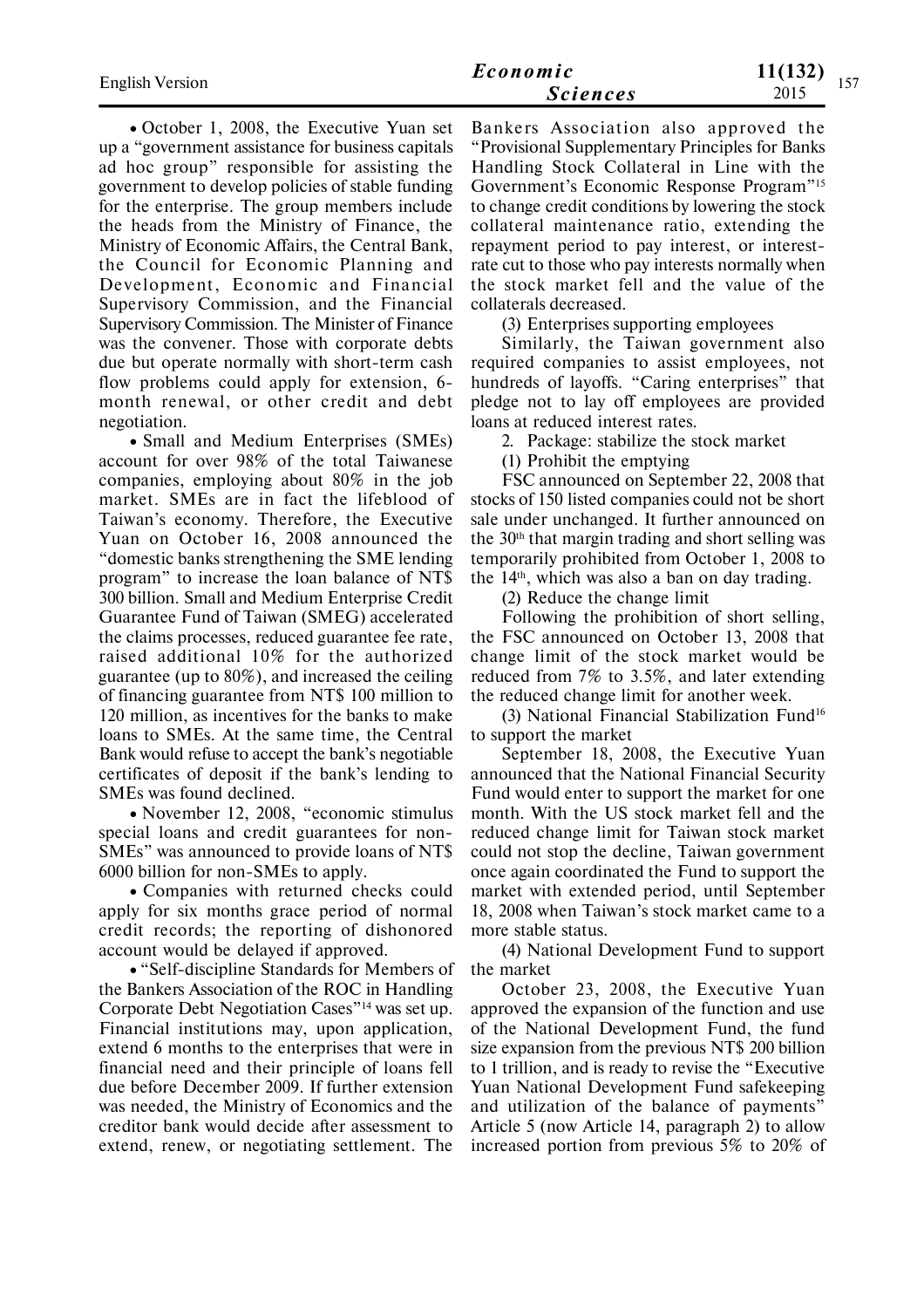purchasing securities of listed companies, which means the maximum amount of its investment would increase from NT\$ 10 billion to NT\$ 200 billion. It did not pass the Congress since there were doubts that the revision was contrary to the mother law, Statue for Industrial Innovation.

b. Promote employment

1. Caring enterprise financing program

For those "caring enterprises" operating and paying interests normally, banks would provide better interest rate if the enterprises sign to promise not to lay off more than 1% of their employees. The program promotes the assistance from the enterprises to employees.

2. Short term measures to promote  $emplovment<sup>17</sup>$ 

Since November 2008, the Executive Yuan launched a "short-term measures to promote employment." The measures were to reinforce general measures to promote employment, where in a short period the government provided more job opportunities to help unemployed workers obtain employment as soon as possible in order to alleviate the unemployment situation and reduce social problems that may arise due to the unemployment. In other words, the government agencies, in place of business, provided shortterm (one year) employment opportunities.

What worth paying attention to is the "immediate start work plan." The plan provided direct subsidies to enterprises that hired the employees, payment up to NT \$ 12,000 per person per month.

3. To promote the cultivation of high-quality manpower plan

Executive Yuan in February 2009 launched the "cultivation of high-quality manpower plan." The plan covers 16 sub-plans, with 5 departments (Ministry of Education, Ministry of Economic Affairs, the National Science Council, Council of Labor Affairs, and the Council of Agriculture), elementary schools, high schools, colleges, county and city governments, libraries, businesses nationwide, non-profit institutions, educational foundations, and other relevant units. The plan provided 69,156 jobs, 42,200 refresher training opportunities and 50-60 joint research projects of key technology industries, aiming to reach the "foster quality manpower for stable employment" objective.

- c. Boost Domestic Demand
- 1. Expand fiscal expenditure

Legislative Yuan on January 13, 2009 passed "The Special Act for Expanding Investment in Public Works to Revitalize the Economy", agreeing a special budget of NT\$ 500 billion, from January 25, 2009 and expiring on December 31, 2012. Subsequently, the Executive Yuan approved the "Economic Revitalization Policy - Project to Expand Investment in Public Works." The main framework was for six major goals, 20 major focuses of investment and construction, 64 execution plans. Among them, a special budget of NT\$ 150.6 billion was listed for 2009 with the estimation of raising the real GDP in 2009 for 0.68% compared with no implementation, and the creation of 190,000 to 220,000 job opportunities.

2. Consumption vouchers

November 18, 2008, to cope with the tightening spending by the financial crisis, the Executive Yuan decided to issue coupons to promote consumption; the Legislative Yuan thus passed the "Special Act for the Distribution of Consumption Vouchers to Revitalize the Economy" and issued bonds as the sources for the "Central Government Special Budget for the Distribution of Consumption Vouchers to Revitalize the Economy" of NT\$ 85.653 billion. The issuance of the vouchers could be based on per person, without restrictions on income, age, and identify. The total amount is about NT\$ 82.8 million (NT\$ 3,600 per person, roughly 23 million people as Taiwan's population). The vouchers must be redeemed by September 30, 2009.

3. Tax reduction

(1) Lower capital gain tax (not adopted)

The Executive Yuan proposed an amendment to the Securities Transaction Tax Act on September 10, 2008, lowering the tax from 0.3% to 0.15% for a period of six months. It did not go through the Legislative Yuan.

(2) Lower estate and gift tax

The amendment to the Estate and Gift Tax Act was adopted on January 12, 2009 and effective on January 23, 2009. The highest marginal tax rate was from 50% down to a single rate of 10%. The exemption that may be deducted from the gross estate was increased from NT\$ 7,790,000 to NT\$ 12,000,000. The annual exemption that may be deducted from total amount of gift for each donor was increased from NT\$ 1,110,000 to NT\$ 2,200,000. It was aimed at attracting overseas capital back.

(3) Lower personal income tax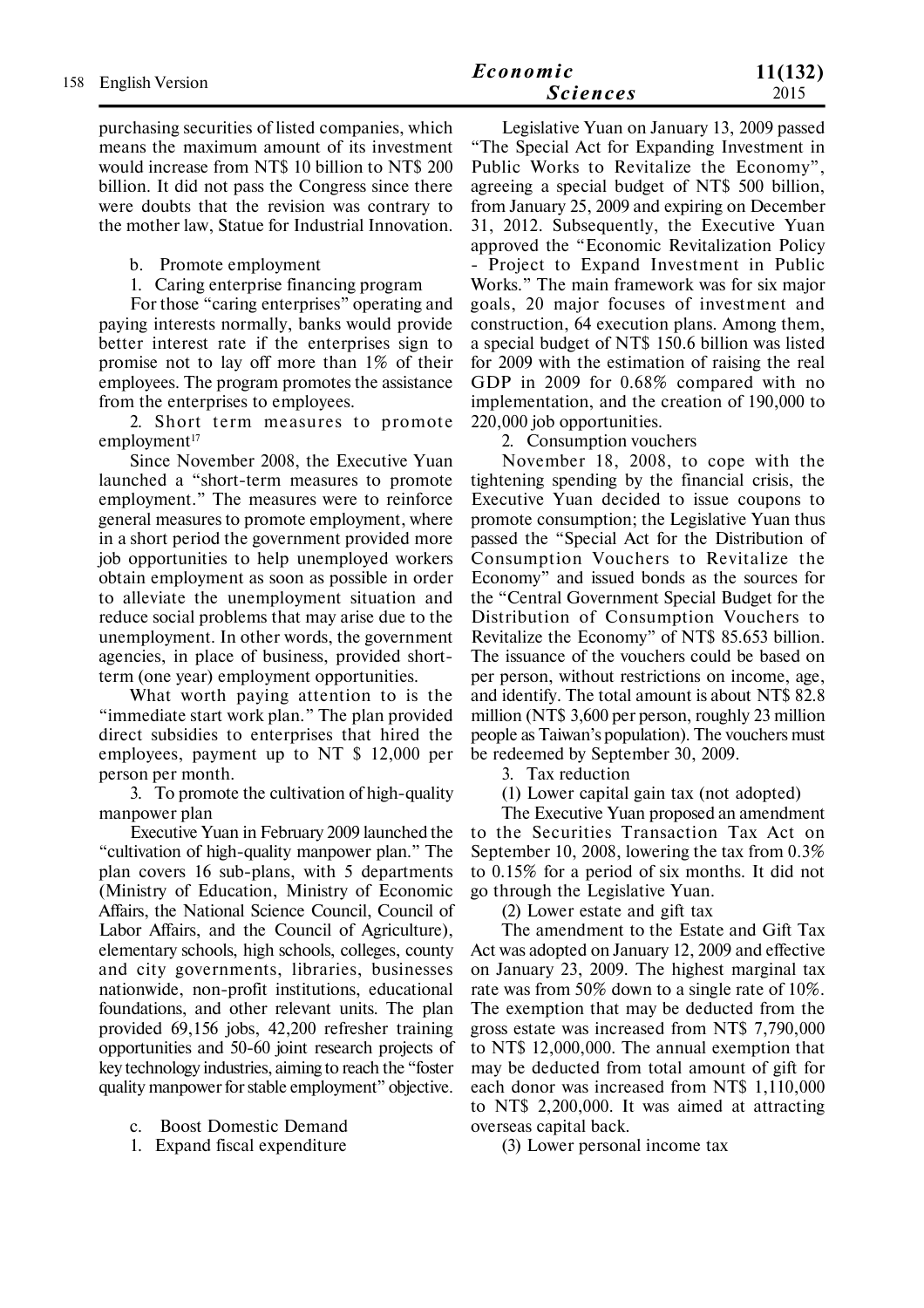| <b>English Version</b> | Economic        | 11(132) |     |  |
|------------------------|-----------------|---------|-----|--|
|                        | <b>Sciences</b> | 2015    | 159 |  |

The annual exemption was raised from NT\$ 77,000 to NT\$ 82,000 per person, standard deduction from NT\$ 146,000 to NT\$ 152,000; special deduction of income from salaries/wages from NT\$ 100,000 to NT\$ 104,000.

(4) Lower fixed excise duty for motor vehicles

Article 12-1 was adopted on January 12, 2009 and effective on January 19, 2009. The commodity tax for passenger sedans, trucks and dual-purpose vehicle with cylinder volume not exceeding 2,000c.c. which have been purchased and completed registration during the period from January 19, 2009 to December 31, 2009 could be cut NT\$30,000 each. The commodity tax for motorcycles with cylinder volume not exceeding 150c.c. which have been purchased and completed registration during the period from January 19, 2009 to December 31, 2009 could be cut NT\$4,000 each.

d. Strengthening financial supervision

Because Taiwan's financial system was not like the US and did not have the subprime mortgage and financial derivatives instruments, the focus of financial supervision would be the bank's liquidity and bank constitution, and to strengthen the supervisory authority of power. In addition, due to the complexity of financial products, financial institutions should improve the transparency of financial products, and be required higher obligations to its consumers.

1. To strengthen the bank's liquidity

During the financial crisis, the bank faced the financial risk even with adequate capital because of the failure of prudent management of liquidity risk. In order to strengthen liquidity risk management of banks, Basel Committee on Banking Supervision published "Basel b!: International framework for liquidity risk measurement, standards and monitoring" in 2000, proposing Liquidity Coverage Ratio (LCR) and Net Stable Funding Ratio (NSFR) as quantitative index for global liquidity. It further published in 2013 "Basel b!: The Liquidity Coverage Ratio and liquidity risk monitoring tools" to determine the method of calculation of the liquidity coverage ratio. The main purpose of the liquidity coverage ratio is to strengthen the bank's shortterm liquidity resilience under pressure situations by assessment of whether banks have enough qualified high-quality liquid assets to respond to the future cash outflow demand for thirty days. It will help the banking sector better manage

the liquidity risks and therefore a sound banking system. Therefore, Taiwan's Central Bank and FSC set the "Standards Implementing the Liquidity Coverage Ratio of Banks."

In addition, the FSC also strengthened the bank's liability structure management to avoid liquidity problems easily led by the high proportion of large deposits. The so-called large deposit usually refers to more than NT\$ 100 million. The average ratio for large deposits in financial institutions was 20-30%, so FSC would make a closer look if a financial institution had large deposits higher than the average ratio.

2. To strengthen the financial institutions constitution

FSC also strengthened the supervision on the financial institutions with proper capital adequacy ratio but run a higher risk on operation, the measures including closer look on credit glued to the interested parties and other major investment plan, to avoid the risk to increase. As for the banks lack of proper capital adequacy ratio, FSC urged the banks for improvement by enforcing Article 44-2 (immediate corrective measures), 62 (takeover) and 64 (deadline to make up capital) of The Banking Act.

3. To strengthen supervisory authority of power

Taiwan had experienced many financial crises earlier and the supervisory authority did not have administrative measures to deal with the troubled financial institutions. Therefore, Article 6218 and Article 6419 was amended on March 5, 2007, before the financial tsunami. The amendment authorizes the supervisory agency to close down the business and the deadline to clean up, to stop partial business, to take over, and the deadline to make up the capital.

After the financial tsunami occurred, Taiwan again on December 9, 2008 updated Article 44- 2 <sup>20</sup> of The Banking Act 2, to establish immediate corrective measures. Based on different capital levels, the supervisory authority would take timely adoption of different restrictions as soon as possible and remedial measures to protect the safety and soundness of the bank's operations.

4. To increase the transparency of financial products

November 11, 2011, the Financial Supervisory Commission issued the "rules for financial services provider in advertising and sales promotion activities to attract business," "rules for financial services provider to ensure that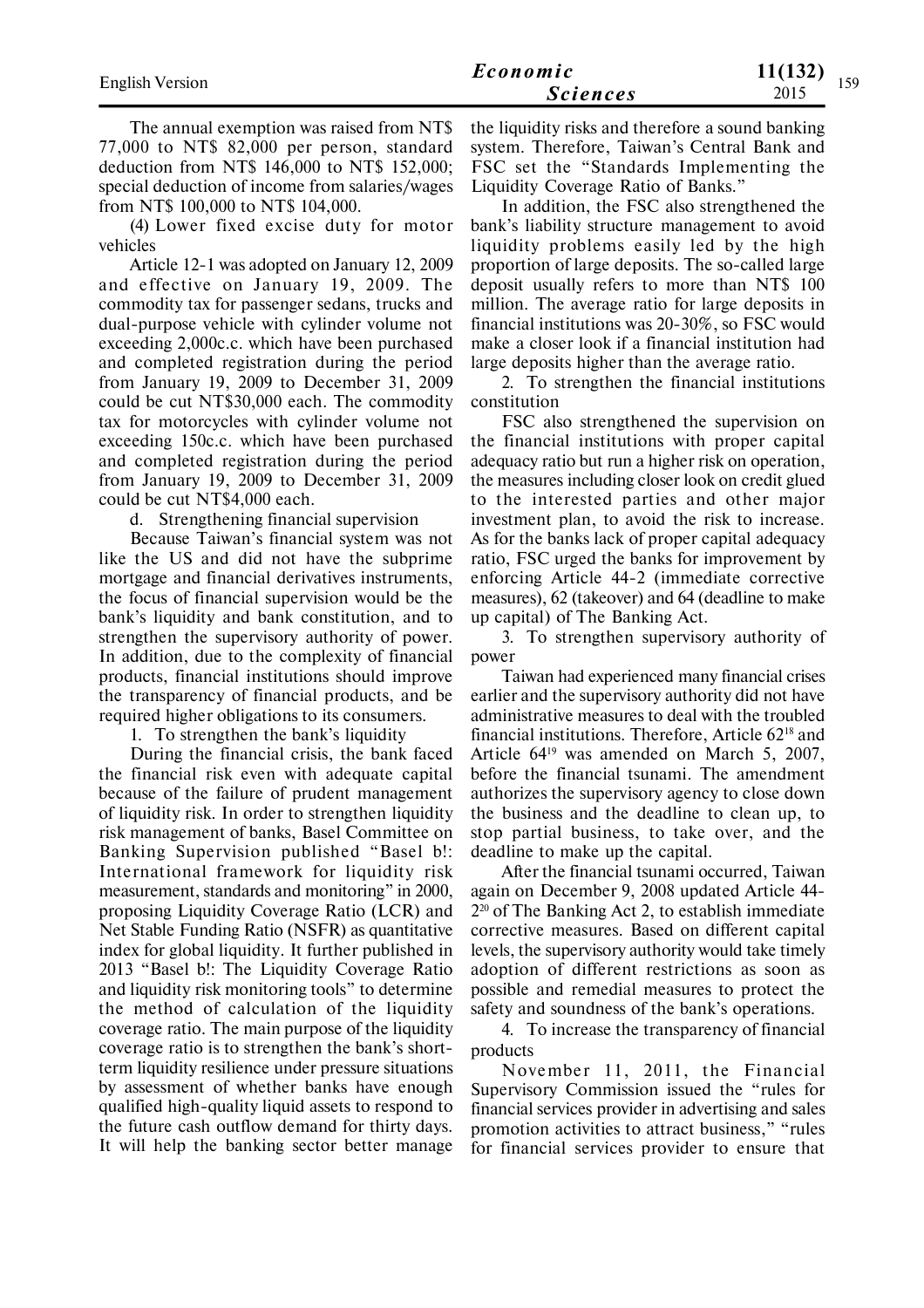financial products or services fit for financial consumers," and "rules for financial services provider disclosing the important contents and risks of the contract. "

The reason behind the "rules for financial services provider in advertising and sales promotion activities to attract business" is that these activities are the major sources for financial consumers to obtain relevant information of financial services industry. If there is hypocrisy, fraud, concealment or other misleading contents or expression when the financial services provider advertises, solicits, or promotes its business, the consumer's rights will be seriously affected and easily lead to financial disputes.

The "rules for financial services provider to ensure that financial products or services fit for financial consumers" requires the financial services provider, before entering contract with financial consumers, to have in-depth knowledge of the financial consumers' relevant information, such as basic information, financial background, sources of income, risk preferences and past investment experiences, to assess the appropriateness and establish risk management mechanism. In addition, the financial services provider shall ensure that the goods or services fit to the consumer. The socalled fitness refers to the reasonable belief the financial services provider possesses when providing financial products or services to financial consumers. There should be a reasonable basis to believe that the transaction is suitable for financial consumers, including consideration of the sale target's age, knowledge, experience, financial status, risk tolerance, etc. The purpose is to prevent the financial services industry from self-benefit by providing financial products or services not suitable and therefore damage the financial interests of the consumers.

The reason behind the "rules for financial services provider disclosing the important contents and risks of the contract" is to have consumers protected by sufficient information when facing the financial products. The financial products provided by the financial service industry are innovative and complex and the usually there is a gap on the information and risk perception between the financial service providers and the general financial customers which could easily lead to disputes. Therefore, it is necessary to set financial product or service information described in line with the principles of openness and transparency and to strengthen the protection for financial consumers, and maintain transaction order and establish market confidence. The rules require the financial products/services provider to explain and disclose the risks before entering the contracts, in order to facilitate financial consumers to fully understand the rights, obligations, and risks of the products/services, to protect the financial interests of consumers, and to avoid the disputes.

January 17, 2013, the FSC will further announced the "Directions for Sale of Investment-linked Insurance Products" and "Compliance Matters for Disclosure of Information on Investment-linked Insurance Products" which categorized investors into "professional investor" and "non-professional investor". Professional investors can be either a professional institutional investor or a nature person. A nature person, as a professional investor, should has sufficient professional knowledge or trading experience in financial products, and has proof of financial capacity of at least NT\$ 30,000,000. Non-professional investors are classified into three risk categories - aggressive, steady, and conservative. When the product sold is linked to a structured product, higher protection should be provided to nonprofessional investors.

- e. Remedial Measures
- 1. FSC temporary measures

Lehman Brothers filed for bankruptcy protection in September 2008. Taiwanese investors suffer loss due to the purchase of linked debt disputes arose between the investors and the commission of financial institutions. Taiwan's FSC took the following measures $21$ :

(1) The handling of disputes of linked debts is a dual system - the Bank Association appraisal mechanism and customers reconciliation system. The banks should consider its fiduciary duty and assess the negligence based on the maximum goodwill. For disputes from the investors who are senior citizens, with low education, or with major injuries, there should be greater flexibility in the process and a priority to settlement.

(2) Bank Association Review Committee had completed deliberations of all cases on January 5, 2010. Up to April 23,2010, there were 20,797 cases (88.44%) settled through the assistance of the Committee.

(3) For the establishment of a single foreign structured commodity review mechanisms and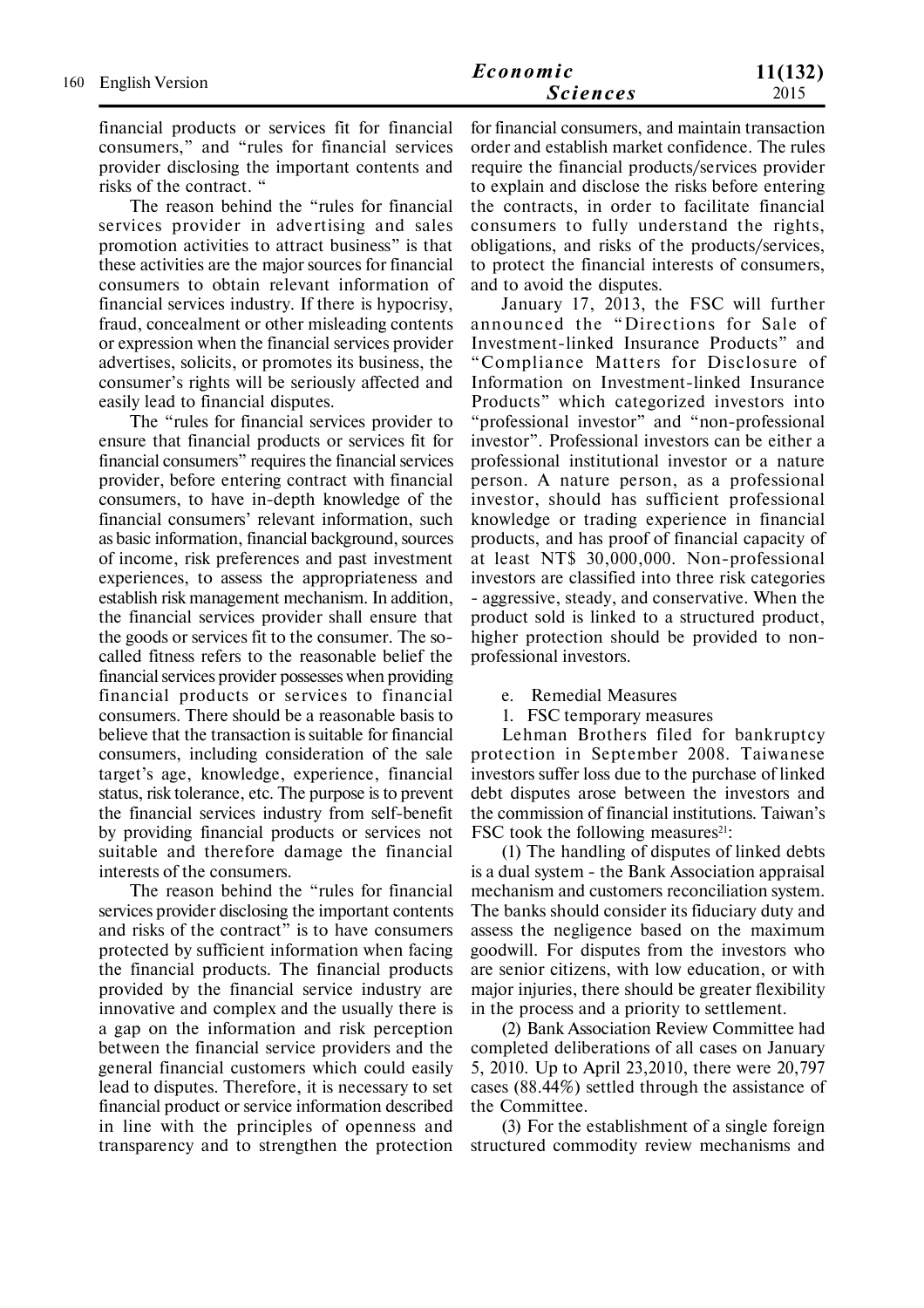| <b>English Version</b> | Economic        | 11(132)<br>161 |  |  |
|------------------------|-----------------|----------------|--|--|
|                        | <b>Sciences</b> | 2015           |  |  |

related measures, the integration of the relevant existing review of legislation to facilitate the relevant industry to follow, and to strengthen our investor's protection, with reference to the management structure of the offshore fund, the " Regulations Governing Offshore Structured Products" was adopted on July 23, 2009.

(4) "Directions for Banks Conducting Financial Derivatives Business "was modified for the introduction of customer classification management system and to strengthen the regulations for client fit, promotion propaganda, and risk disclosure obligation, etc., in order to improve customer rights protection. In addition, the directions for other structural bank commodity and equity derivatives of TAIEX goods were issued to strengthen the management of bank commitments for related products.

2. Financial Consumer Protection Act and Financial Ombudsman Institution

It is increasingly common for the general public to buy financial products and services provided by the financial services industry, and the offer of financial products and services from the financial services industry is more and more complex. Disputes could easily arise due to unequal information. It is costly both in time and money to seek judicial remedy when there are disputes between the financial institutions and financial consumers. It is necessary to provide another dispute resolution for financial consumers, with fair and reasonable financial professionals and as a quick mechanism to deal with the disputes effectively.

Therefore, Financial Consumer Protection Act was passed on June 3, 2011 and based on this Act, the Financial Ombudsman Institution was established to handle the disputes arising from the purchase of financial products and services.

### IV.Effect Evaluation

The financial tsunami, caused by the United States subprime mortgage, surfaced since March 2007 as the New Century Financial Corporation filed for bankruptcy and Bear Stearns was acquired. However, Taiwan has yet to feel the financial crisis power until September 2008 when Lehman Brothers declared bankruptcy and Merrill Lynch was acquired. Taiwan's stock market dropped 2353 points (34.5%) in three months from September to November 2008,. Foreign oversold TAIEX NT\$ 509.6 billion (about USD 15.5 billion) from June to November 2008. The annual growth rate of gross exports showed negative growth from September 2008 to September 2009. The unemployment rate climbed to a peak and then subsequently depressed consumer strength. In such an emergency, it is hard to blame the then government of Taiwan for the measures introduced. However, we should learn from past. Even it is hindsight, it may also benefit in the future.

a. Blanket Guarantee for Bank Deposits

Article 1 of Taiwan's "Deposit Insurance Act" expresses the purpose of the Act is to "protect the rights and interests of depositors in financial institutions, to maintain credit order, and to enhance sound development of financial businesses." If the bank needs to face the massive depositors' withdrawing deposits (i.e., bank run) when a problem just occurred, the run will make matters worse. It will collapse even when it originally would not have to close down, and therefore leading to a domino effect and cause more harm to the overall financial system. With deposit insurance, depositors will not worry about the loss of their deposits with bank failures and therefore will not run. In this connection, it is necessary to have deposit insurance.

However, once the bank counts on the protection of deposit insurance and engage in high-risk operations, it will lead to moral hazard. Therefore it is more of a compromise where deposit insurance covers only a portion of the amount of the deposit in order to curb bank moral hazard. It too makes depositors to bear partial risk. After all, the financial resources of the deposit insurance compensation come from all taxpayers. Article 13 section 1 of the Deposit Insurance Act states that "the maximum insurance coverage that the CDIC offers to each depositors of any insured institution shall be determined by the competent authority along with the Ministry of Financial and the Central Bank." The maximum insurance coverage before October 7, 2008 was set as NT\$ 1.5 million.

October 7, 2008, the Executive Yuan raised the deposit insurance coverage to the full amount of the deposits until December 31, 2009. Later, it was extended to December 31, 2010. Although the move was due to the situation and the government was eager to pacify the depositors, was it necessary to cover the full amounts? The original insurance set the coverage to NT\$ 1.5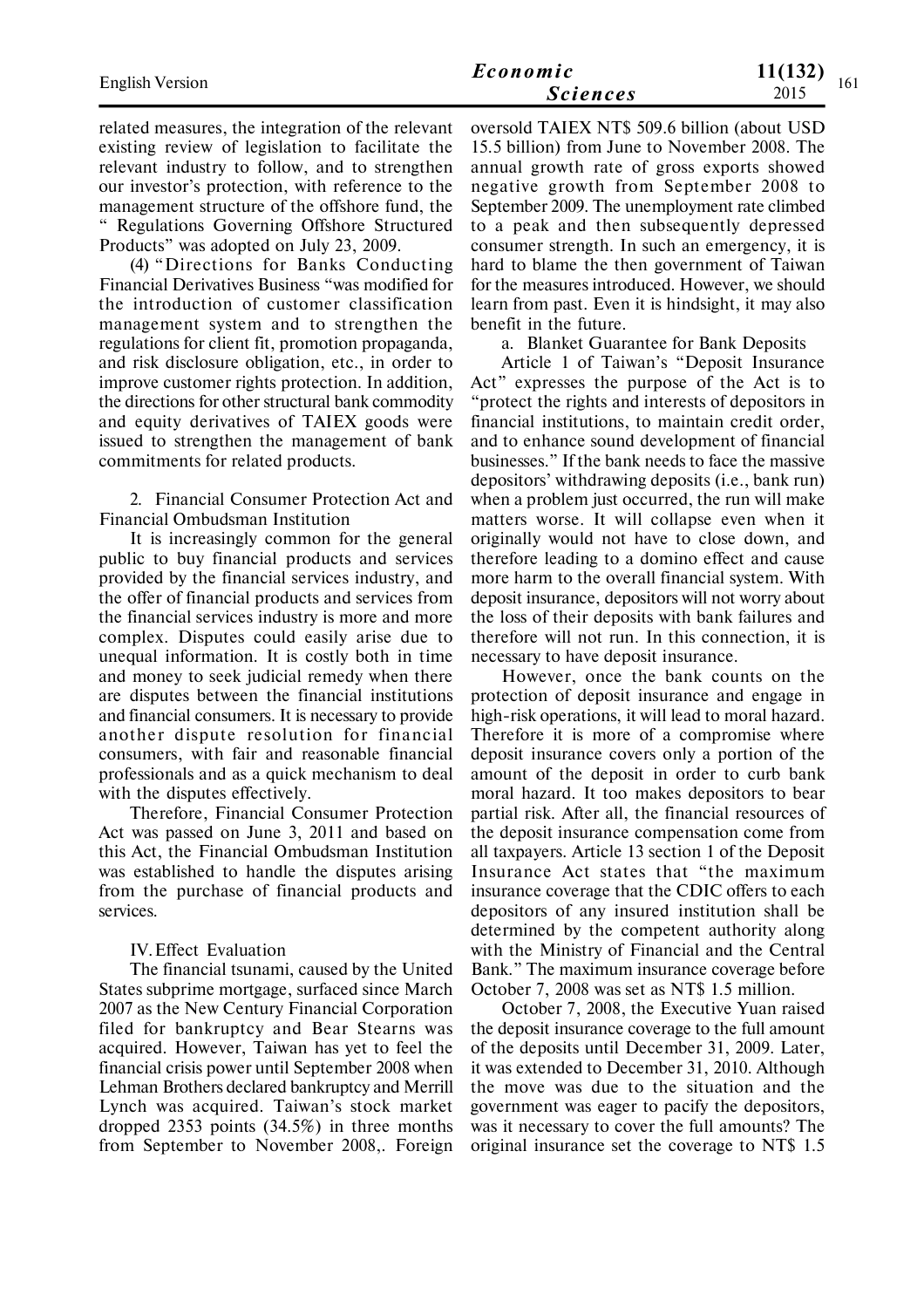million because it was considered the "protection" for desired life of depositors, and those exceeding NT\$ 1.5 million belong to the category of "investment." When it comes to investment, investors should bear the risk and therefore the depositors should bear the risk of bank collapse.

In addition, the then premium for Taiwan deposit insurance was only  $5 \text{--} 6.2 / 10,000^{22}$ . The difference was so small to achieve the desired effect on the banks for awards and punishment. The blanket guarantee on October 7, 2008 was in fact a punishment for sound and stable banks and a reward for speculating banks.

The Emergency Economic Stabilization Act of 2008 adopted by the US on October 3, 2008 only raised the deposit insurance coverage from \$ 100,000 up to \$ 250,00023, rather than a full amount coverage. Taiwan government may consider, next time when there is a need to raise the insurance coverage, rather than a blanket guarantee, to raise the coverage to close to NT\$ 5 million.

# b. Reduce the Change Limit

FSC reduced the change limit of the stock market from 7% to 3.5% between October 13 and October 24, 2008. Taiwan's stock market dropped from 4996 points on October 13, 2008 to 4579 points on October 24, 2008, about 8.3%. October 27, 2008, the first day for the change limit back to 7%, the stock market still dropped 213 points and closed at 4366 points.

Taiwan's stock market dropped 5.5% every 10 days as an average from September to November 2008 (the stock market dropped 2353 points (34.5%) in three months (63 transaction days)). Compared to the period of reduced change limit where the stock market dropped 8.3% in ten days, the stock market did not react positively to the administrative measures. In contrast, it dropped even more when the government reduced the change limit.

There were only Pakistan, Vietnam, and Taiwan to adjust the change limit of the stock market in the worlds. It is obvious that most countries do not think this measures beneficial to their stock markets. In fact, if this measure would work, the government could simply reduced the change limit to  $0\%$  — but everyone knows a change limit of 0% would not work

since the liquidity of the stock market will disappear. Therefore, a reduced change limit is not a good measure to save the stock market.

# c. Consumption Vouchers

Taiwan is the first country to issue overall consumption vouchers. Before Taiwan, only Japan issued regional consumption vouchers in 1999 and that was limited to specific groups of people.

Taiwan Government issued the consumption vouchers, hoping to achieve the economic growth rate of 0.66%24. However, the post evaluation by CEPD (now National Development Council) shows that the economic growth rate by the consumption voucher was only  $0.28\%$  -  $0.43\%$ <sup>25</sup>. 72% of the people used the consumption vouchers for their ordinary daily expenses rather than extra shopping<sup>26</sup>. The vouchers were issued on January 18, 2009 and the merchants could exchange for payment from the next day to October 31, 2009 (the period of use of vouchers expiring on September 30). More than 80% of the vouchers were already exchanged for payment by the merchants from the financial institutions by the end of February and the money multiplier effect was lost. Taiwan's government raised NT\$ 85.6 billion debts to issue the vouchers, in which the budget for the issuing counts over NT\$ 700 million and budget for the printing and payment coupons over NT\$ 1 billion. The then prime minister, Sean Chen, expressed frankly during the Q&A session in the Legislature Yuan on October 26, 2012 that the issuing of the consumption vouchers made the government's cap space for debt financing sacrificed.

# d. Lower Estate Tax and Gift Tax

The attract overseas capital back, the highest marginal tax rate for estate tax and gift tax in Taiwan was lowered from 50% down to a single rate of 10% in January 2009. The exemption that may be deducted from the gross estate was increased from NT\$ 7,790,000 to NT\$ 12,000,000. The annual exemption that may be deducted from total amount of gift for each donor was increased from NT\$ 1,110,000 to NT\$ 2,200,000. However, the capitals returning were not properly re-invested into real industries, but rather mostly to real estates taking advantages of the loopholes in Taiwan's real estate tax system. The prices of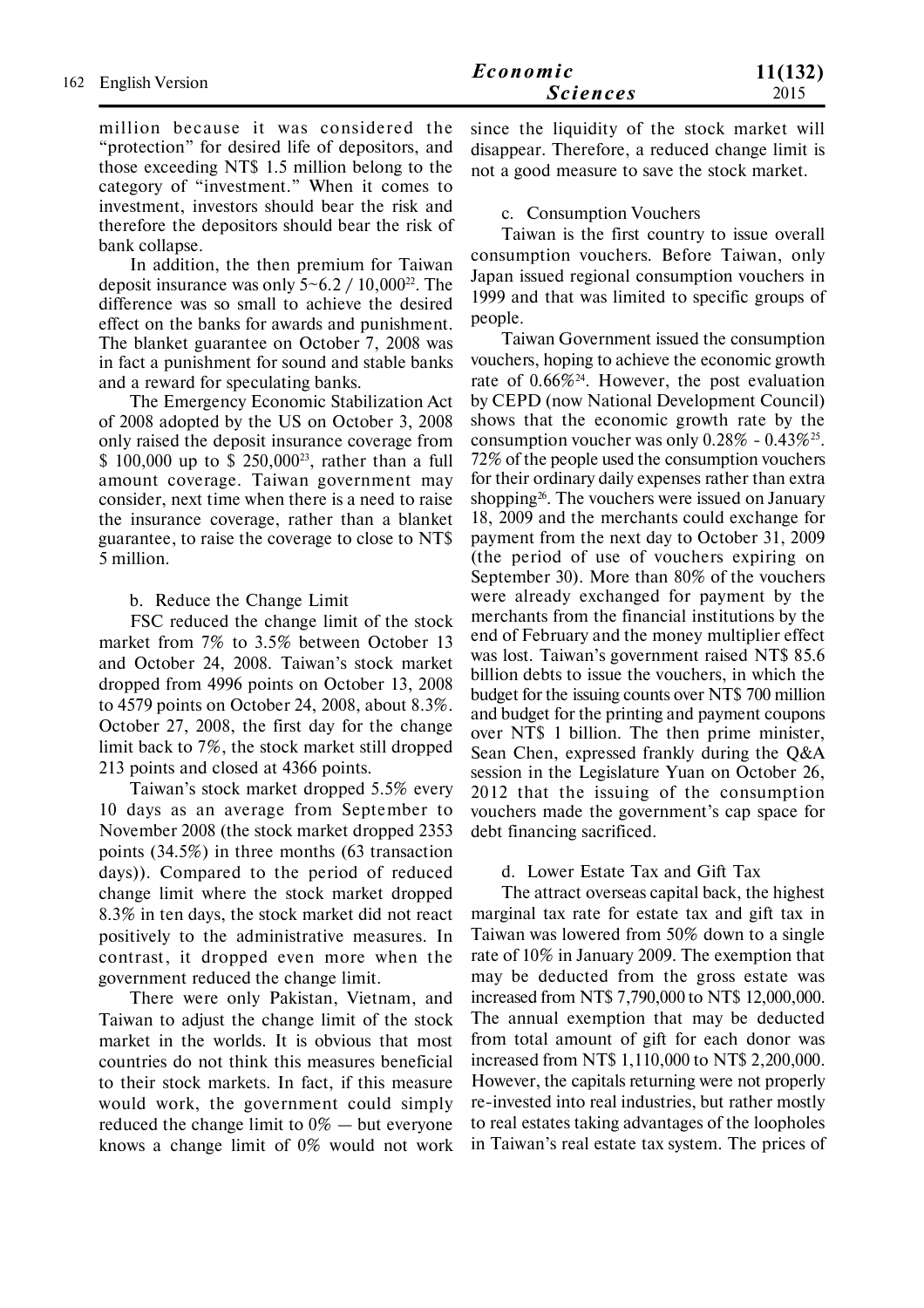real estates in Taiwan increased dramatically and further expanded the gap between the rich and the poor.

e. National Security Fund Entering to Support the Stock Market

Although the stock market is sometimes called the economic indicator, Taiwan government often mistakenly thinks the economic development responsibilities equals to the stock market performance and then use the national budget to "protect" the stock market. In fact, what the government should "protect" is fair, transparent and efficient stock market, not the stock price index. On one hand the government is the banker of the stock market; on the other hand, the government buys shares in the stock market. It is inevitable ridicule a player and referee, and even more, the risk of insider trading. Taiwan probably is the only country that uses its national budget to set up a fund into the stock market.

f. Short-Term Measures to Promote Employment

Promoting employment is government's responsibility, but the premise is to be able to promote the national welfare. If the government hires two persons - one digs a hole and the other fills it back, although the creation of two jobs bring the GDP growth, it will not bring any economic value. The "short-term measures to promote employment" proposed by the Executive Yuan employed 7.3 million people, all labor outsourcing, for the period of only one year. Since it's outsourcing and only a year, it implies that the administrative authorities do not need this manpower for their regular governance. Then no matter what name was the crown, these jobs for 7.3 million people are no difference from the dig-and-fill example.

# V. Conclusion

Faced with the huge financial crisis, the main countries in the world, based on their own political and economic situation, adopted the appropriate measures to be taken, but the Taiwan government took all measures adopted by all major countries in the world. To view it positively, Taiwan government has done all it can to cope with the financial crisis. Negatively, Taiwan government did not analyze pros and cons for each of the measures and simply accepted all prescriptions. This article is for reminding: some policies actually make more harm than good. Learning from the past and we should be more cautious to properly assess the relevant policies when facing this kind of crisis in the future.

2 Mortgage banks, like commercial banks, can lend to others. The biggest difference between mortgage bank and commercial bank is that the mortgage bank does not accept deposits from the public but can make financing from other financial institutions. In order to compete with commercial banks, mortgage bank's credit requirements are usually lower than the commercial bank.

3 Northern Rock was Britain's fifth largest mortgage bank lender. Although Northern Rock bank was a commercial bank and could absorb public deposits, it was highly dependent on wholesale funding % currency markets. At the end of 2006, the deposits only accounted for 26% of its sources of funding. From August 2007, the currency market, due to the US subprime mortgage crisis, declined rapidly and spread to the European money market, resulting in Northern Rock bank liquidity problem. Northern Rock sought help from the British government. The British government was originally interested in having Northern Rock bank acquired by other banks in order to defuse the crisis, but because the British government was reluctant to provide funds to acquire the bank, no bank was willing to take over. Northern Rock applied for financial intermediation on September 13<sup>th</sup> to the Bank of England (which equals to Britain's central bank), but the news leaked accidently, and the Northern Rock bank had a run on the 14<sup>th</sup>. The British government was forced to announce on September 17 to protect for Northern Rock bank deposits and on February 18, 2008 Northern Rock bank was nationalized.

4 New Century Financial Corporation was the second largest US mortgage lender, New York Stock Exchange (NYSE) listed. The company undertook a large number of subprime mortgages. With the FED raised interest rates 14 consecutive times since June 2003 to the highest point in 2007, a lot of households were in default because they could not pay their mortgage interests, the company's creditors (Goldman Sachs, Citigroup Morgan Stanley, GE Capital, etc.) did not provide financing after the maturity of the debts. On

<sup>1</sup> Also known as Fannie Mae. The corporation's purpose is to expand the secondary mortgage market by securitizing mortgages in the form of mortgagebacked securities (MBS), allowing lenders to reinvest their assets into more lending and in effect increasing the number of lenders in the mortgage market by reducing the reliance on locally based savings and loan associations (aka "thrifts").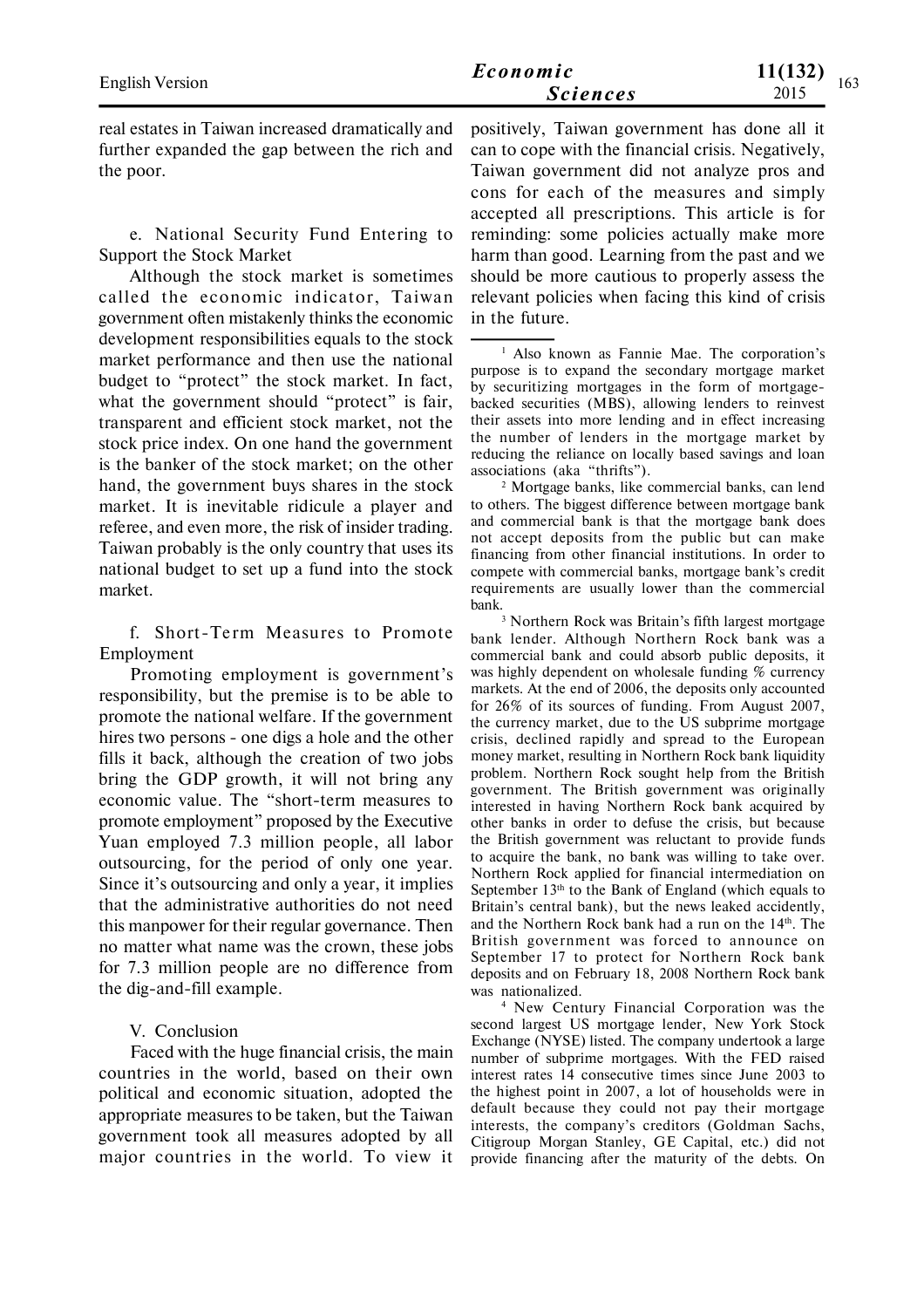5 Bear Stearns was US's fifth-largest investment bank in 2007. In June 2007, two of its subprime mortgagerelated securities investment (ie, the Bear Stearns High-Grade Structured Credit Fund and the Bear Stearns High-Grade Structured Credit Enhanced Leveraged Fund) came with losses. Merrill Lynch, creditor of the funds with \$ 850 million loan, proposed to sell \$ 100 million of the debt in exchange for cash. The news caused the fund investors to rush redemption. Under a run, Bear Stearns on June 27 announced the cessation of the redemption of the two funds. March 2008, Bear Stearns' debtor Carlyle Capital filed for bankrupt. Because the loan from Bear Stearns to Carlyle Capital was too large and the recovery hopeless, Bear Stearns's creditors have refused to refinance to Bear Stearns (under normal circumstances, investment banks can use securities as collateral, issuing Asset Backed Commercial Paper to obtain financing in the money market). Within just a week, Bear Sterns lost \$ 17 billions in cash, a complete loss of the liquidity of its assets. Eventually it was merged and acquired by JPMorgan Chase Bank on March 24<sup>th</sup>.

6 Merrill Lynch was the world's largest securities firm and one of the top three investment banks. Merrill Lynch was only valet for subprime mortgage transaction, but later changed tactics and invested on it own behalf. To expand in subprime territory, it spent \$ 1.3 billion and acquired the largest US mortgage company, First Franklin Financial Corp., in December 2006. Merrill Lynch had a loss of \$ 7.9 billion because of subprime in the third quarter of 2007 and eventually was acquired by Bank of American in September 2008.

7 Lehman Brothers was the fourth largest US investment bank in 2007. Similarly, because of the subprime mortgage business losses, it could not obtain further financing from the money market. Meanwhile, many of its investors redeemed and making its liquidity deteriorated rapidly, It finally announced \$ 613 billion debts and filed for bankruptcy in September 15<sup>th</sup>, 2008. It was the largest bankruptcy case in the US history. Unlike Bear Stearns that was bailed out by US government indirectly, Lehman Brothers ultimately did not get the US government bail-out, so it went into bankruptcy. Lehman's bankruptcy was also seen as the culmination of the financial crisis.

8 Department of Statistics, Ministry of Economic Affairs. URL: http://dmz9.moea.gov.tw/GMWeb/ common/CommonQuery.aspx.

9 Ministry of Labor. URL: http://statdb.mol.gov.tw/ st a t i s / j s p  $P$  r o x y . a s p x ? s y s = 2 1 0 & k i n d = 21&type=1&funid=q02077&rdm=jckeqxKj.

<sup>10</sup> See Department of Statistics, Ministry of Economic Affairs. URL: http://dmz9.moea.gov.tw/ GMWeb/common/CommonQuery.aspx.

<sup>11</sup> Central Bank of the Republic of China (Taiwan). URL: http://www.cbc.gov.tw/ct.asp?xItem=45641&  $CtNode=561\∓=1.$ 

<sup>12</sup> Ibid.

<sup>13</sup> Ibid.

<sup>14</sup> Ibid.

<sup>15</sup> Ibid.

<sup>16</sup> The National Financial Stabilization Fund, also called the National Security Fund, was established in 2000 in accordance with "the Statute for the Establishment and Administration of the National Financial Stabilization Fund" "for purposes of responding to significant occurrences at home or abroad so as to preserve stability in capital markets and other financial markets and guarantee national stability." Its size is NT\$500 billion (Article 4). A National Stabilization Fund Management Committee is established and has 11 to 13 members, including 1 chairman, in which post the vice president of the Executive Yuan shall concurrently serve. Also concurrently serving as Committee members shall be the Governor of the Central Bank of China, Minister of Finance, Minister of Transportation and Communications, Director General of Budget, Accounting & Statistics, Chairman of the Council of Labor Affairs (now Minister of Labor), and Minister of Personnel. The remaining members shall be selected by the Competent Authority from scholars and experts recommended by the party caucuses of the Legislative Yuan (Congress).

<sup>17</sup> For detail and specific contents of the measures, see Executive Yuan. URL: http://www.ey.gov.tw/Upload/ RelFile/26/51427/91291081971.pdf.

<sup>18</sup> Article 62 of The Banking Act, "When there is a concern that a Bank is unable to pay its debts when due or there might detriment to the depositors' interests due to obvious deterioration in the Bank's business or financial status, the Competent Authority shall assign officials to take receivership over the Bank, order such a Bank to suspend and wind up business , or take other necessary measures. If deemed necessary, the Competent Authority may notify relevant authorities or institutions to prohibit the Bank's responsible person from transferring, delivering or creating other rights in his/her properties, and/or request the immigration agency to prohibit the responsible person from departing the country.

When a Bank's capital is graded as being seriously inadequate, the Competent Authority shall assign officials to take receivership over the Bank within ninety (90) days from the date the Bank is listed as having seriously inadequate capital. Notwithstanding the foregoing, for Banks that are ordered by the Competent Authority to undertake capital restructuring or merger within a prescribed period but have failed to comply therewith accordingly, the Competent Authority shall assign officials to take receivership over the Bank within ninety (90) days from the next day following the expiration of the prescribed period.

The regulations governing the procedure for receivership mentioned in the preceding two paragraphs hereof, the responsibilities and powers of the receiver, assumption of related expenses and other matters to be complied with shall be prescribed by the Competent Authority.

For Banks that are ordered to suspend business under Paragraph 1 hereof, the winding-up procedure